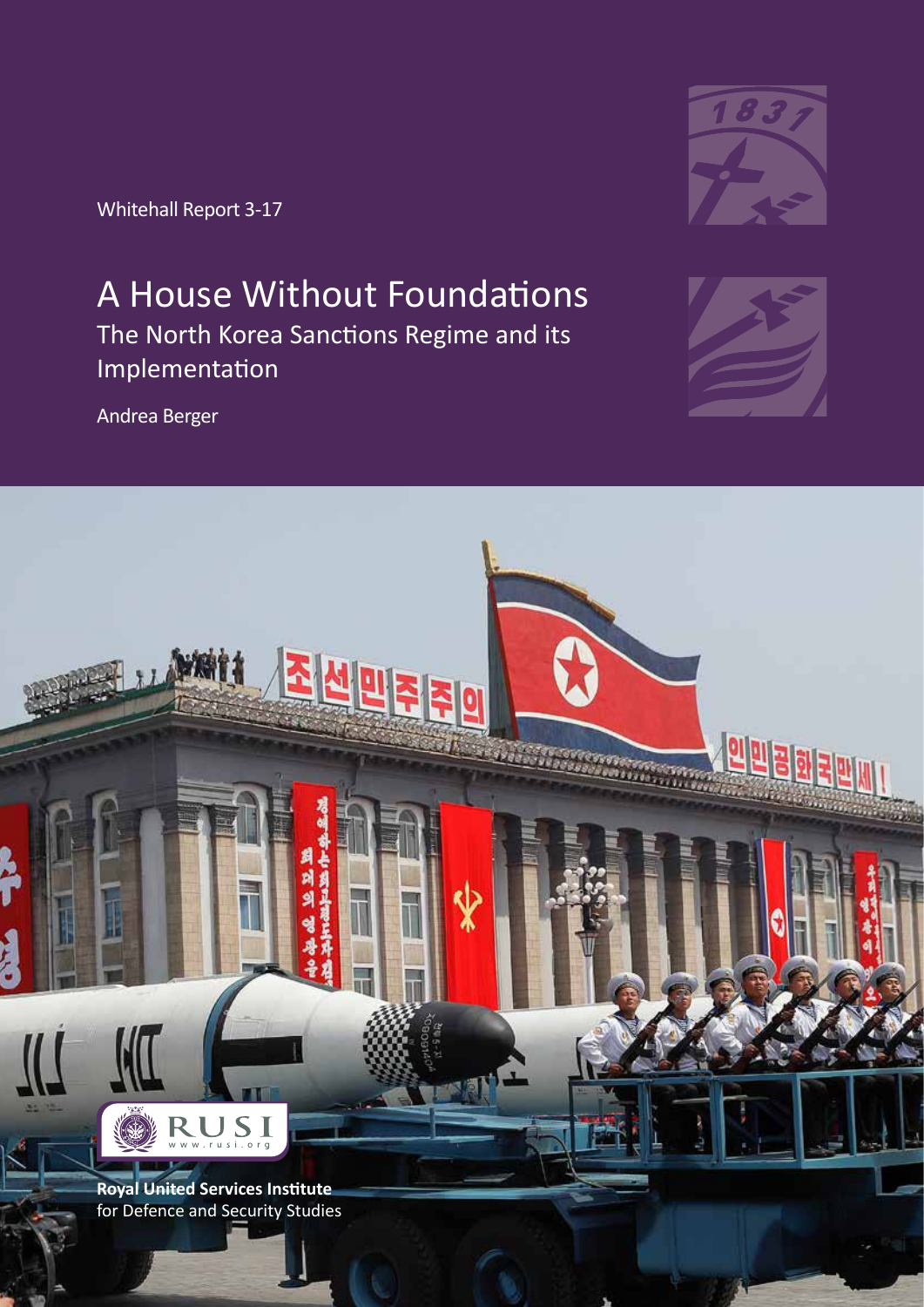# A House Without Foundations

The North Korea Sanctions Regime and its Implementation

Andrea Berger

RUSI Whitehall Report 3-17, June 2017



**Royal United Services Institute** for Defence and Security Studies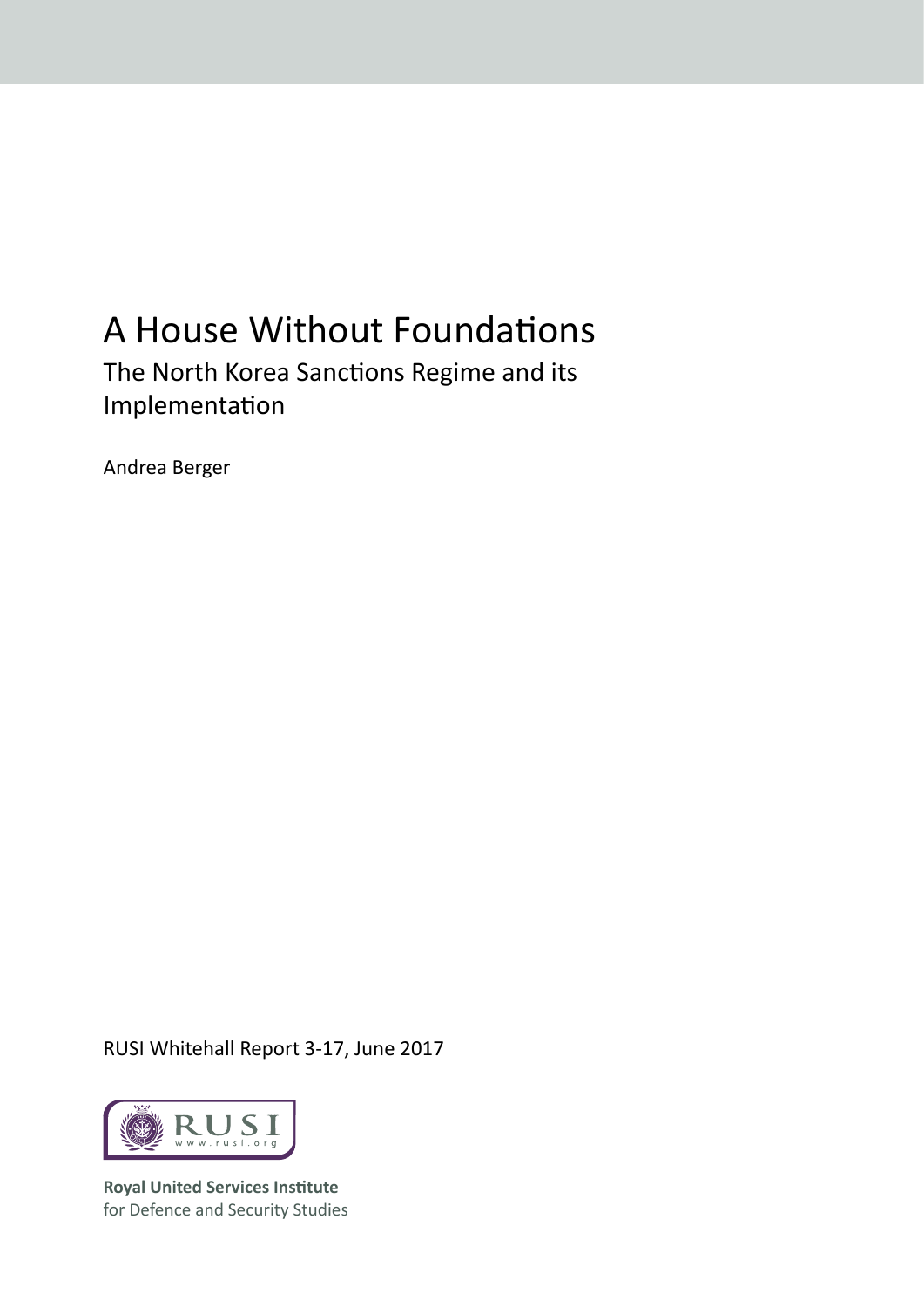#### **More than 185 years of independent thinking on defence and security**

The Royal United Services Institute (RUSI) is the world's oldest and the UK's leading defence and security think tank. Its mission is to inform, influence and enhance public debate on a safer and more stable world. RUSI is a research-led institute, producing independent, practical and innovative analysis to address today's complex challenges.

Since its foundation in 1831, RUSI has relied on its members to support its activities. Together with revenue from research, publications and conferences, RUSI has sustained its political independence for more than 185 years.

London | Brussels | Nairobi | Doha | Tokyo | Washington, DC

The views expressed in this publication are those of the author(s), and do not reflect the views of RUSI or any other institution.

Published in 2017 by the Royal United Services Institute for Defence and Security Studies.



This work is licensed under a Creative Commons Attribution – Non-Commercial – No-Derivatives 4.0 International Licence. For more information, see <http://creativecommons.org/licenses/by-nc-nd/4.0/>.

RUSI Whitehall Report 3-17, June 2017. ISSN 1750-9432.

Printed in the UK by Stephen Austin and Sons, Ltd.

*Cover image: Military vehicles carry missiles during a military parade in Pyongyang, April 2017. Courtesy of PA Images/Reuters/Damir Sagolj*

**Royal United Services Institute** 

for Defence and Security Studies Whitehall London SW1A 2ET United Kingdom +44 (0)20 7747 2600 www.rusi.org

RUSI is a registered charity (No. 210639)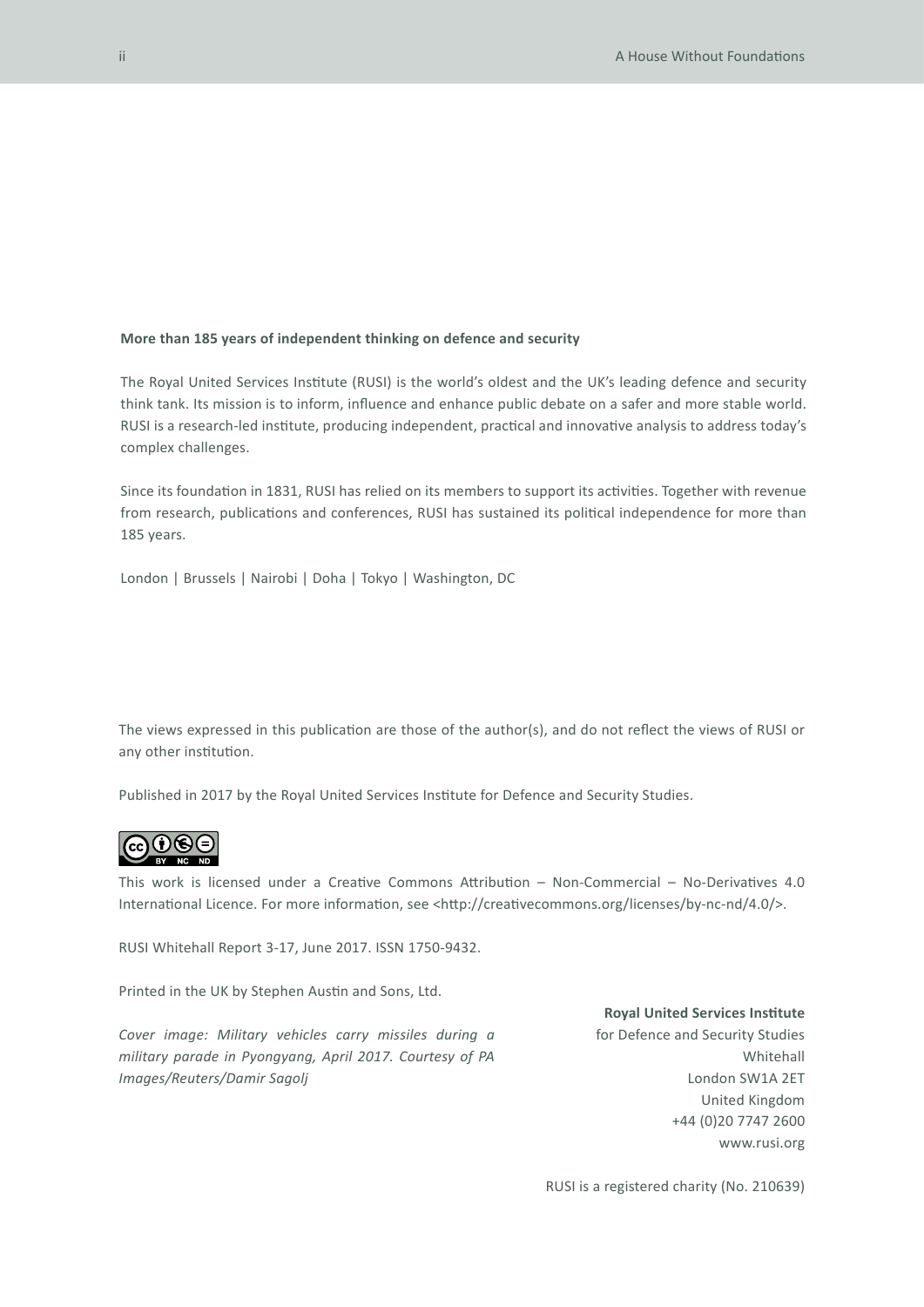# **Contents**

| Acknowledgements                                   |              |  |
|----------------------------------------------------|--------------|--|
| <b>Executive Summary</b>                           | vii          |  |
| Introduction                                       | $\mathbf{1}$ |  |
| I. Evolution of the Sanctions Regime               | 5            |  |
| Design                                             | 6            |  |
| Objectives                                         | 8            |  |
| Implementation                                     | 11           |  |
| II. North Korea Sanctions Circumvention            | 13           |  |
| III. Contemporary Overview of State Implementation | 21           |  |
| Luxury Goods                                       | 22           |  |
| The Arms Embargo                                   | 23           |  |
| <b>Sectoral Sanctions</b>                          | 26           |  |
| Interdictions                                      | 31           |  |
| Shipping and Cargo Sanctions                       | 33           |  |
| <b>Financial Restrictions</b>                      | 36           |  |
| <b>Diplomatic Restrictions</b>                     | 38           |  |
| Falling Through the Gaps                           | 40           |  |
| IV. The Role of the Private Sector                 |              |  |
| <b>Beyond Requirements</b>                         | 44           |  |
| <b>Complicating Implementation</b>                 | 47           |  |
| A Persistent Challenge                             | 49           |  |
| V. Addressing the Gaps                             | 51           |  |
| About the Author                                   | 55           |  |
| Annex 1                                            | 57           |  |
| Annex 2                                            | 58           |  |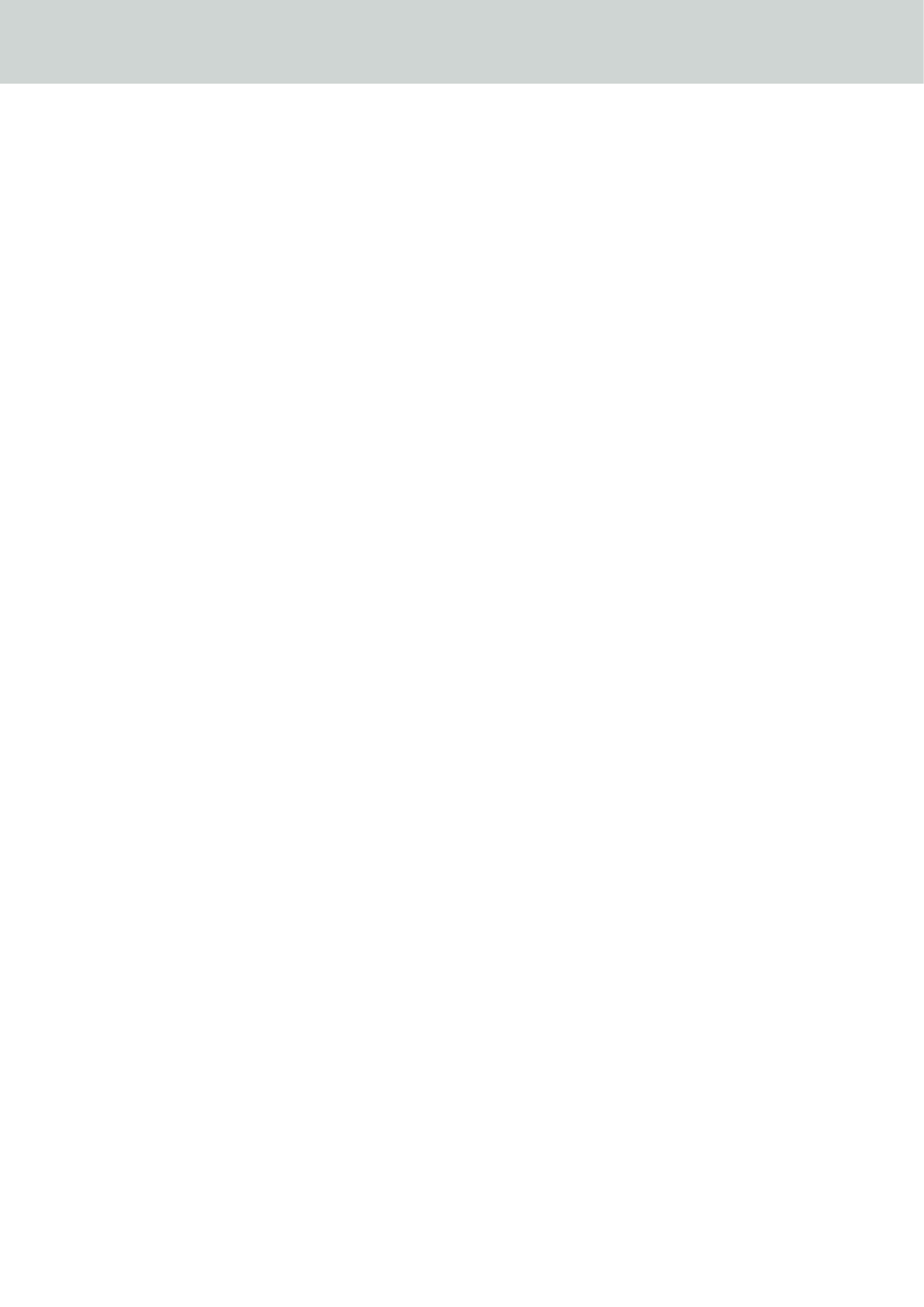# **Acknowledgements**

Numerous organisations and individuals helped to make this study possible. The author is particularly grateful to the Korea Foundation for supporting her continuing research on North Korea sanctions issues. The author would also like to thank John Everard, Leo Byrne, Hamish Macdonald, Ian Bolton, Joshua Pollack, Tom Keatinge, Emil Dall, Malcolm Chalmers and Katsuhisa Furukawa for sharing their insights in relation to parts of this extraordinarily complex issue.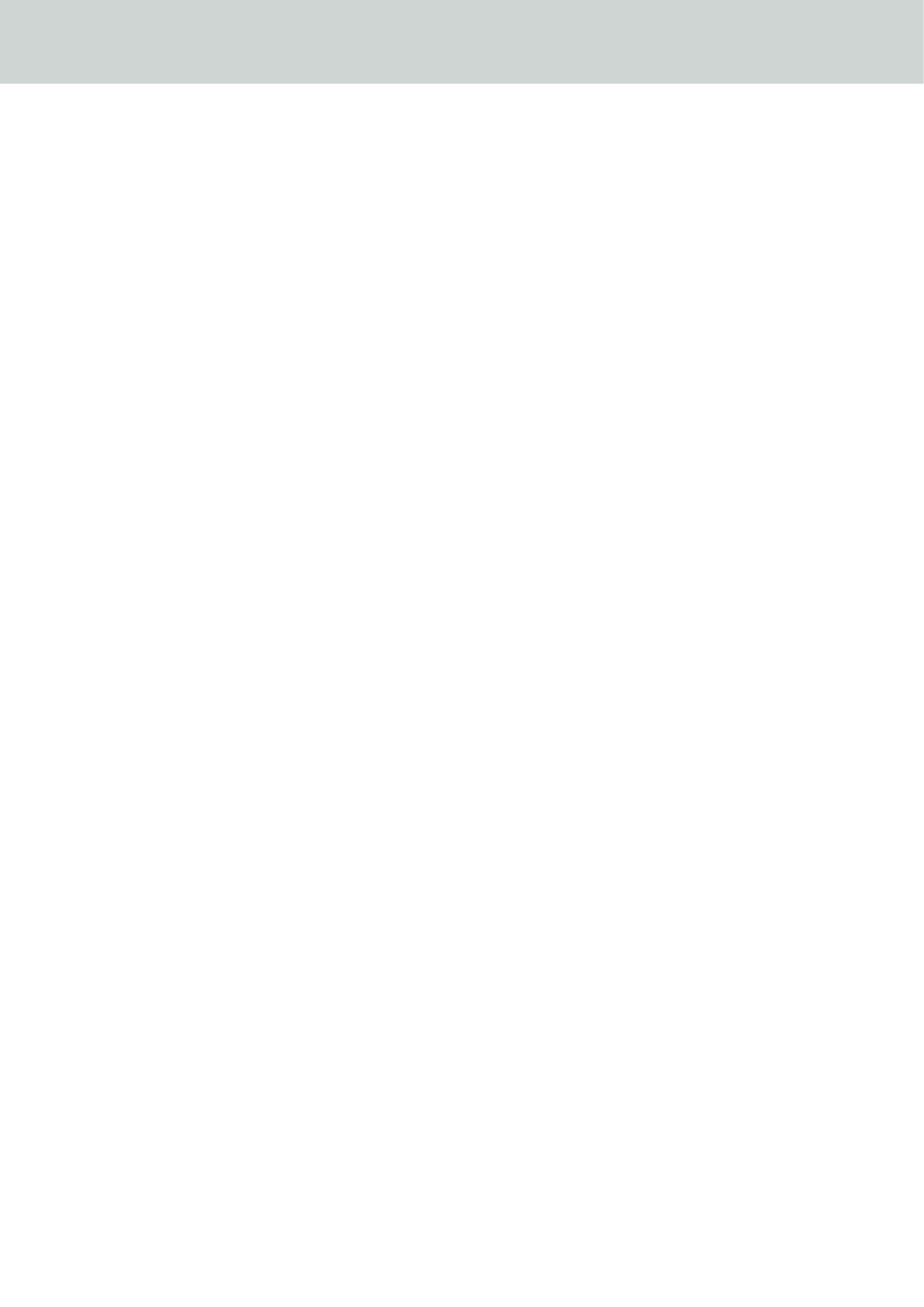### **Executive Summary**

ORTH KOREA TESTED its first nuclear weapon over a decade ago, in October 2006.<br>UN sanctions have been part of the international community's tools to address the<br>concerning trajectory of Pyongyang's nuclear and missile prog UN sanctions have been part of the international community's tools to address the concerning trajectory of Pyongyang's nuclear and missile programmes ever since. They have evolved substantially, particularly since 2016, to become the most complex UN sanctions regime ever designed. Yet, today, the sanctions regime on North Korea faces a crisis of legitimacy, repeatedly being accused of 'not working' to advance their stated aim of convincing North Korea to come back to the table over its nuclear programme. Pyongyang has not changed its calculus since UN sanctions were imposed in 2006. Instead, it has accelerated research and development on new delivery vehicles and warhead types, and has stepped up the pace of nuclear and ballistic missile testing.

Frustrations with the effectiveness of sanctions are understandable in this troubling context. However, any effort to recalibrate the pressures and inducements used to shift the North Korean leadership's views in favour of concessions on its nuclear programme must be underpinned by a detailed diagnosis of the sanctions regime's ailments, particularly in relation to implementation. This report offers such a diagnosis. It does so by exploring three variables determining the effectiveness of UN sanctions as currently designed: the sophistication and scale of North Korea's own evasive abilities; the approaches taken by UN member states towards implementing their Security Council-imposed obligations; and the behaviour of the private sector. In examining the state of play of each, the report relies primarily on open-source information, including years of the author's own detailed open-source investigations into North Korean networks and sanctions breaches. These sources are bolstered by expert interviews conducted on a not-for-attribution basis in Asia and North America in autumn 2016. Recognising that it is not possible to provide a comprehensive picture of the evasive behaviour of North Korean networks, the national policies and practices of all UN member states, and the actions of myriad private sector entities, this report instead offers a snapshot.

The report finds that not a single component of the UN sanctions regime against North Korea currently enjoys robust international implementation. Global gaps in awareness, capacity and political interest were not addressed while the sanctions regime against North Korea was modestly sized. Obligations on UN members are now significantly more complex than they were pre-2016, creating an acute crisis in the North Korea sanctions regime's implementation. While China has always been a significant part of the story, it is certainly not the only stumbling block. The problem is that rather than addressing these issues with the sanctions regime, the key advocates of sanctions appear to have prioritised individual enforcement actions to deliver limited effect. Moreover, North Korea's own evasive techniques have helped those perpetrating sanctioned activity to outpace the efforts of those seeking to counter it. Unless these deficiencies are rectified, sanctions will not generate the pressure on North Korea that they intend to. They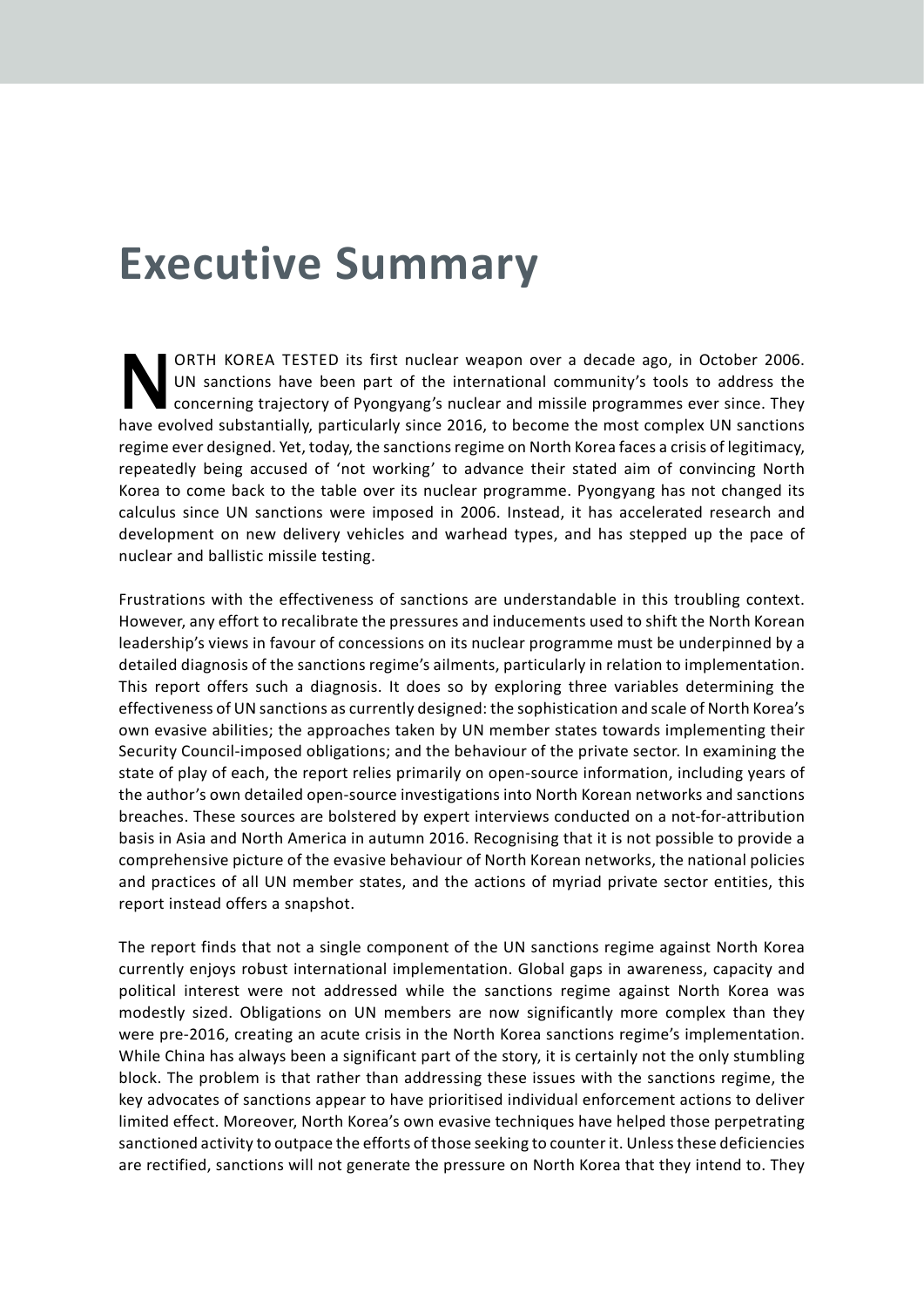are therefore also unlikely to hold any chance of changing Pyongyang's calculus, or achieving more limited aims, such as preventing North Korea from proliferating to others.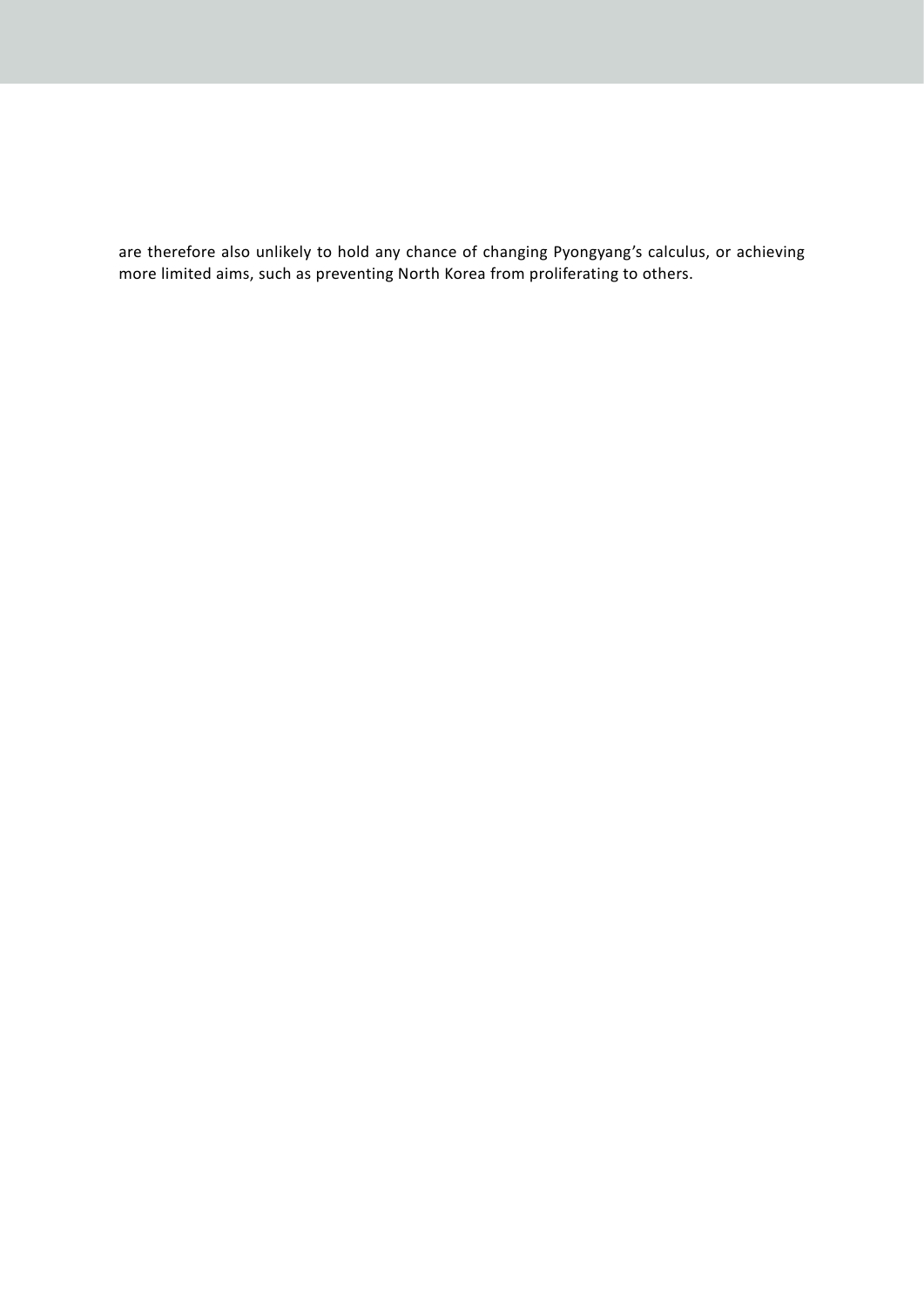# **Introduction**

HE PHRASE 'sanctions against North Korea are not working' is now heard in almost every discussion considering US and allied policy prescriptions for addressing North Korean nuclear and missile developments.<sup>1</sup> UN sanctions **HE PHRASE 'sanctions against North Korea are not working' is now heard in almost** every discussion considering US and allied policy prescriptions for addressing North Korean nuclear and missile developments.1 UN sanctions on North Korea have been in their increasing scope and complexity, North Korea's prohibited activities have shown no signs of ending. On the contrary, Pyongyang has attained new levels of advancement and progress towards its apparent aim of being able to target the continental US with a nuclear weapon.<sup>2</sup>

This worrying trend has given a palpable sense of urgency to Western policy debates on Korean Peninsula issues. Many analysts believe that sanctions have already been afforded the chance to generate decisive pressure on North Korea's leadership and to compel it to return to the negotiating table over its nuclear programme.<sup>3</sup> They have been left wanting. Their favoured approach, therefore, is not to invest more effort or hopes in sanctions, but rather to pursue other policy options, such as negotiations over a verifiable nuclear and/or missile freeze agreement with Pyongyang. At the other end of the spectrum, analysts argue that sanctions have not produced policy changes because they lack strength and the cooperation of China, North Korea's largest trading partner. In their view, more sanctions at both the multilateral and unilateral levels should be adopted to address these gaps and impose costs on China for its indifference.4

If this debate is to promote informed policymaking in Washington or allied capitals, it must be accompanied by a clear assessment of the state of implementation of the UN sanctions regime.<sup>5</sup>

- 2. For references to Pyongyang's intent to hold mainland US targets at risk, see Kim Rye Yong, 'Advertisement of Evacuation Plan What For?', *Pyongyang Times*, 13 May 2017, <https:// kcnawatch.co/newstream/1494691360-930936893/advertisement-of-evacuation-plan-whatfor/>, accessed 24 May 2017. See also Ri Myong Hyok, 'Real War to be Fought in US Mainland', *Pyongyang Times,* 6 May 2017, <https://kcnawatch.co/newstream/1494108315-8214001/realwar-to-be-fought-in-us-mainland/>, accessed 24 May 2017.
- 3. Remarks by Andrei Lankov at the 2017 Carnegie Nuclear Policy Conference, Washington, DC, 20 March 2017, <http://carnegieendowment.org/2017/03/21/concurrent-session-iii-running-out-ofstrategic-patience-rethinking-u.s.-policy-toward-north-korea-pub-65038>, accessed 26 May 2017.
- 4. See, for example, Anthony Ruggiero, 'Severing China–North Korea Financial Links', Newsletter, Center for Strategic and International Studies, 3 April 2017; see also Joshua Stanton and Anthony Ruggiero, 'North Korea's Nuclear Blackmail: Trump, Make Sanctions Work Again', *The Hill,* 3 April 2017.
- 5. This report distinguishes 'implementation' from 'enforcement'. The former, for the purposes of this report, refers to actions taken by a state to: transpose UN Security Council obligations into national law; inform relevant agencies and private sector constituencies; and create practical processes that enable the state to identify breaches within its jurisdiction. 'Enforcement', by

<sup>1.</sup> Alexander Freund, '"Sanctions Against North Korea Are Not Working"', *Deutsche Welle*, 20 February 2017.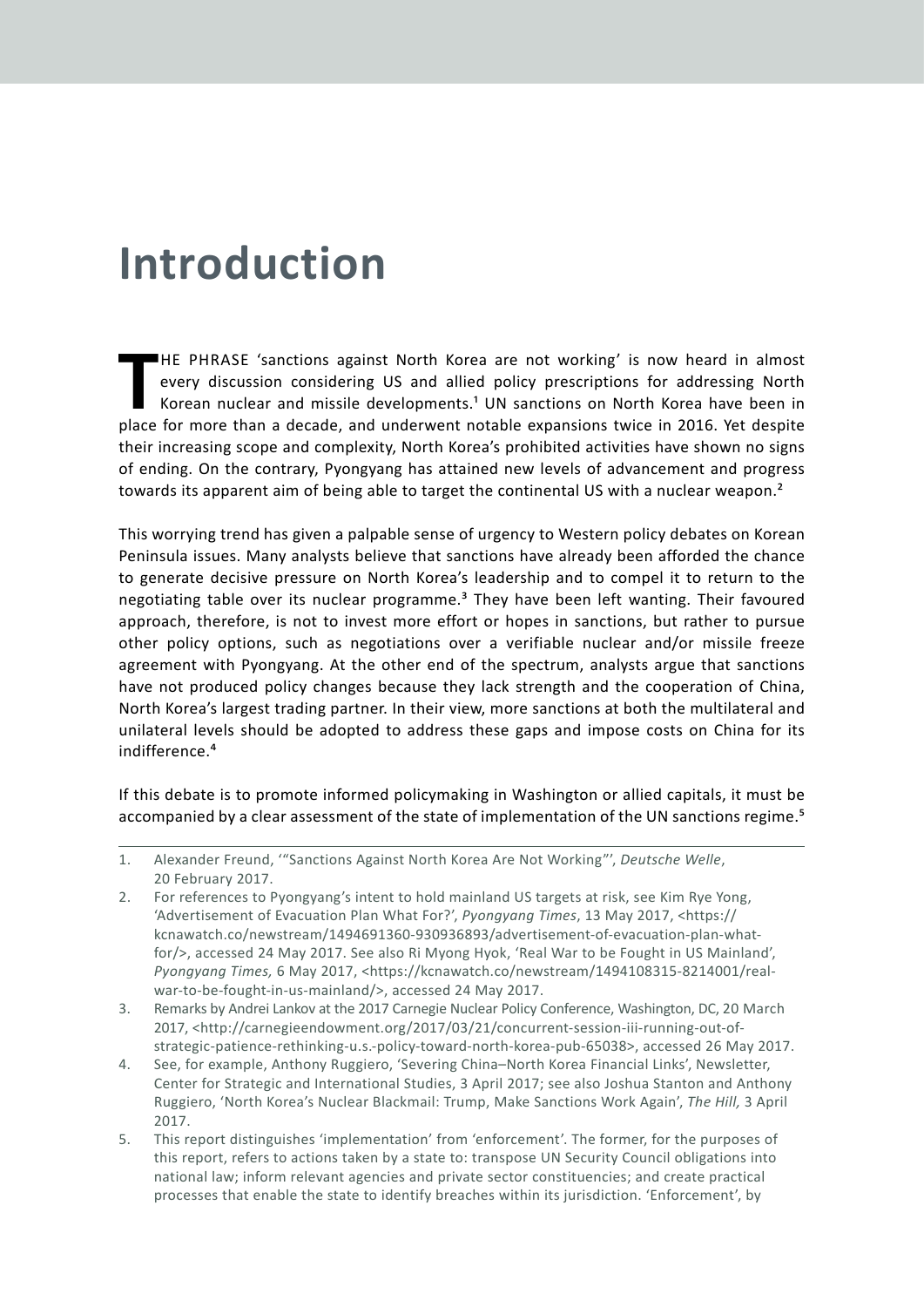This report provides such a snapshot. It does not seek to duplicate the valuable reports of the UN Panel of Experts tasked with monitoring member state compliance with the organisation's sanctions regime. It does not delve into the implementation of unilateral or EU sanctions on North Korea, which would require a far longer report to usefully analyse. Rather, it strives to present a high-level view of three factors affecting the level of practical effect that the UN sanctions regime on North Korea generates, considering national and multilateral measures only where they affect compliance with UN restrictions, including the significant effect US and EU sanctions can have on the behaviour of the private sector.

The first is North Korea's own ability to evade restrictions put in place. In February 2017, the UN Panel of Experts on North Korea assessed that Pyongyang's illicit networks overseas were increasing in scale, scope and sophistication.<sup>6</sup> These capabilities can nullify, shorten or significantly complicate the effectiveness of UN Security Council sanctions or national action taken pursuant to them. The second factor is the actions pursued by individual UN member states. In principle, each is legally bound to transpose UN Security Council decisions into national law and subsequently enforce them. In practice it is not as straightforward, and many countries do so improperly or not at all. Gaps allow North Korean illicit activity to persist. The third, and least appreciated, factor, is the activity of the private sector. Motivated by different considerations from those of states, the private sector can, and already has, both enhanced and undermined the impact of UN sanctions, independent of the behaviour of the country in whose jurisdiction they fall. They must therefore be considered in their own right.

When these three factors are taken together, a clear and concerning picture emerges. The narrative around the UN Security Council table that sanctions are the 'strongest' they have ever been may be true of their paper form, but is fiction in practice. North Korean sanctions evasion continues to outpace the actions of state implementers and enforcers. At the state level, no single measure enjoys robust global buy-in and action. In some countries, this is best explained by the lack of political interest in the sanctions regime on North Korea. Yet in many others it is better explained by a mixture of low capacity, lack of guidance and technical assistance, as well as a higher political priority accorded to other issues.

This problem is compounded by the rapid expansion of the sanctions regime in 2016. Substantial new measures were adopted at the UN before most countries had created the basic national structures that would allow them to implement these more complicated actions. The additional UN requirements also mean that states must now appreciate and engage a much wider number of private sector stakeholders, exacerbating capacity issues. Proper support systems to facilitate outreach and national capacity-building were never created. Perhaps partly as a consequence

contrast, refers to individual actions or sets of actions by a state that bring those within its jurisdiction into compliance with national law or UN measures. For example, enacting appropriate export control and customs legislation and creating the practical structures that empower relevant officials to identify and search suspect North Korean cargo is 'implementation'. Acting to seize an individual North Korean consignment passing through national territory, on the basis of information passed by another state, is 'enforcement'.

<sup>6.</sup> UN Security Council, 'Report of the Panel of Experts Established Pursuant to Resolution 1874 (2009)', S/2017/150, 27 February 2017.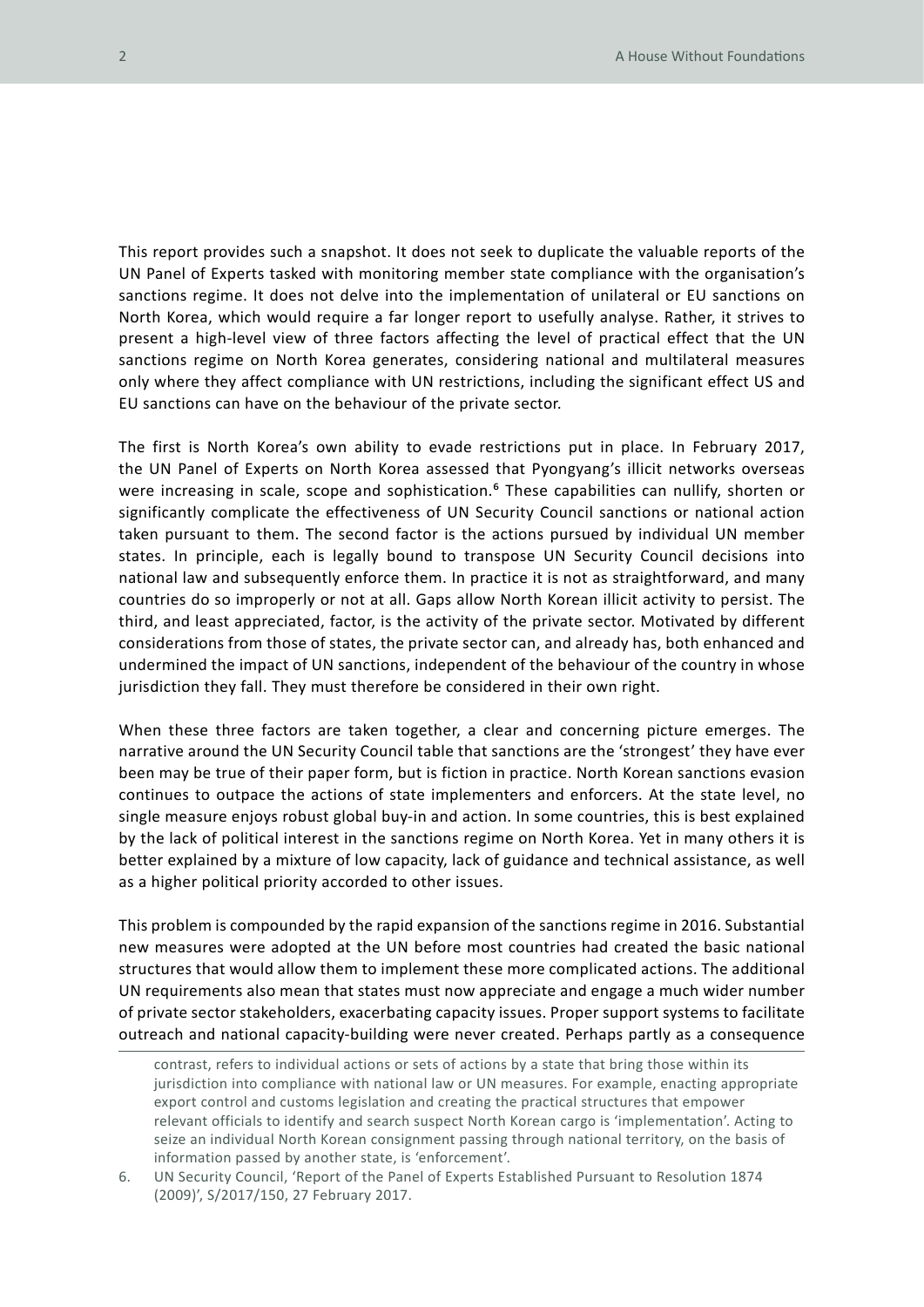of these gaps in capacity and political priority, the architect of the sanctions regime – the US – appears to emphasise global enforcement, which delivers quick results, over implementation.

The sanctions regime is thus in many respects a house without foundations. A substantial body of opinion in the US and allied states seems to be that North Korea is unlikely to give up its nuclear and missile programmes soon, if ever.<sup>7</sup> While the policy of US President Donald Trump's administration reportedly focuses on preventing North Korea from developing an intercontinental nuclear capability, its repeated use of the word 'hope' in describing the prospect of changing North Korea's calculus indicates that senior officials are aware of the low probability of success.<sup>8</sup> If this is the case, the UN sanctions regime on North Korea will continue to exist for some time. In fact, the Trump administration has expressed its intention to push for even stronger restrictions, with sanctions on North Korean migrant labour and oil and gas imports floated as possible additions.9

As long as the UN sanctions regime on North Korea exists, countries active in countering proliferation will want sanctions to help curb as much of the prohibited activity that is covered by the resolutions as possible. Focusing greater multilateral attention on promoting implementation and creating appropriate supporting resources – such as coordinated outreach programmes demanding greater numbers of staff and higher budgets – for the sanctions regime will be imperative. At the UN level, Russia and China are likely to remain lukewarm on such proposals, meaning coalitions of more concerned countries will need to collaborate to address the sanctions regime's shortfalls.

This report will also highlight the pitfalls of concluding that the failings of UN sanctions on North Korea are entirely made in China. While China is a critical trading partner for North Korea and a partial enabler of its sanctions evasion in other parts of the world, Beijing is not the only one that matters. Non-implementation goes much further than that. Numerous other countries actively violate the sanctions regime or consciously look the other way. Even without Chinese cooperation, progress with countering North Korean illicit activity in any of these places can still create major disruptions for Pyongyang's networks overseas and the parts of the country's system that profit from them.

<sup>7.</sup> While his remarks diverge from current and previous US policy, former Director of National Intelligence James Clapper's assessment that efforts to get North Korea to denuclearise are probably 'a lost cause' reflect the views of many in the strategic community. See Rick Gladstone, 'North Korea Giving Up Nuclear Arms "a Lost Cause", Official Says', *New York Times,* 25 October 2016.

<sup>8.</sup> Alexander Smith, 'Rex Tillerson: Military Action Against North Korea Is "on the Table"', *NBC News*, 17 March 2017.

<sup>9.</sup> North Korea currently has significant numbers of migrant labourers in China and Russia, which has generated resistance to proposals to sanction such exports. The US secured a compromise in UN Security Council Resolution 2321 (2016) in the form of a condemnation of North Korea's migrant labour exports. Similarly, sanctions on oil and gas imports into North Korea have been recently discussed with China as a possible next step. See David Brunnstrom and Matt Spetalnick, 'Exclusive: North Korean Oil Imports, Airline among Possible U.S. Sanctions Targets – Sources', *Reuters,* 13 April 2017.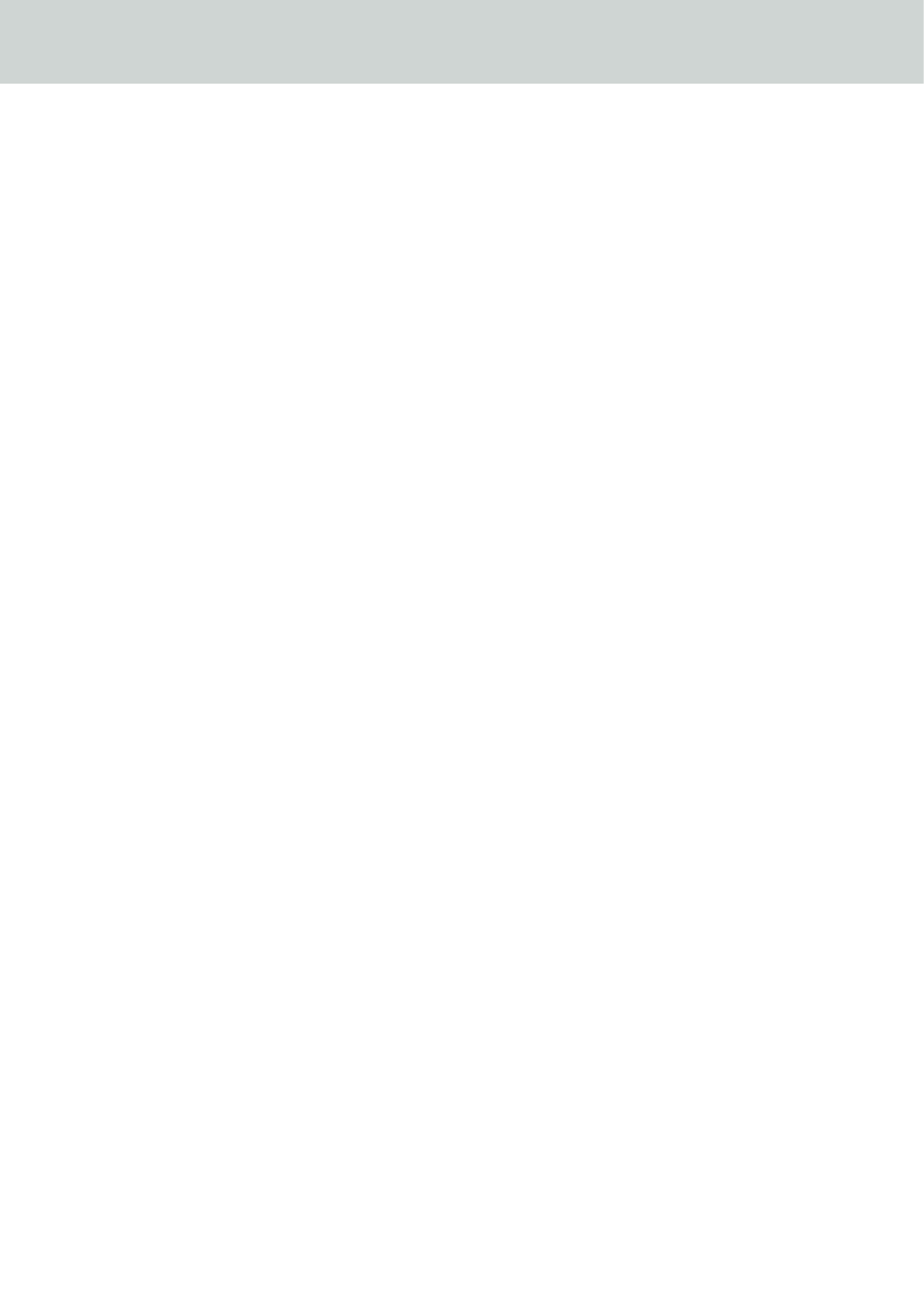# **I. Evolution of the Sanctions Regime**

ASHINGTON AND ITS allies first contemplated international sanctions on North Korea<br>during the 1993–94 nuclear crisis, when Pyongyang was removing spent fuel rods<br>from its Yongbyon reactor in a move many feared was intended during the 1993–94 nuclear crisis, when Pyongyang was removing spent fuel rods from its Yongbyon reactor in a move many feared was intended to produce plutonium for a nuclear weapon.<sup>1</sup> The crisis ended not with economic sanctions, but with the negotiation of the Agreed Framework, which imposed restrictions on North Korea's nuclear programme in exchange for aid and multilateral civilian nuclear cooperation.

International sanctions did not materialise until several years after the framework collapsed, in the immediate wake of North Korea's first nuclear test on 9 October 2006. Despite the grave threat to international peace and security posed by this development, UN Security Council Resolution 1718 (2006) – the first UN sanctions resolution on North Korea – remained narrow in scope.<sup>2</sup> It created a list of entities and individuals involved in North Korean proliferation, which were to be subject to an assets freeze and travel ban. It introduced an embargo on trade with North Korea in WMD and dual-use goods, as well as major conventional weapons systems, and called upon member states to inspect any cargo they suspected of being in breach of that embargo. Lastly, it prohibited the sale of certain luxury goods to North Korea in an attempt to eliminate some of the comforts of Kim Jong-il's regime.

At the time it was clear that Security Council members overwhelmingly believed that Pyongyang's cost-benefit calculus could be changed by appropriately calibrated economic sanctions of the limited variety captured in Resolution 1718. This aligned with the dominant narrative in Western expert communities that North Korea would still sell its nuclear programme for the right price,<sup>3</sup> and Pyongyang's insistence that it would seek denuclearisation in a negotiated setting.<sup>4</sup>

<sup>1.</sup> Arms Control Association, 'Chronology of U.S.-North Korean Nuclear and Missile Diplomacy', updated March 2017, <https://www.armscontrol.org/factsheets/dprkchron>, accessed 3 May 2017.

<sup>2.</sup> UN Security Council Resolution 1718, 14 October 2006, S/Res/171814.

<sup>3.</sup> The view that North Korean nuclear rollback remained possible was understandable. Pyongyang was at the time actively participating in Six Party Talks, which resulted in a limited freeze-for-aid agreement in 2007. For discussion on North Korean negotiating intentions, see Stephan Haggard and Marcus Noland, 'North Korea in 2007: Shuffling in from the Cold', *Asian Survey* (Vol. 48, No. 1, January/February 2008), pp. 107–15; see also Sergey Radchenko, 'North Korea's Nuclear Test', LSE Ideas, May 2009, <http://eprints.lse.ac.uk/43680/1/SA001.pdf>, accessed 24 May 2017. Another early summary of this prevailing belief, and recognition of its limitations in practice, can be found in Jinwook Choi, 'The North Korean Domestic Situation and its Impact on the Nuclear Crisis', *Ritsumeikan Annual Review of International Studies* (Vol. 5, 2006), pp. 1–18

<sup>4.</sup> Pak Gil Yon, statement given at the 5551<sup>st</sup> meeting of the UN Security Council in New York, 14 October 2006.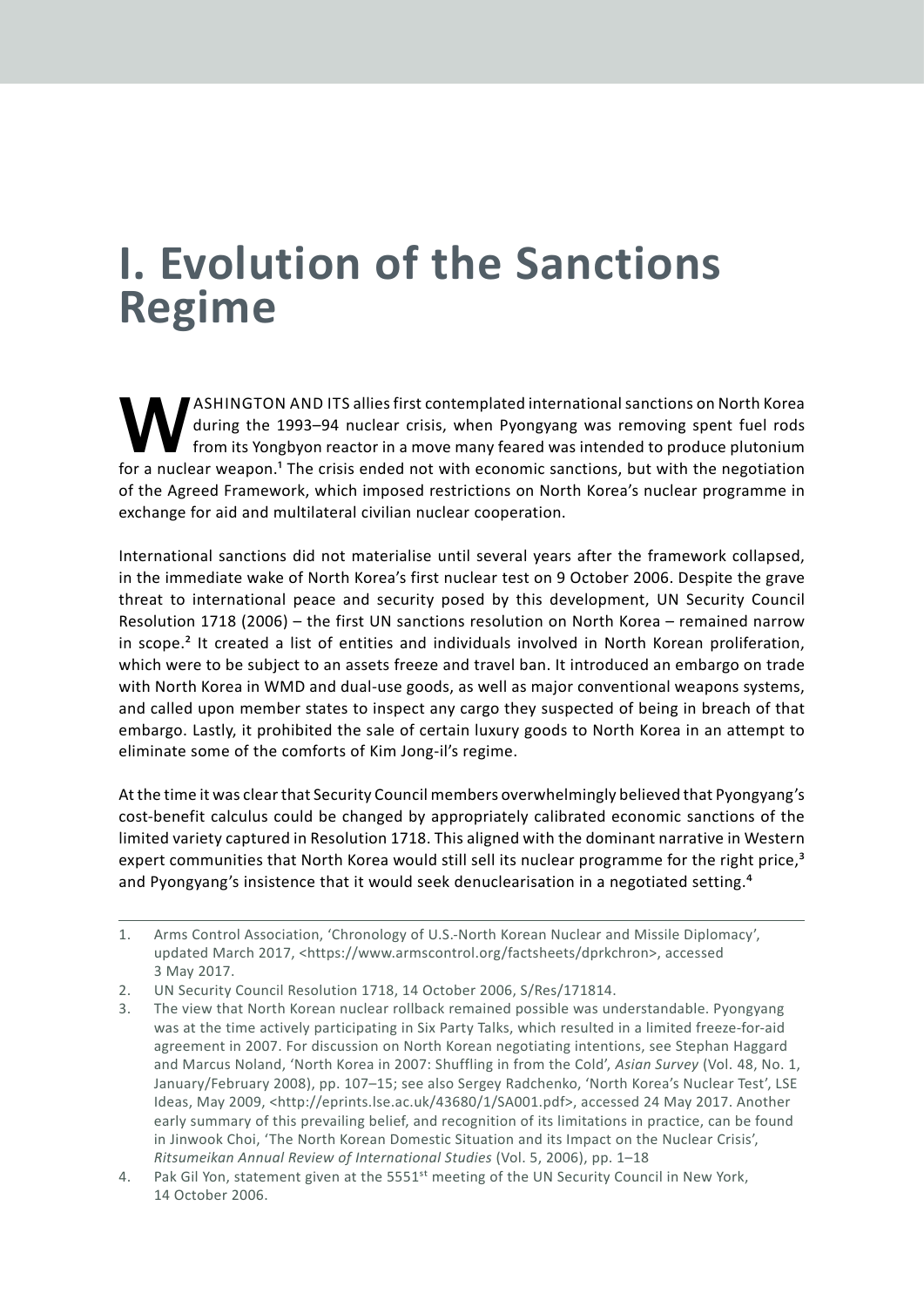#### Design

The framework set up under Resolution 1718 has expanded dramatically in the ten years since its inception, in tandem with subsequent North Korean nuclear tests, which took place in 2009, 2013, and twice in 2016. Yet for most of its life, the sanctions regime has comprised restrictions anchored to assessments that a particular activity is proliferation-connected. Ships were not seized and bank accounts not frozen pursuant to UN resolutions unless the authorities first had grounds to believe that proliferation-linked deals lay in the background.

The shift away from this approach appears to have begun in late 2014, after North Korea's hacking of Sony Pictures. Only a few days later, then US President Barack Obama introduced an Executive Order that created a broad legal authority for domestic sanctioning of North Korean entities and individuals.<sup>5</sup> Washington no longer needed to prove that a firm or person had materially contributed to North Korean proliferation in order to sanction them; instead, any individual or entity connected to the North Korean government could be designated  $-$  a significantly lower burden of proof. On a similar timeline, progress in nuclear talks with Iran cemented the view that sanctions on its access to the international financial system and on its key export commodities had compelled Tehran to return to the negotiating table.<sup>6</sup> By 2016, the US appeared to already believe that, if sanctions were to have any prospect of changing Pyongyang's calculations of the value of its nuclear programme, they would need to move beyond their traditional focus on proliferation.

When North Korea conducted its fourth nuclear test on 6 January 2016, other countries joined the US in its readiness to expand the scope of the UN sanctions framework. China and Russia, both longstanding sceptics of the utility of sanctions, consented to on-paper restrictions on commodities, modes of transport and mechanisms for finance central to general North Korean trade. UN Security Council Resolution 2270 was initially drafted by the US, refined in negotiations with Beijing, and adopted by the Security Council in March 2016. Recycling major elements of the playbook for Iran, it took aim at North Korea's access to the international financial system and its key export commodities (coal and iron).<sup>7</sup> Beijing managed to insert important caveats in these sectoral sanctions, however. Under the terms of the final resolution, North Korea would continue to be able to export any coal or iron that was for unspecified 'livelihood' purposes.<sup>8</sup> Given the nature of the commercial applications for coal and iron, Beijing was able to interpret this provision expansively, purchasing significantly higher amounts of North Korean coal in 2016

8. *Ibid*.

<sup>5.</sup> For further details, see Andrea Berger, 'New Kids on the Blocked Persons List: US Expands North Korea Sanctions', *RUSI Commentary,* 14 December 2015; for the Executive Order, see the White House, Office of the Press Secretary, 'Executive Order – Imposing Additional Sanctions with Respect to North Korea', 2 January 2015.

<sup>6.</sup> Suzanne Maloney, 'Why "Iran Style" Sanctions Worked Against Tehran (And Why They Might Not Succeed with Moscow)', Brookings Institution, 21 March 2014; John Cassidy, 'The Iran Deal is a Victory for Reason and Economic Sanctions', *New Yorker*, 3 September 2015.

<sup>7.</sup> UN Security Council Resolution 2270, 2 March 2016, S/Res/2270.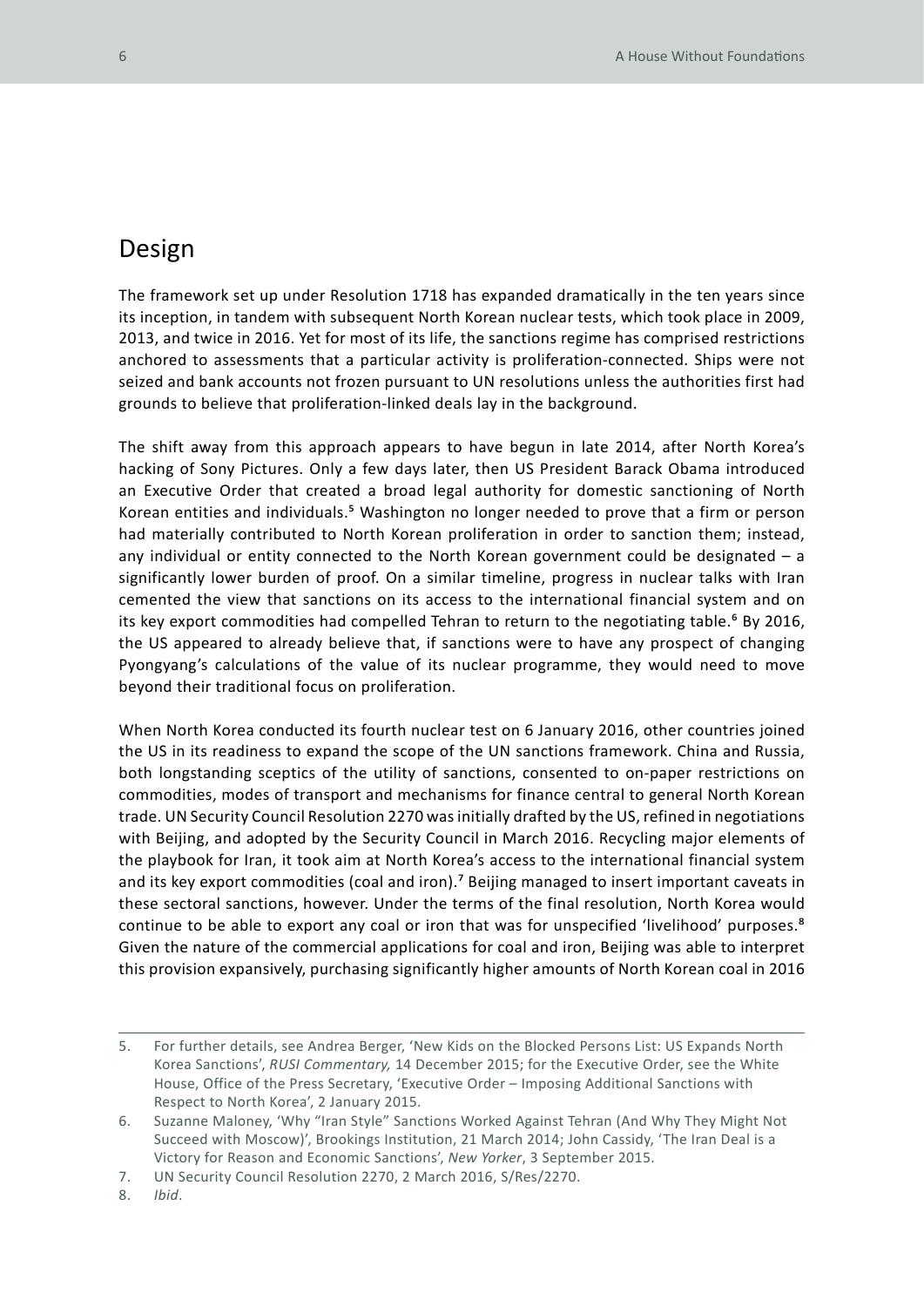than in previous years.9 The 'livelihood' carve-out thus rapidly became a source of irritation for the US, which expressed its determination to rectify the issue at the next available opportunity.<sup>10</sup>

This opportunity came with North Korea's fifth nuclear test in September 2016.11 The test occurred a few months after North Korea had substantially increased its rate of ballistic missile testing.<sup>12</sup> Pyongyang appeared to be hitting the accelerator on its nuclear and missile programme, with a stated aim of being able to strike the continental US.<sup>13</sup> As it had pledged, Washington pushed for a new UN Security Council sanctions resolution to eliminate the livelihood exemption and add a raft of substantively new restrictions, many focused on stemming the revenue streams of Kim Jong-un's regime. It took three months of negotiations – longer than ever before – to agree Resolution 2321 (2016).<sup>14</sup> The wait was not simply a testament to the complexity of the resolution. It was a form of protest by China, which for months had been obstructing UN activity to demonstrate its discontent with the plan to deploy the US-made Terminal High-Altitude Aerial Defence (THAAD) system in South Korea.<sup>15</sup> However logical Seoul's arguments that its need for increased ballistic missile defences is a result of North Korean WMD advancements, Beijing's distaste for security developments in South Korea were (and remain) stronger than its distaste for those in North Korea.

Resolution 2321 was one of the longest sanctions resolutions ever introduced by the UN Security Council. In principle, the North Korea sanctions regime now restricts Pyongyang's trade in all military goods or services; its export of a wide range of metals and minerals that are significant sources of revenue for the country; its ability to maintain any formal banking relationships; the country's use of bulk cash and gold as alternative payment forms; its use of foreign flags of convenience; and even the accreditation and activities of North Korean diplomats, who frequently engage in illicit activity while abroad.

- 10. Gerry Shih, 'US Calls on China to Cut Coal Imports Propping up N. Korea', *AP: The Big Story*, 29 October 2016; Permanent Mission of Japan to the UN, 'Remarks by Ambassador Koro Bessho, Permanent Representative to the United Nations of Japan, Ambassador Samantha Power, US Permanent Representative to the United Nations, and Ambassador Oh Joon, Permanent Representative to the United Nations of the Republic of Korea, at the Security Council Stakeout Following the Adoption of Resolution 2321', 30 November 2016, <http://www.un.emb-japan.go.jp/ statements/bessho113016\_2.html>, accessed 30 May 2017.
- 11. Yi Yong-in, 'UN Seeking to Fill Few Existing Loopholes with Additional Sanctions on North Korea', *The Hankyoreh*, 13 September 2016.
- 12. Nick Hansen, 'North Korea ups Pace of Ballistic Missile Launches', *IHS Jane's Intelligence Review*, 2007.
- 13. Kim Rye Yong, 'Advertisement of Evacuation Plan What For?'; Ri Myong Hyok, 'Real War to be Fought in US Mainland'.
- 14. UN Security Council Resolution 2321, 30 November 2016, S/RES/2321.
- 15. Eun A Jo, 'Seoul's THAAD Decision and its Implications for China-ROK Relations', Asan Forum, 6 October 2016.

<sup>9.</sup> *South China Morning Post*, 'China Buys More North Korean Coal, Even After Ban, Customs Data Shows', 23 January 2017.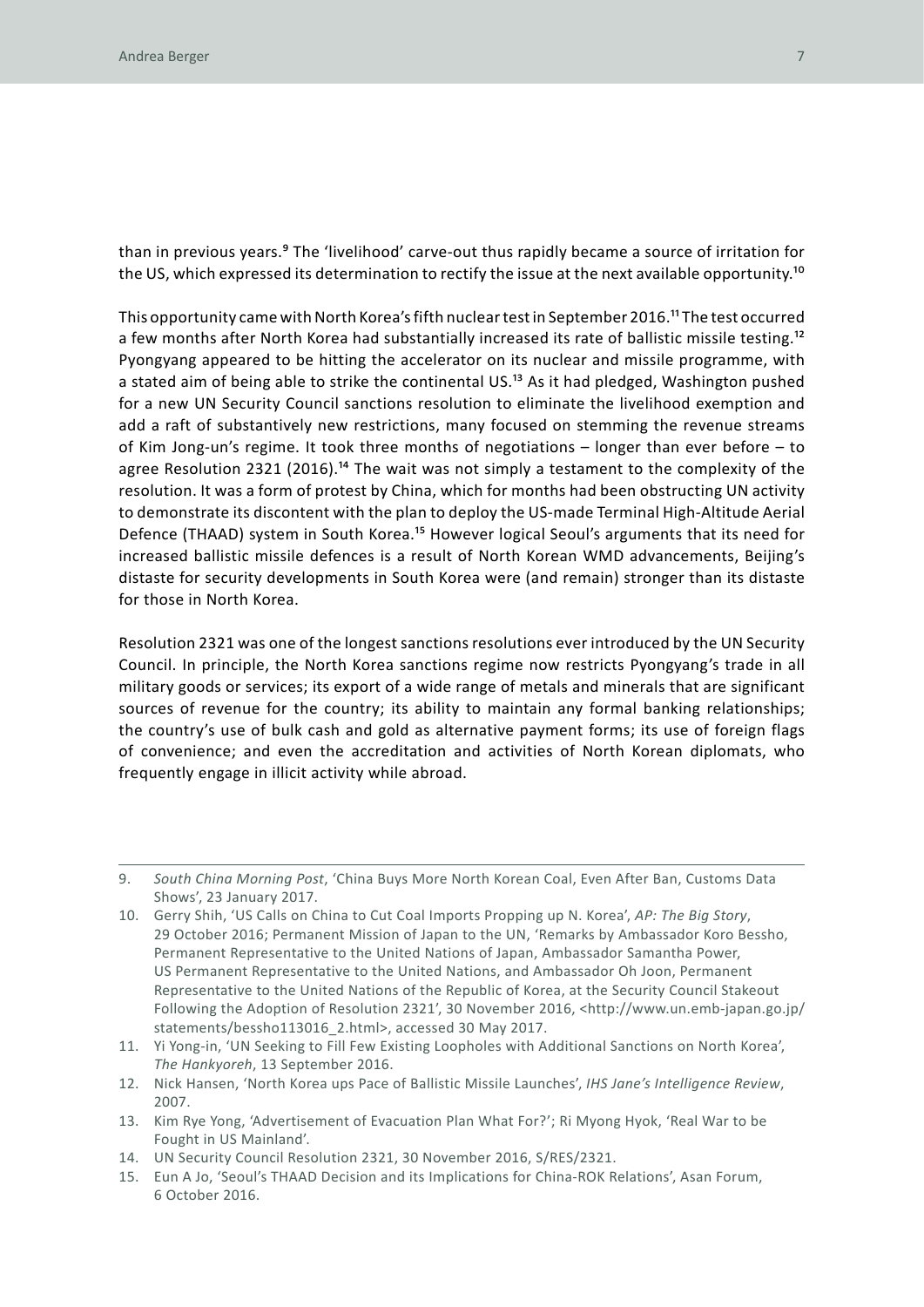Never before has the UN created a sanctions framework so sweeping and complex.<sup>16</sup> Its novelty is in large part a product of three related trends. The first is the persistence and expansion of the North Korean WMD threat and the perceived lack of other feasible or politically palatable options for countries, especially the US and its allies, to address it. The second – and related – trend is the developing appreciation that Pyongyang's cost-benefit calculation for its nuclear programme may look different than most believed in 2006. Third, the unprecedented scope of the sanctions regime today has been enabled by the consistently poor implementation of the previous resolutions within it. Weak global enforcement creates the impression for sanctionsaverse countries – such as China – that it can agree to (but not systematically enforce) new farther-reaching measures with little tangible cost, and have plenty of company in the process. These trends are considered in greater detail below.

#### **Objectives**

The North Korea sanctions regime, in common with many others, has both overarching goals as well as intermediate and subsidiary ones. Its proponents have consistently stated that the high-level strategic objective for multilateral sanctions is to compel Pyongyang to return to denuclearisation talks and to agree to a disarmament plan. In 2006, statements made in the UN Security Council by its members revealed the comparatively widespread hope that North Korea would step back behind the nuclear threshold it had crossed and come into compliance with Resolution 1718 in exchange for sanctions lifting.<sup>17</sup> As suggested above, at the time many knowledgeable officials and experts believed that Kim Jong-il was prepared to trade away North Korea's nuclear capabilities for aid and other assistance – backed by the pain created by an arms embargo, moderate inducements could change Pyongyang's cost-benefit calculation in favour of denuclearisation. This was a reasonable assessment given North Korean statements concerning its willingness to denuclearise, as well as recent experiences with the 1994 Agreed Framework. Kim Jong-il had already once before accepted concrete steps that would roll back (rather than simply freeze) North Korea's military nuclear potential. It was reasonable to believe he might again.

In the years following the passage of Resolution 1718, however, doubts emerged about whether the cost-benefit analysis others projected on Pyongyang was accurate. For example, Gary Samore, one of the architects of the Agreed Framework, noted that North Korea seemed increasingly unwilling to relinquish strategic capabilities. It would, in his view, 'insist on retaining some level of nuclear capability … The North Koreans are not prepared to give up their nuclear weapons'.18 While this opinion was shared by other experts prior to Kim Jong-un's assumption of power in

<sup>16.</sup> While sanctions on Iran were also expansive, the majority of sanctions on the country were adopted at the unilateral or multilateral (EU) level, rather than by the UN Security Council.

<sup>17.</sup> UN Security Council, '5551<sup>st</sup> Meeting of the UN Security Council', S/PV.5551, 14 October 2006.

<sup>18.</sup> Bernard Gwertzman, 'Samore: N. Korean Deal a "Wise Compromise" for Bush', Council on Foreign Relations, 13 February 2007.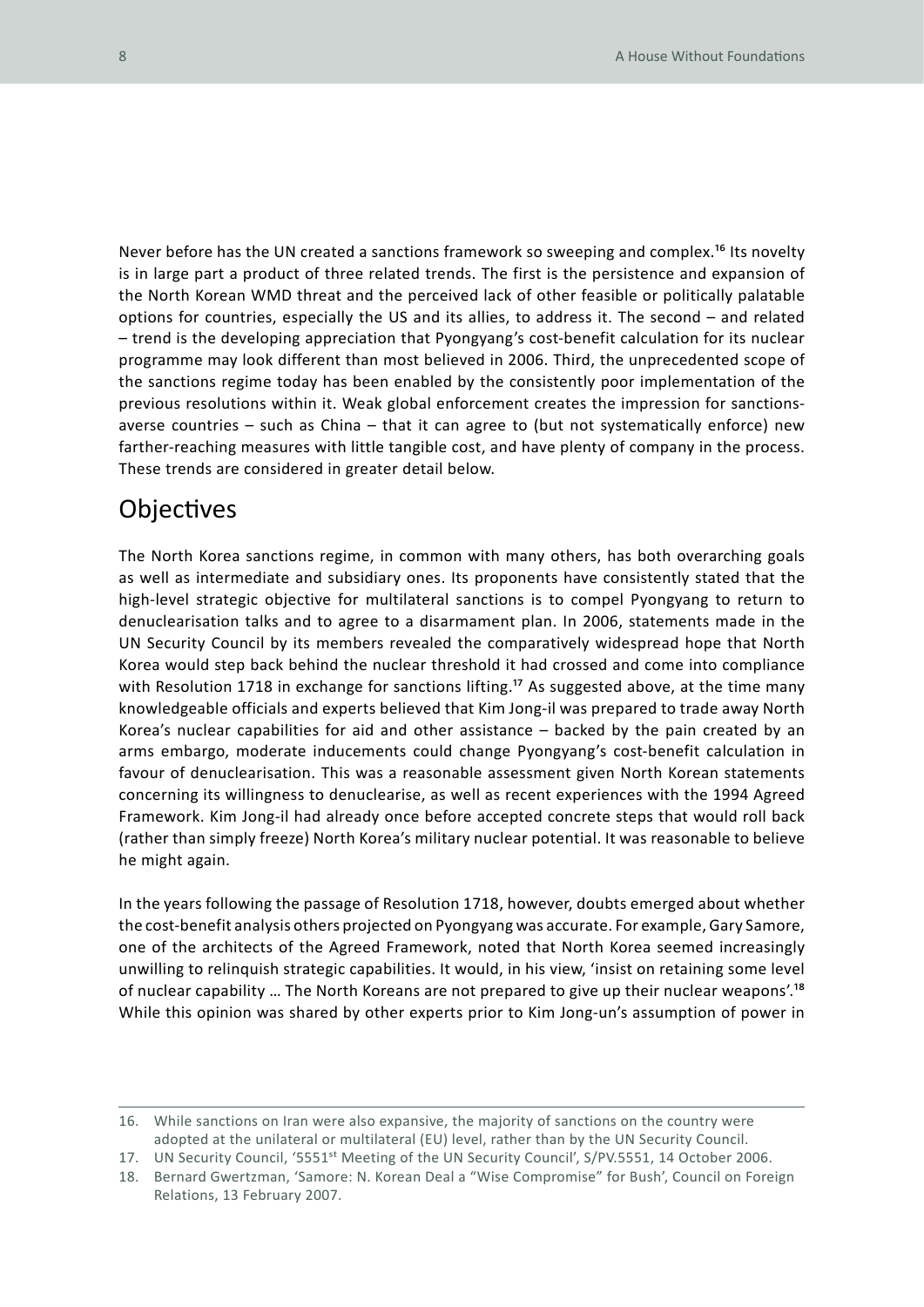late 2011,<sup>19</sup> it did not permeate mainstream, official narratives in the US, South Korea, Japan or elsewhere at the time.

Little genuine hope for North Korean denuclearisation could be found at the UN Security Council by 30 November 2016, when Resolution 2321 was adopted. Kim Jong-un's determination to advance the country's nuclear and missile programmes, seemingly in spite of any costs and at an unprecedented pace, was not lost on the delegations present.<sup>20</sup> In the five years since he assumed power, Kim Jong-un has enshrined North Korea's nuclear weapons state status into its constitution, restarted its reactor at Yongbyon, accelerated the pace of nuclear and missile testing, moved rapidly towards a submarine-launched ballistic missile capability, and announced the country's intention to be able to strike the mainland US with a nuclear weapon.<sup>21</sup>

While then US Ambassador Samantha Power spoke in November 2016 of her continued belief that 'it is possible to change … [North Korea's] calculus', she also affirmed that '[t]he United States is realistic about what [Resolution 2321] will achieve'.<sup>22</sup> Indeed, Power's comments highlighted the contemporary divide in the official and expert communities working to curb North Korea's illicit programmes. A growing number, including senior intelligence figures,<sup>23</sup> are now publicly stating that North Korea will never denuclearise as long as the regime takes its current form. In this context, sanctions are generally no longer spoken of as a tool to encourage North Korea to reverse a single, and perhaps half-hearted, decision to cross the nuclear threshold. Rather, they are increasingly referred to as a last-ditch attempt to help stop a runaway train.

Emerging opinion thus appears to contend that changing Pyongyang's mind about its nuclear programme is harder today than ever before, if not impossible.<sup>24</sup> A simple arms embargo would therefore be highly unlikely to create meaningful progress towards the international community's overarching goal of denuclearising North Korea. The conventional wisdom of the architects of Resolutions 2270 and 2321 seems to be that only by imposing wide-ranging costs on the Kim Jong-un regime will UN sanctions have any chance of tipping the scales towards dialogue.

Indeed, the US and its allies, in setting out the case for the measures in 2270 and 2321, have laid the logical foundations for the expansion of sanctions. The nature of the North Korean system, they have argued, means that any revenue stream can be diverted to support the country's

- 20. UN Security Council, '7821<sup>st</sup> Meeting of the UN Security Council', S/PV.7821, 30 November 2016.
- 21. For references to Pyongyang's intent to hold mainland US targets at risk, see Kim Rye Yong, 'Advertisement of Evacuation Plan What For?'; and Ri Myong Hyok, 'Real War to be Fought in US Mainland'.
- 22. UN Security Council, '7821<sup>st</sup> Meeting of the UN Security Council', S/PV.7821, 30 November 2016.
- 23. David Brunnstrom, 'Getting North Korea to Give up Nuclear Bomb Probably "Lost Cause": US Spy Chief', *Reuters*, 26 October 2016.
- 24. Carnegie Endowment for International Peace, 'Concurrent Session III Running out of (Strategic) Patience: Rethinking U.S. Policy Toward North Korea', Event Panel, Washington, DC, 21 March 2017.

<sup>19.</sup> See, for example, Stephen Bradner, 'North Korea's Strategy', in Henry D Sokoloski (ed.), *Planning for a Peaceful Korea* (Carlisle Barracks, PA: US Army War College, Strategic Studies Institute, 2001), p. 40.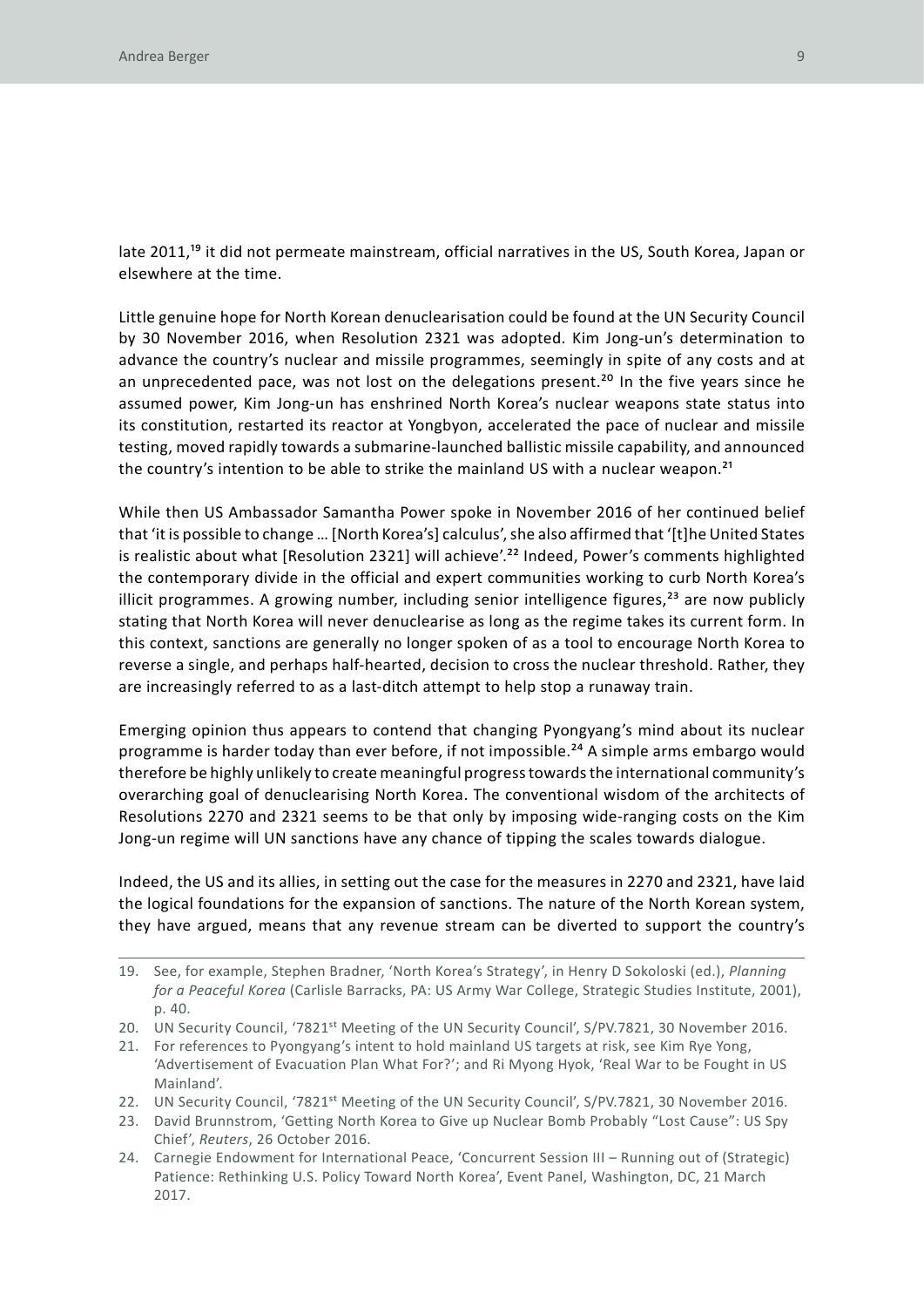priority programmes; for Kim Jong-un that priority is WMD development.<sup>25</sup> Simply put, anything that generates revenue for the country, whether exports, or foreign direct investment, or aid, is asserted to be a proliferation finance risk worthy of restriction. By the same logic, North Korean export commodities other than those already sanctioned could be put on the negotiating table during the next push for a new UN sanctions resolution. Sanctions may become an even blunter instrument.

It is important to recognise that the sanctions regime has intermediate or subsidiary objectives as well, which have remained constant since 2006. Regardless of whether the whole sanctions framework meaningfully progresses denuclearisation, certain individual measures should be assessed in their own right. For example, while difficult to prove and measure, any slowing or disruption of North Korea's illegal military programmes (including both its WMD and conventional weapons programmes) is intrinsically valuable. So too is tackling North Korean sales of military goods and services to overseas buyers. Pyongyang continues to equip foreign countries and non-state groups with military equipment, ranging from small arms to tanks, ships and ballistic missiles.<sup>26</sup> Until 2007, North Korea was even assisting Syria with a clandestine nuclear programme of its own.27 The UN arms embargo against North Korea, provisions requiring the interdiction of suspicious cargo, and measures that exert scrutiny on North Korean networks that could be used for proliferation to others, are important in this light. Efforts must be made to prevent North Korea, which lacks regard for global export control or safety standards, from enabling atrocities beyond the Korean Peninsula.

Sanctions have already had a disruptive effect in places. Middle Eastern countries have been denied key ballistic missile parts, chemical weapons protection equipment and conventional arms purchased from North Korea.<sup>28</sup> Some African states have been caught contracting to North Korea for entire arms factories.29 While many illegal shipments and contracts go undetected, and too few countries devote attention and resources to enforcing sanctions, the sanctions nevertheless help to facilitate each of these small and individually important success stories. A nuanced appreciation of these intermediate and subsidiary objectives should therefore be a component of the many ongoing discussions over the utility of sanctions as a policy tool in the North Korean context.

<sup>25.</sup> Samantha Power, statement given at the 7821<sup>st</sup> meeting of the UN Security Council in New York, 30 November 2016, S/PV.7821.

<sup>26.</sup> Andrea Berger, *Target Markets: North Korea's Military Customers in the Sanctions Era*, RUSI Whitehall Paper 84 (London: Taylor and Francis, 2015).

<sup>27.</sup> David Makovsky, 'The Silent Strike: How Israel Bombed a Syrian Nuclear Installation and Kept it Secret', *New Yorker*, 17 September 2012.

<sup>28.</sup> Louis Charbonneau, 'Suspected North Korean Missile Parts Seized En Route to Syria in May', *Reuters*, 14 November 2012.

<sup>29.</sup> Oscar Nkala, 'Namibia Confirms North Korean-Built Arms and Ammunition Factory', *Defense News*, 17 March 2016.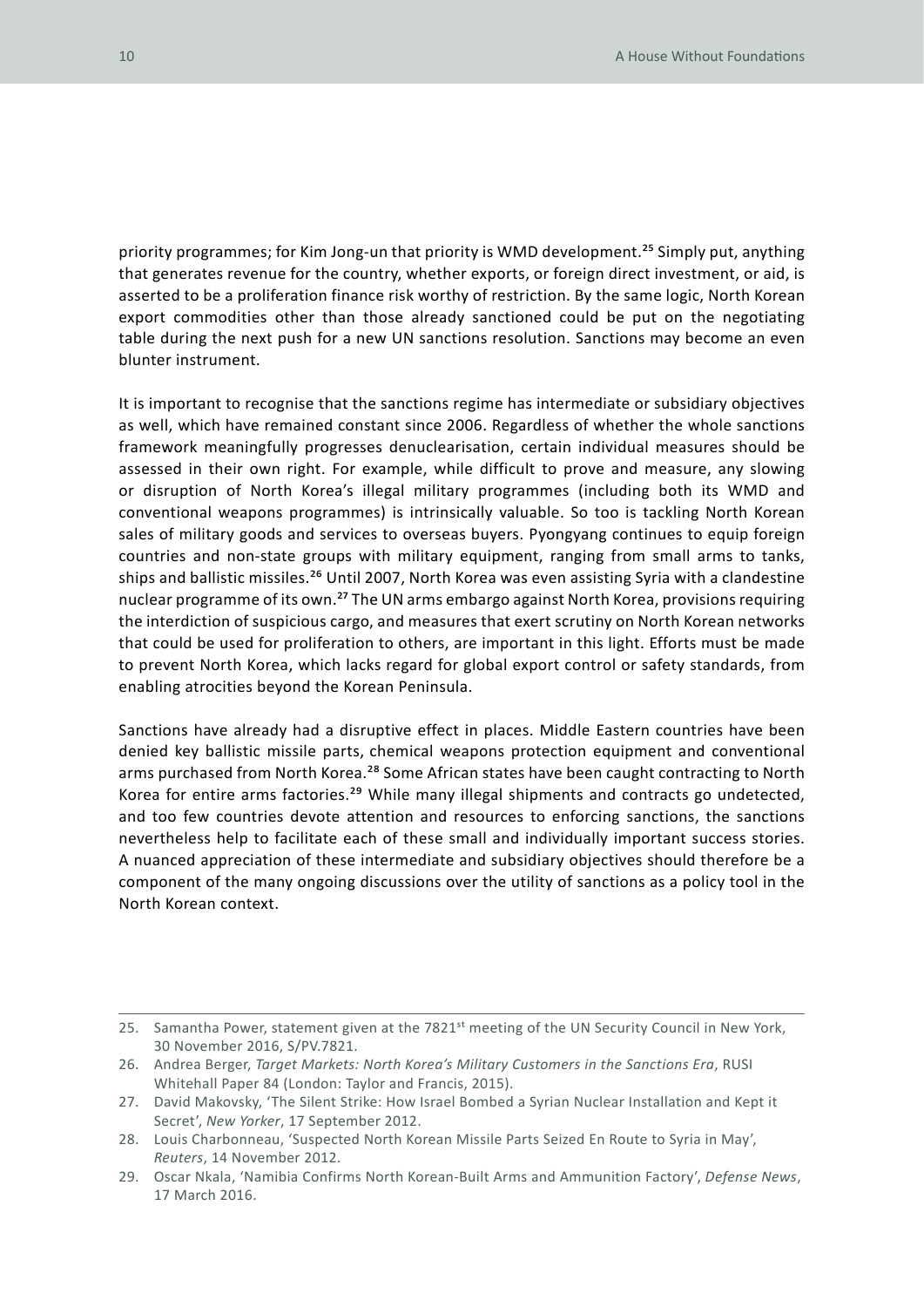#### Implementation

From the start, global awareness, implementation and enforcement of UN sanctions on North Korea have been poor. Between October 2006 and June 2009, when Resolution 1874 was adopted and monitoring architecture for the regime expanded, violations of the luxury goods ban and arms embargo were rife. North Korea continued to have sanctions-busting military relationships across the Middle East, Asia, Africa and  $-$  to a lesser extent  $-$  in Latin America.<sup>30</sup> A majority of countries failed to report to the relevant sanctions committee listing the actions they had taken to translate their obligation into national law and practice, as demanded by the resolutions.<sup>31</sup> Of the 73 which submitted reports, only one was African (South Africa); North Korea's largest growth market for military cooperation was ignoring the sanctions regime entirely.<sup>32</sup> In fact, it was not until August 2009, nearly three years after UN sanctions on North Korea were introduced, that the first case of a suspected violation anywhere in the world was brought to the attention of the Sanctions Committee.<sup>33</sup>

Global engagement with the requirements of the sanctions regime did not swiftly or markedly improve after the second North Korean test and corresponding adoption of Resolution 1874,<sup>34</sup> though the creation of a Panel of Experts to monitor implementation and report on suspected breaches helped draw attention to the situation. Many countries continued to lack the domestic infrastructure to take action pursuant to UN resolutions, even with credible information that a proliferation-linked incident was ongoing. Even more lacked the political will or interest. As a consequence, North Korea has generally continued to be able to access goods from overseas needed for its prohibited programmes, to supply its foreign military customers and to use formal financial and logistical channels to achieve both.

This is not to discount individual successes in the first decade of the UN sanctions regime on North Korea. As indicated above, numerous consignments of illegal goods have been prevented from entering or exiting the country. Bank accounts have been frozen, diplomats stopped with bulk cash for prohibited activities and sanctions-busting relationships exposed. In one notable instance, sanctions helped to bring decisive pressure to bear on the Republic of the Congo to

<sup>30.</sup> See Berger, *Target Markets*.

<sup>31.</sup> UN Security Council, 'Letter Dated 31 December 2007 from the Chairman of the Security Council Committee Established Pursuant to Resolution 1718 (2006) Addressed to the President of the Security Council', S/2007/778, 31 December 2007. In 2006–07, 71 countries submitted initial implementation reports; only two additional countries reported in 2008. See UN Security Council, 'Letter Dated 31 December 2008 from the Chairman of the Security Council Committee Established Pursuant to Resolution 1718 (2006) Addressed to the President of the Security Council', S/2008/830, 31 December 2008.

<sup>32.</sup> *Ibid*.

<sup>33.</sup> UN Security Council, 'Letter Dated 14 January 2010 from the Chairman of the Security Council Committee Established Pursuant to Resolution 1718 (2006) Addressed to the President of the Security Council', S/2010/28, 18 January 2010, p. 5

<sup>34.</sup> Only 47 countries submitted implementation reports in the period required by Paragraph 22 of Resolution 1874. See *Ibid*.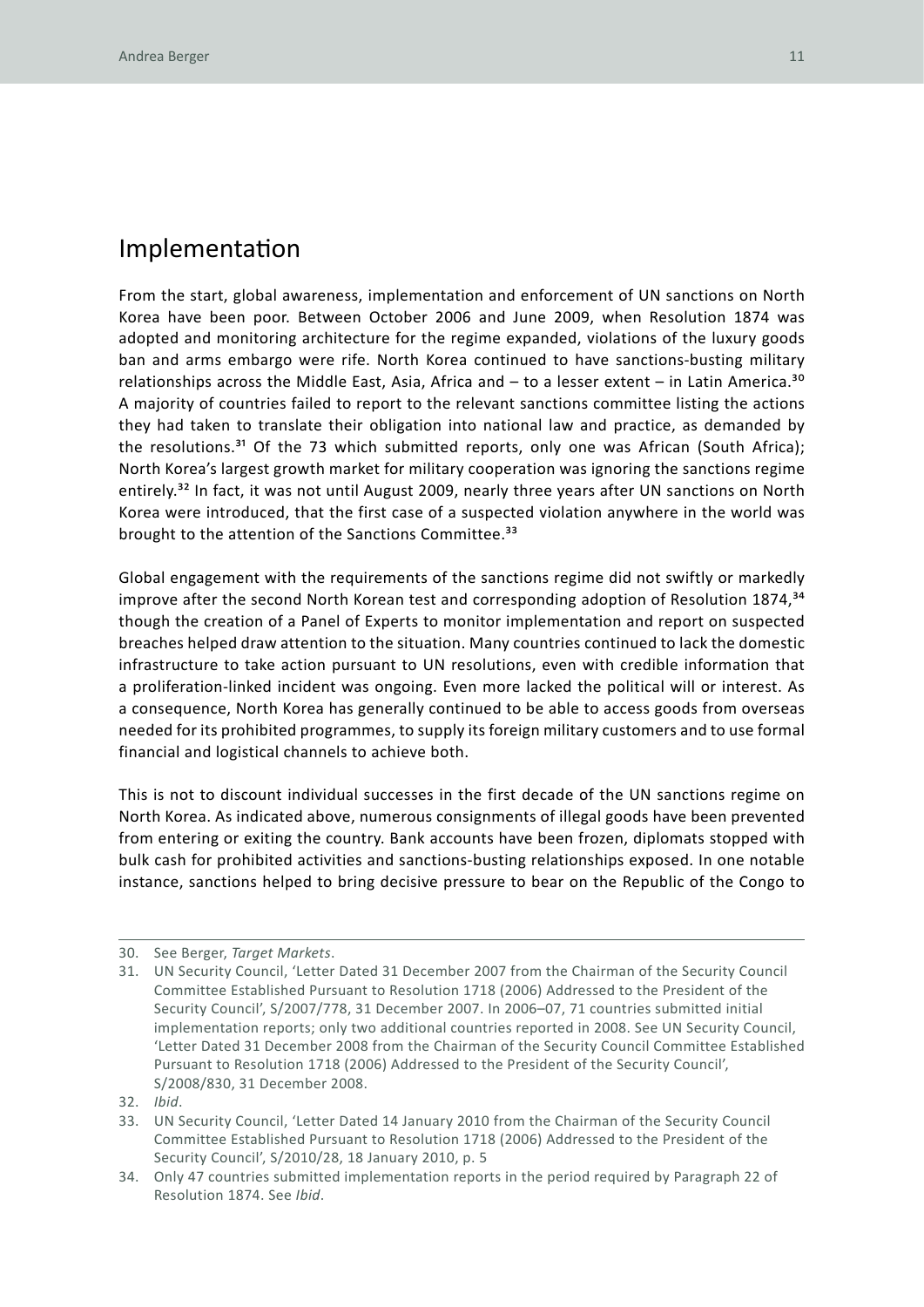cut its illegal ties to North Korea.<sup>35</sup> Broadly speaking, however, the sanctions regime on North Korea has always been riddled with implementation gaps through which illicit activity passes. And those who remain ignorant of their obligations, those who choose to ignore them and those who consciously breach them have traditionally faced few, if any, costs, whether tangible or reputational.

Implementation patterns are an important but often overlooked consideration in the context of sanctions design. As with all Security Council resolutions, new sanctions must be acceptable to China and Russia, two of the most ardent sceptics of their use as a foreign policy tool. As demonstrated by its One Belt, One Road strategy, Beijing believes that economic integration and interdependence is the optimal method for promoting strategic stability in its neighbourhood, North Korea included.<sup>36</sup> Even the continuted growth of North Korea's nuclear and missile testing does not appear to have invalidated this assumption.<sup>37</sup>

Widespread, longstanding implementation gaps reinforce the impression for Beijing and Moscow that they can have it all: they can reap political benefits from accepting new measures in the aftermath of North Korean nuclear tests, but without having to expend significantly greater resources actually enforcing the agreed provisions, and thereby undermining their broader strategy for Korean Peninsula stability. It is this very dynamic that sparked US–China discord in the wake of Resolution 2270, when it became apparent that Beijing had agreed to groundbreaking sanctions on North Korean coal and iron, but had no intention of changing its practices.<sup>38</sup> Resolution 2321 only widens the gulf between paper and practice, both in the Chinese and global enforcement contexts. The remainder of this study seeks to help measure and explain this gap.

- 35. Some others fell away for separate reasons. Myanmar, for example, transitioned from military to civilian governance, although it is possible that the defence enterprise in the country continues to engage with Pyongyang. Other known customers from the pre-sanctions period – including Iran, Syria, Egypt, Ethiopia, Eritrea, the Democratic Republic of the Congo, Uganda, Angola, Cuba and Namibia – remained broadly active in military trade with North Korea, in contravention of their UN obligations.
- 36. For a summary of the strategic ambitions underpinning China's One Belt, One Road strategy, see Sarah Lain, 'China's Silk Road in Central Asia: Transformative or Exploitative?', *Financial Times,*  27 April 2016. For an excellent discussion of the role of China's thinking towards economic integration with North Korea, see Mathieu Duchatel and Phillip Schell, *China's Policy on North Korea: Economic Engagement and Nuclear Disarmament*, SIPRI Policy Paper No. 40 (Stockholm: SIPRI, 2013).
- 37. China emphasised at the vote on UN Security Council Resolution 2321 that the resolution is not aimed at 'affecting normal economic and trade activities'. Liu Jieyi, statement given at the 7821<sup>st</sup> meeting of the UN Security Council, S/PV.7821, 30 November 2016. It is therefore also no surprise that China's overall trade with North Korea continues to increase despite the worsening of the security situation on the Korean Peninsula. See Jane Perlez and Yufan Huang, 'China Says its Trade with North Korea Has Increased', *New York Times,* 13 April 2017.
- 38. Rina Takahashi and Oki Nagai, 'US Pressures China to Close Loophole on North Korea', *Nikkei Asian Review*, 28 September 2016; see also Matthew Pennington, 'US Official: China Using a Loophole to Buy Coal from North Korea is "Unacceptable"', *Associated Press,* 25 October 2016.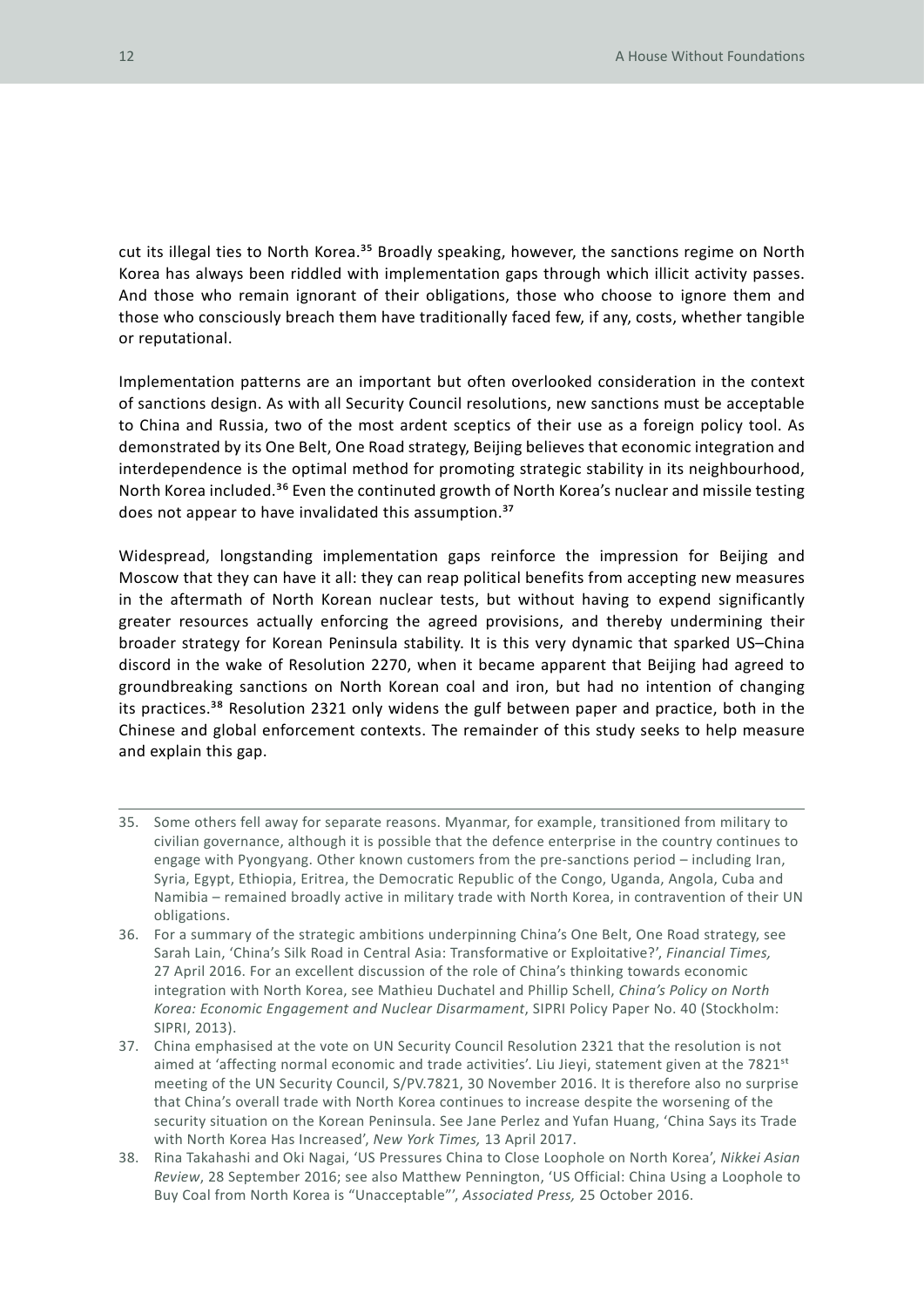### **II. North Korea Sanctions Circumvention**

HE DESIGN OF UN sanctions has been driven by North Korean WMD development and a shift in opinion about the nature of Pyongyang's cost-benefit calculus, with broadly poor implementation enabling sceptical countries such as  $H$ E DESIGN OF UN sanctions has been driven by North Korean WMD development and a shift in opinion about the nature of Pyongyang's cost-benefit calculus, with broadly poor implementation enabling sceptical countries such as China to agree to new measures paper and practice, however, rests on three additional considerations: North Korea's prowess in evasion; implementation of the sanctions at member state level; and the nature of private sector action. Although it is impossible to provide an exhaustive examination of each, expert interviews and extensive open-source research provide an illuminating overview.

A new report by the UN Panel of Experts – tasked with investigating compliance with relevant resolutions – outlines how North Korea 'is flouting sanctions … with evasion techniques that are increasing in scale, scope and sophistication'.1 Government efforts to counter North Korean illicit activity have largely failed to keep pace. Pyongyang is often able to circumvent any increase in scrutiny with simple amendments to its existing evasive methods. And in some cases it is already able to work around new measures the moment they are introduced. North Korea has made complying with UN sanctions resolutions an extremely time-consuming due diligence challenge for all involved.

The country's continued evasion of UN sanctions depends on its ability to conceal any North Korean link when navigating global trade and finance. Today, whether in the course of procuring goods from overseas, facilitating payments or securing flags for vessels, a clear North Korean connection risks inviting disruptive scrutiny from authorities or the private sector. Pyongyang knows this. When active overseas, North Korean networks therefore attempt to adopt foreign identities and hide in plain sight.

North Korea's largest trade and financial networks are in China, corresponding to the size of the bilateral trading relationship and the presence of sizeable Korean-Chinese ethnic communities. These networks are vast. North Korean-headquartered companies have more than 300 official representative offices in Liaoning province alone, and they control many more affiliated (but not overtly North Korean) firms.2 Its footprint across the whole of China is substantially larger still. In many ways, China serves as the gateway for the North Korean economy's access to the rest of the world; most North Korean trade and finance involving jurisdictions further afield will flow through the country on its way into or out of North Korea. Yet significant North

<sup>1.</sup> UN Security Council, 'Report of the Panel of Experts Established Pursuant to Resolution 1874 (2009)', S/2017/150, 27 February 2017.

<sup>2.</sup> Data collected by the author using Chinese corporate and credit registries. The data was updated in March 2016. The author is grateful to Ching Fung and Jenny Lin for their research assistance.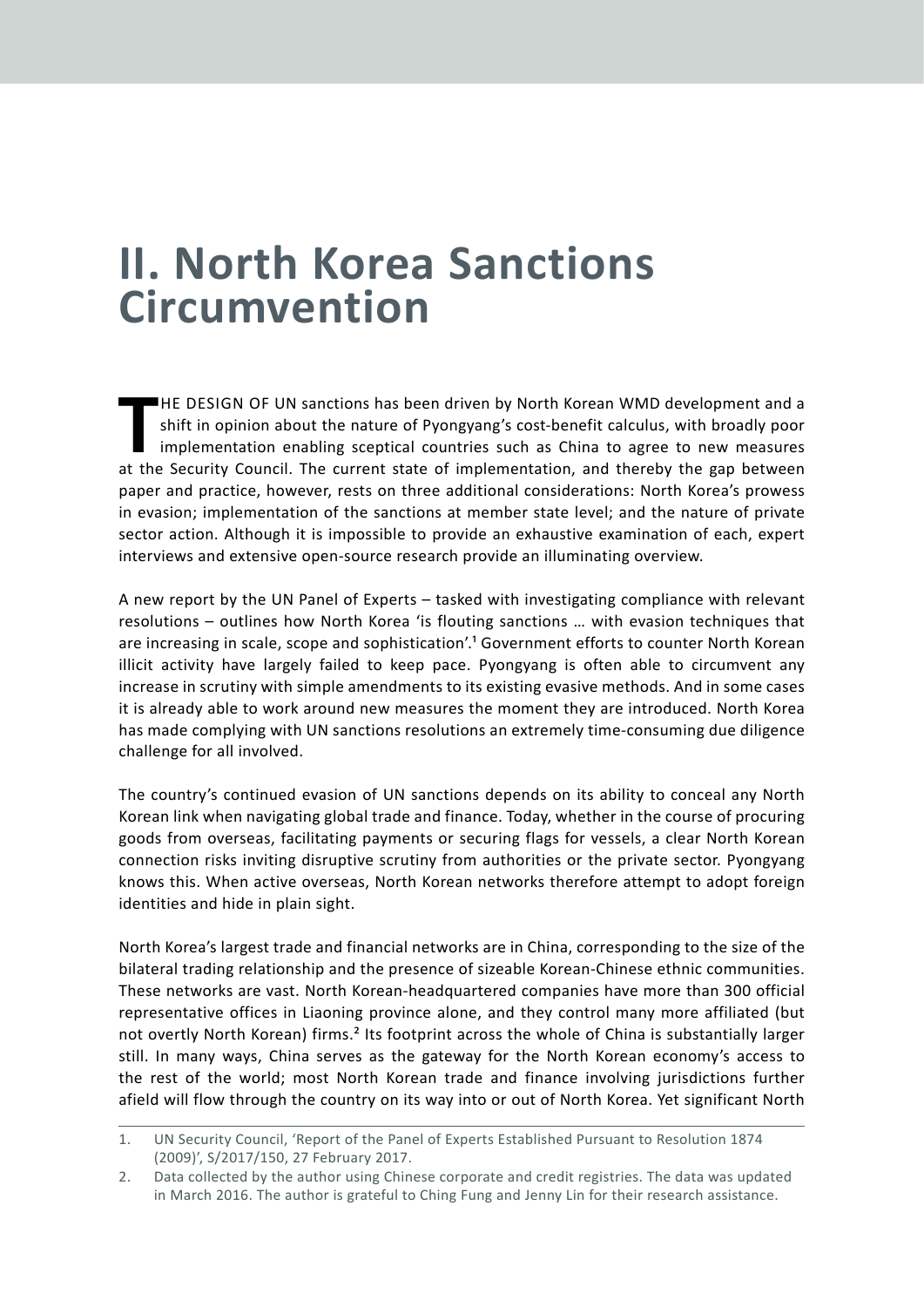Korean networks can be found elsewhere too. These are not only in places where Pyongyang has important political, trade or military relations, but also where it wishes to source priority goods from, or in countries along important logistical pathways for North Korean trade. For example, Russia, Southeast Asia and parts of the Middle East continue to be major corporate hubs for North Korea.<sup>3</sup>

In these places, North Korean networks tend to apply a straightforward approach to concealment. Often, they deploy one or more North Korean nationals to the country in question; for jurisdictions where North Korea has only sporadic dealings, Pyongyang sometimes uses its nationals stationed in a neighbouring country in the same way.<sup>4</sup> In either case, individuals may or may not be affiliated with a North Korean embassy or consulate. Once established, they create generically named companies, such as International Global System,<sup>5</sup> and Rich Lead Trading,<sup>6</sup> along with corresponding bank accounts.

In some cases, North Koreans establishing corporate networks overseas seek to acquire passports of convenience to avoid revealing their other nationality. Many countries offer investment-forcitizenship schemes, or have simpler than normal processes for acquiring citizenship in order to encourage greater inward investment. In 2015, a China-based North Korean man affiliated with a sanctioned North Korean arms trading firm was arrested in the US, having travelled there on his Cambodian passport.<sup>7</sup> Cambodia granted him citizenship in 2007,<sup>8</sup> and shortly thereafter he opened two companies in Hong Kong using his Cambodian nationality. Earlier cases have shown North Korean use of Seychelles and Kiribati passports.9

It is difficult to tell on what scale passports of convenience continue to be used as an evasive tactic by North Koreans operating overseas. Research by this author indicates that in jurisdictions where it is possible to use a local Chinese identification document to establish companies or bank accounts, North Koreans with such an ID form tend to use it instead of their North Korean passport, likely for the reasons described above. In China, official open sources offer no identifying details other than name for the individuals attached to a company.<sup>10</sup> Transliterating a Korean name into Chinese is often sufficient to make it impossible for an outside audience

<sup>3.</sup> Its corporate networks in Africa may also be considerable, though the lack of digitalised corporate registries makes it difficult to concretely assess.

<sup>4.</sup> The latter approach appears to be more common in parts of Africa. For example, North Koreans based in South Africa are known to shuttle across the border to Namibia and Mozambique to facilitate business.

<sup>5.</sup> James Pearson and Rozanna Latiff, 'North Korea Spy Agency Runs Arms Operation out of Malaysia, U.N. Says', *Reuters*, 27 February 2017.

<sup>6.</sup> Andrea Berger and Ching N Fung, 'Business or Pleasure? A N. Korean-Cambodian Arrested in Hawaii', *NKNews.org*, 7 August 2015.

<sup>7.</sup> *Ibid*.

<sup>8.</sup> Records of Cambodian naturalisations for 2007, acquired by the author.

<sup>9.</sup> Corporate registry documents for Neweast International Trading (Hong Kong Company Number 0726760) show that the company's North Korean directors registered the firm using their Kiribati passports, and subsequently their Seychelles passports.

<sup>10.</sup> Hong Kong is an exception, as its corporate registry provides the Chinese ID number or foreign passport number for company directors.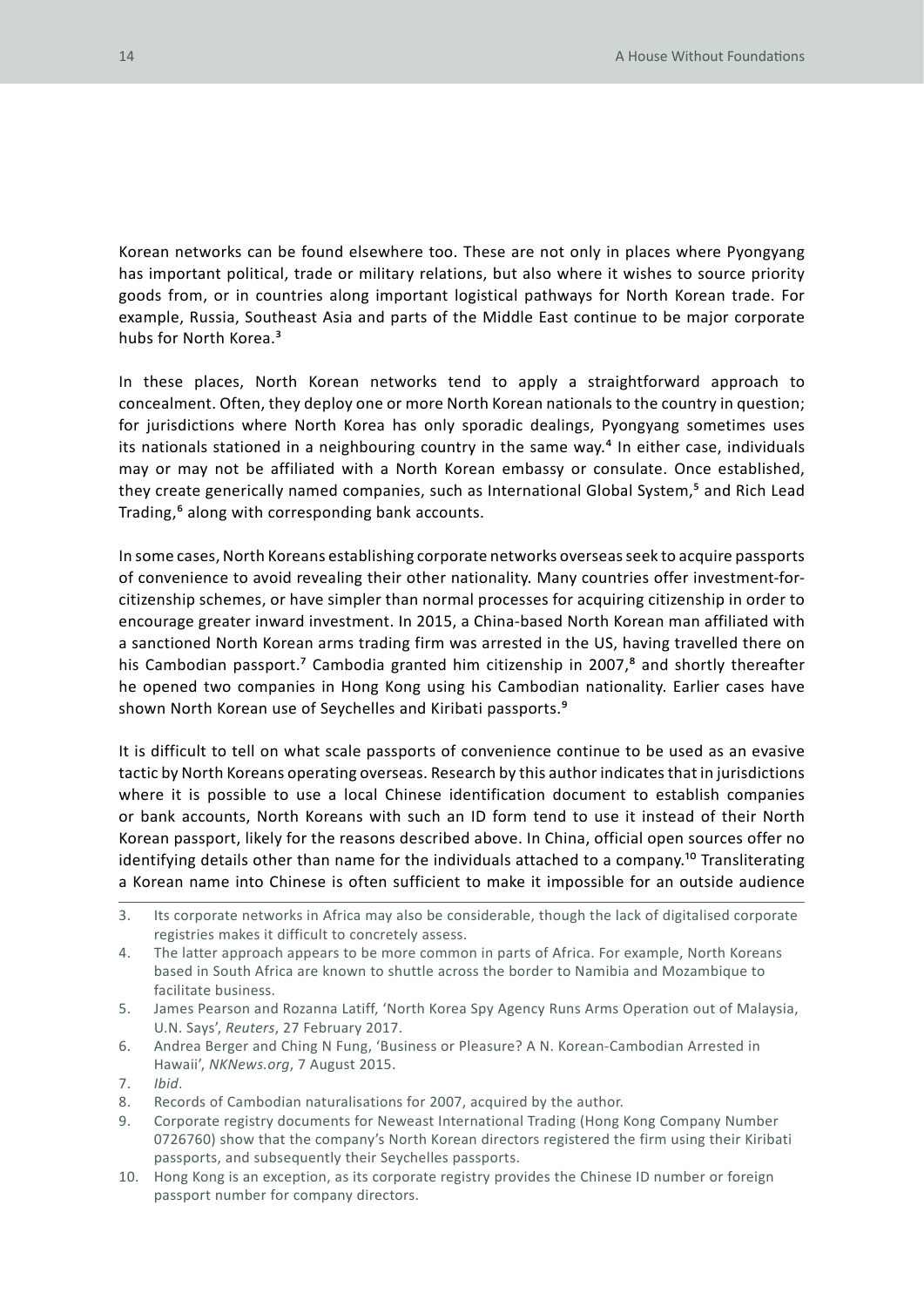to conclude whether or not a person is North Korean.<sup>11</sup> Other tactics used to obfuscate the national origins of North Koreans overseas include self-declaring as 'South Korean' or simply 'Korean'. Administrators processing documentation may assume the latter refers to the Republic of Korea without verification.12

A similar desire to avoid revealing the North Korean nationality of the individuals behind a company also leads them to partner with local national facilitators when setting up companies and bank accounts. This approach seems to be used increasingly frequently among North Korean networks overseas.13 Annex 1 shows a North Korean-controlled company engaged in military trade out of Malaysia. Kim Chang-hyok, the local 'puppet-master', is listed alongside several Malaysian national directors and shareholders. In addition to this company, it is believed he controls at least five others in the country. Companies affiliated with this network also exist in Singapore and mainland China and possibly elsewhere.14

In certain circumstances, trusted foreign nationals operate independently of any locally based North Korean coordinator. Annex 2 offers an example of a Japanese national operating a major North Korean logistical network using an elaborate web of front and shell companies in Hong Kong and mainland China. In another case, convicted British arms dealer Michael Ranger acted as a broker for sanctioned North Korean entities, meeting his counterparts only sporadically in hotels across South Asia.15

Involving foreign nationals easily and substantially heightens the due diligence challenge for anyone investigating the company or account: on paper, the entity will show no obvious affiliation to sanctioned individuals, companies or even to North Korea. Simple evasion tactics replicated on a large scale have created disproportionate difficulties for those seeking to identify and counter such illicit activity.

These – seemingly non-North Korean – companies engage in a wide variety of general trade, frequently conducting imports and exports as well as mixing categories of traded goods. Any illicit trade performed by these companies is hidden among volumes of legal activity. While China-based networks record trade directly with North Korea, in any other jurisdiction this is increasingly rare. Imports and exports arranged by North Korean companies overseas are recorded as being to or from intermediary countries. This dynamic will be discussed further with relation to state implementation patterns for restricted commodities, such as iron.

<sup>11.</sup> The size of the Korean diaspora community in China compounds this problem.

<sup>12.</sup> An analysis of the Cambodian naturalisation announcements also suggests that North Koreans used this same practice, labelling their home town as a variation of 'PY City' and their country of birth as 'Korea'.

<sup>13.</sup> Author's observations, based on more than 100 case studies compiled between 2015 and 2017.

<sup>14.</sup> Research conducted by the author in support of a *Reuters* special investigation. The case is discussed in detail by the author and the lead *Reuters* correspondent at <http://armscontrolwonk. libsyn.com/glocom-and-dprk-fronts>.

<sup>15.</sup> See Jeffrey Lewis and Andrea Berger, 'The Michael Ranger Files: Parts 1–3', *Arms Control Wonk*, 15–17 February 2016.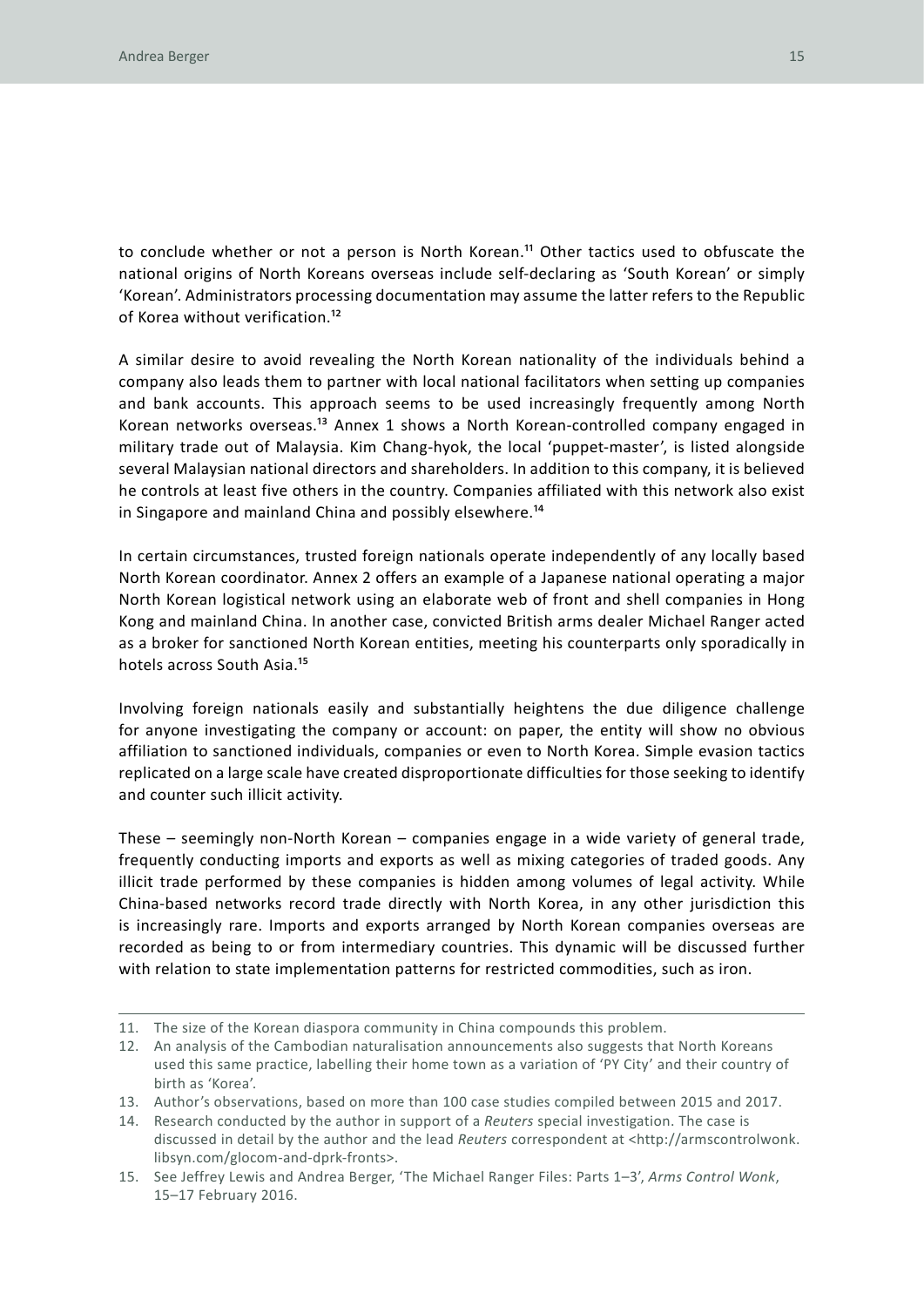The basic approach described above enables more complex deceptive and evasive practices in specific sectors. The generically named, apparently non-North Korean companies, or the local nationals associated with them, open accounts with international or domestic banks who fail or neglect to catch their deeper connections to a sanctioned country. In several cases gathered and reviewed by the author, relevant individuals or companies open multiple accounts in different denominated currencies, financial institutions or jurisdictions.<sup>16</sup> Limitations on sharing proprietary financial information between banks or countries usually prevent compliance professionals or authorities from realising that multiple accounts exist. Such evasive methods thus swiftly undermine the global efficacy of related UN restrictions. Multilateral sanctions specify that a North Korean diplomat overseas may not hold more than one bank account. Identifying that this is the case will be beyond the abilities of a financial institution unless the accounts are with the same bank, and usually only if they are in the same jurisdiction;<sup>17</sup> only well-resourced national intelligence agencies are likely to have the capability to identify breaches of this provision.

As with the underlying trade itself, accounts opened using the aforementioned tactics route any North Korean-linked transactions via jurisdictions other than North Korea. Having replicated the above pattern on a large scale, North Korea uses the array of bank accounts it controls in foreign jurisdictions and currencies to facilitate its day-to-day foreign business – all largely without having to transfer money into and out of North Korea itself. Its funds circulate offshore. The Chinpo Shipping case in Singapore revealed this pattern clearly: Chinpo's Bank of China account was set up in the name of its Singaporean staff and was used to facilitate more than 600 payments related to the business of the North Korean fleet.18 Chinpo's staff would be told by their North Korean counterparts when funds were set to be paid into the account and when money should be paid out of it.<sup>19</sup>

North Korean banks, which have been widely discredited and prevented from operating internationally,<sup>20</sup> take advantage of this avenue for evading restrictions, too. By using the bank accounts attached to trading companies, they can continue to access the international financial system and provide services needed to facilitate North Korean business overseas. The US Treasury recently designated the Dandong Hongxiang Industrial Development Corporation for acting as a financial facilitator in precisely this fashion.<sup>21</sup> Using a company to perform

- 19. Jennifer Dodgson and Leo Byrne, 'Court Case Reveals Chinpo Shipping's Ties to North Korea', *NKNews.org*, 10 September 2015.
- 20. The section that follows on state implementation will examine the exceptions to this where North Korean banks maintain correspondent banking relations and branch offices.
- 21. US Department of the Treasury, 'Treasury Imposes Sanctions on Supporters of North Korea's Weapons of Mass Destruction Proliferation', press release, 26 September 2016.

<sup>16.</sup> Financial information related to North Korean accounts, reviewed by the author in 2016.

<sup>17.</sup> Data protection legislation in many jurisdictions inhibits banks from sharing information within different international offices of the same bank.

<sup>18.</sup> Chinpo Shipping Co (Pte) Ltd vs. Public Prosecutor, 'Judgment', High Court of the Republic of Singapore, Magistrate's Appeal No. 9016 of 2016, 2017 SGHC 108, 12 May 2017, <http://www. armscontrolwonk.com/files/2017/05/Chinpo-Shipping-Judgment-Court-of-Appeal.pdf>, accessed 30 May 2017.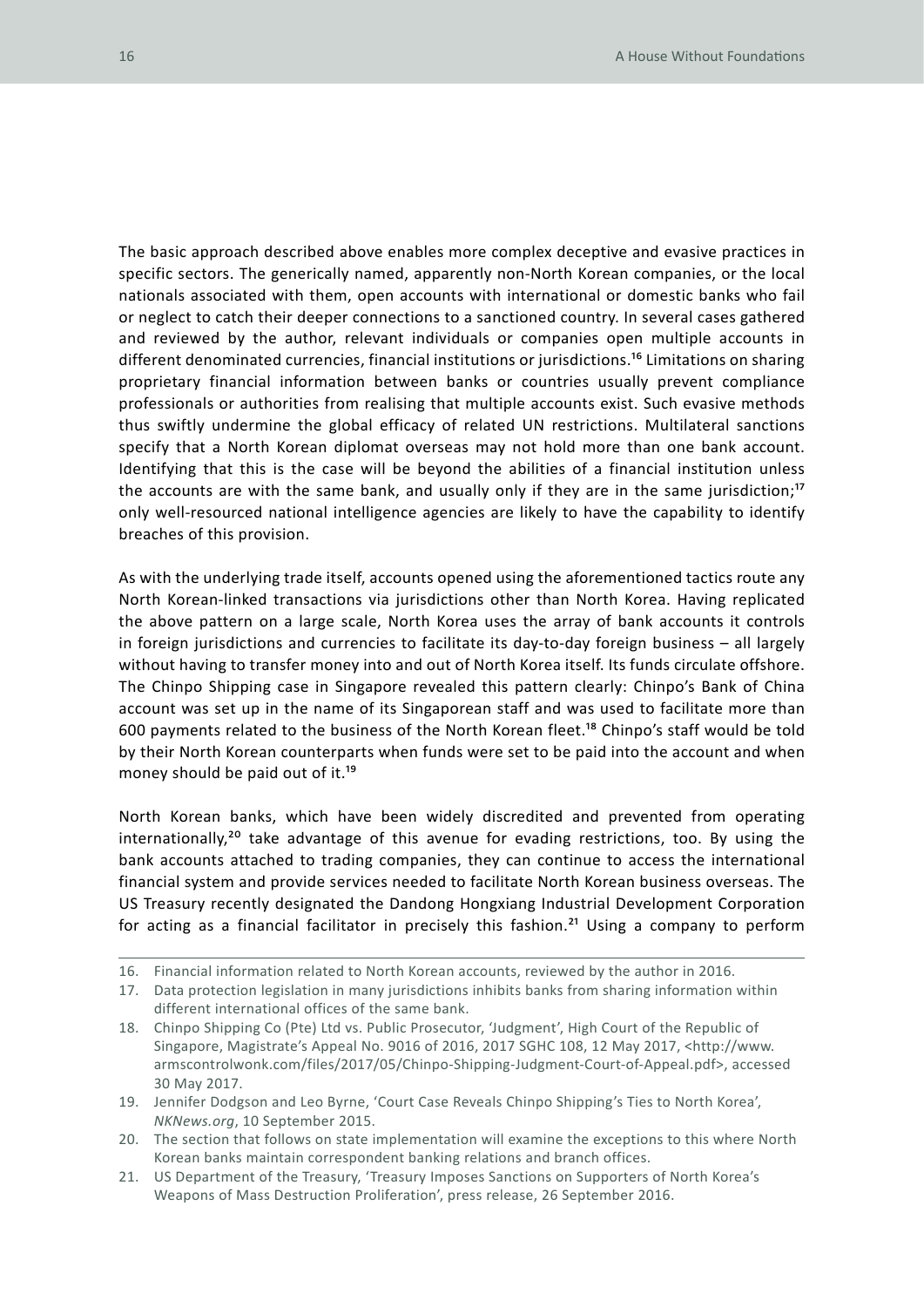such services, as the Kwangson Banking Corporation did with Dandong Hongxiang, skirts the restrictions on North Korean banks outlined in Resolutions 2270 and 2321. Global awareness of this highly problematic evasion tactic appears to be lacking. Greater outreach on this trend is thus necessary to ensure that UN resolutions are interpreted to include North Korean-controlled or -linked trading companies performing the functions of banks.

North Korea also circumvents sanctions on its financial institutions by entering into joint ventures with foreign nationals and firms. Mansudae Overseas Projects, a large North Korean construction contractor, is part of a joint venture with Malaysian businessmen called the MKP Group of Companies.22 The MKP website makes few direct mentions of North Korea, Pyongyang or Mansudae. Indeed, its only reference to the latter is the use of the acronym 'MOP'.<sup>23</sup> The company does not immediately appear from the outside to be engaged in illegitimate activity, yet focused investigation reveals its North Korean links as well as its potential usage as a means of evading restrictions on North Korean banks. In addition to managing a bank based in Pyongyang, MKP appears to have established a financial institution in Zambia, Commercial Capital Corporation Limited, via a leasing company.24 Its website also indicates that it may have a stake in a cash remittance business in Africa called Cash4Africa. On paper, the trail that leads to North Korea is long and few who encounter MKP-controlled entities will trace it.<sup>25</sup>

North Korea's basic evasion tactics also help it to succeed in maintaining access to global logistical networks despite unprecedentedly harsh sanctions on the North Korean commercial fleet and the North Korean flag. As the North Korean flag invites greater scrutiny than ever before, owners of the country's vessels are increasingly eager to equip their ships with foreign flags of convenience.<sup>26</sup> Resolution 2321 recently forbade them from doing so. Yet the legal change only seems to have cemented what was already a trend: North Korea is transferring the official ownership and management of some of its vessels from Pyongyang-based companies to foreign-incorporated ones that it either controls or trusts. When applying for a new flag, a foreign flag registry administrator may thus only see that the vessel's owner and manager are in Hong Kong or Southeast Asia, for example. No North Korean connection will necessarily be discernible, even with a modest amount of enhanced due diligence. It is therefore unsurprising that the country's fleet manages to continually secure access to flags of convenience. When a country takes action to revoke North Korean-controlled ships' access to its flag, Pyongyang

<sup>22.</sup> *Ibid*.

<sup>23.</sup> MKP, 'About MKP Group of Companies', <http://www.mkpholdings.com.my/aboutus.php>, accessed 24 May 2017.

<sup>24.</sup> MKP, 'MKP Service Division', <http://www.mkpholdings.com.my/services.php>, accessed 24 May 2017.

<sup>25.</sup> Investigations conducted by the author. For further details, see James Pearson, Tom Allard and Rozanna Latiff, 'Exclusive – "Dollars and Euros": How a Malaysian Firm Helped Fund North Korea's Leadership', *Reuters*, 10 April 2017; see also Jake Maxwell Watts, Tom Wright and Nicholas Bariyo, 'The Killing of Kim Jong Nam: Malaysia Probes Firm for North Korea Sanctions Violations', *Wall Street Journal*, 28 March 2017.

<sup>26.</sup> This refers to the practice of registering a ship in a country different from that of the ship's owners.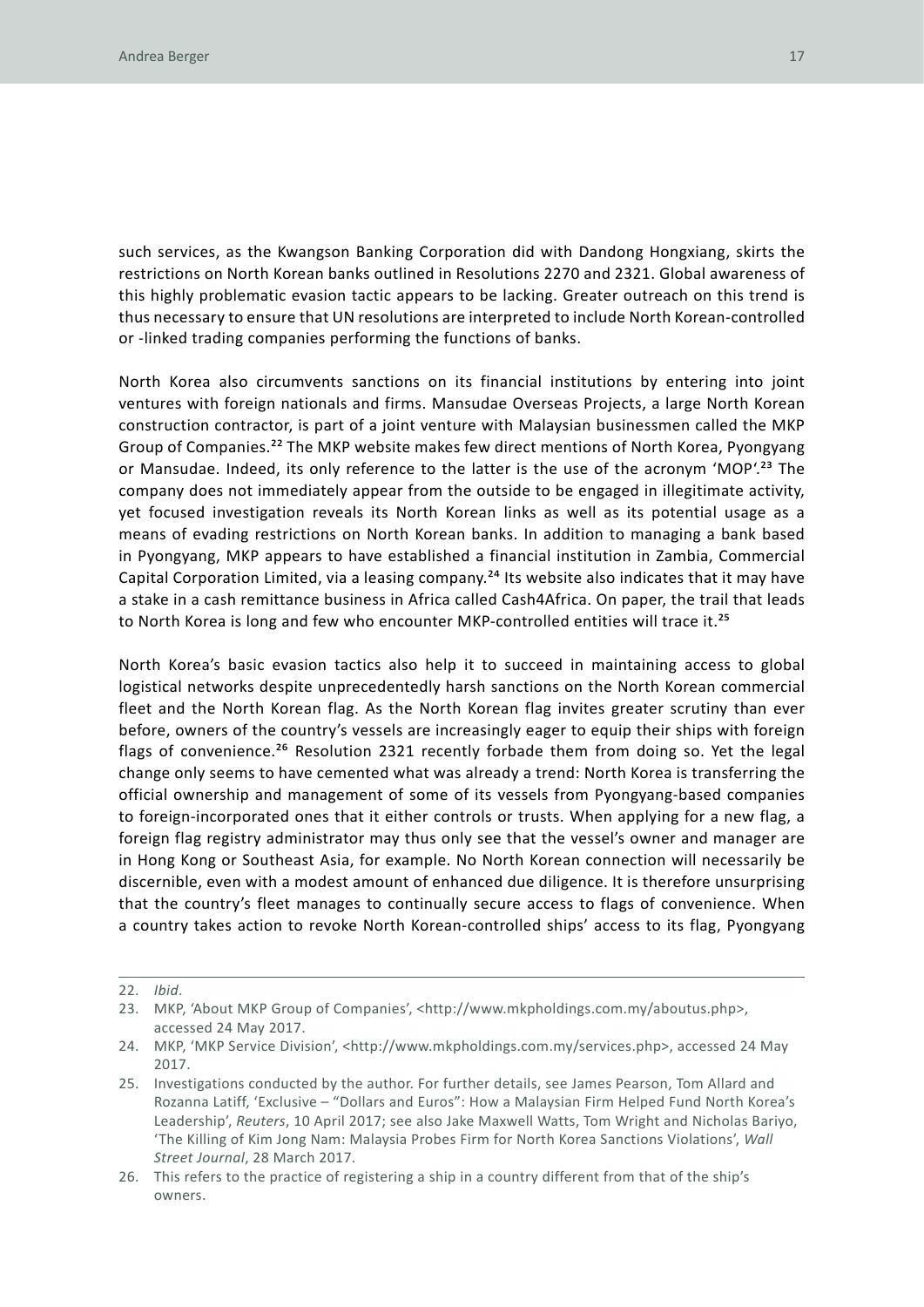manages to quickly find substitutes. This trend is discussed in greater detail below with relation to national implementation of shipping sanctions on North Korea.

In the past, North Korean-linked business networks in Singapore have even been known to manage the registries for foreign flags of convenience, including the Mongolian, Kiribati, Tuvalu and Niue flags.27 One of the companies involved, Senat Shipping, along with its director, Lai Yong Chian (also known as Leonard Lai), was designated by the US Treasury in 2015 for unspecified dealings with North Korea's main shipping firm, Ocean Maritime Management (OMM).<sup>28</sup> It remains unclear the extent to which Pyongyang has exploited the fact that its trusted partners overseas control foreign flag registries; several North Korean-linked vessels continue to be flagged to Kiribati and Niue.

In the course of daily procurement and sales, North Korea leverages its wider networks to establish often-convincing false end users or manufacturers, particularly when the underlying trade is illicit. The most common manifestation of this trend is for North Korea to pass its products off as Chinese, or declare Chinese front companies to be the end users of goods it wishes to source from further afield. North Korea is known to label its textiles as 'Made in China', selling them successfully into South Korean and Western markets.<sup>29</sup> Open-source investigations by the James Martin Center for Nonproliferation Studies reveal that when selling computernumerically controlled lathes abroad in violation of sanctions, North Korean companies have passed them off as Chinese in origin.<sup>30</sup> While China may be the main subject of these tactical rebranding exercises, it is not the only one. Investigations by the author in partnership with *Reuters* show how North Korean arms trading networks market illicit military communications technology as being Malaysian-made, attracting clients in Southeast Asia and the Middle East.<sup>31</sup>

Comparable tactics are used when the direction of trade is reversed. North Korean-controlled and -linked companies in China are frequently and falsely declared as end users for imports that are in reality destined for North Korea. Cases involving attempted imports of unmanned aerial vehicle guidance technology or components for nuclear and missile applications, highlight this pattern.<sup>32</sup>

<sup>27.</sup> Andrea Berger, 'North Korea's Friends in Singapore Running Flags of Convenience', *38 North*, 22 June 2015.

<sup>28.</sup> US Department of the Treasury, 'Treasury Sanctions Supporters of North Korea's Ocean Maritime Management Company and Updates Sanctions List', press release, 23 July 2015.

<sup>29.</sup> Chad O'Carroll and Curtis Melvin, 'American Brand Clothing Seen at North Korean Garment Factory', *NKNews.org*, 12 September 2013.

<sup>30.</sup> Jeffrey Lewis and Catherine Dill, 'Smoke and Mirrors: DPRK Front Companies in China and Russia', *38 North*, 18 November 2014.

<sup>31.</sup> Pearson and Latiff, 'North Korea Spy Agency Runs Arms Operation Out of Malaysia, U.N. Says'; see also <http://armscontrolwonk.libsyn.com/glocom-and-dprk-fronts>.

<sup>32.</sup> UN Security Council, 'Report of the Panel of Experts Established Pursuant to Resolution 1874 (2009)', S/2016/157, 24 February 2016.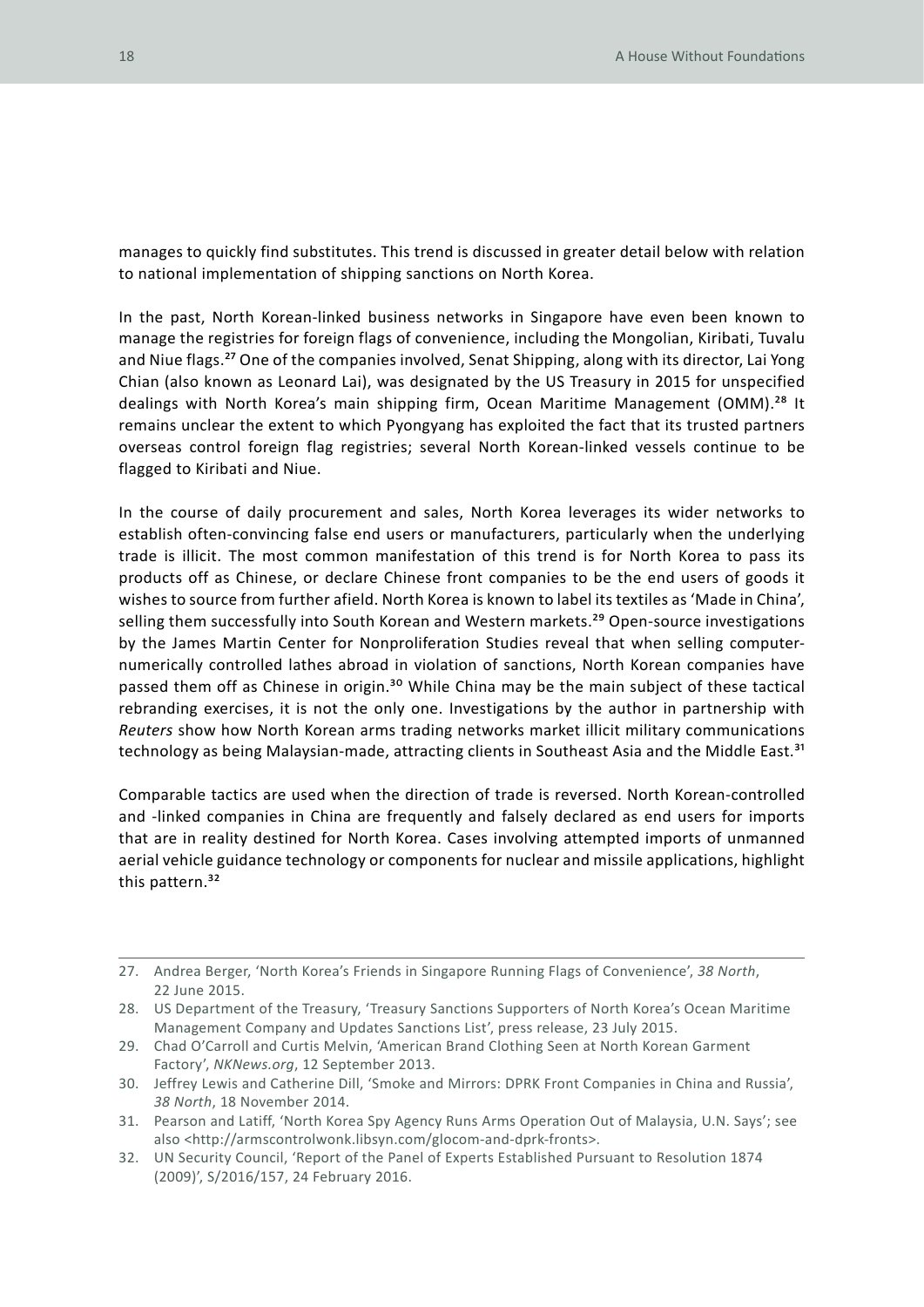Assessing the extent to which North Korea exploits corruption in foreign countries to facilitate its sanctions evasion remains challenging. Reports of bribes being paid to facilitate smuggling of illicit goods across the North Korea–China border are rife.<sup>33</sup> North Korea also has a penchant for formally involving senior political figures in its overseas business, indicating a desire to ensure top political cover in the country of operation.<sup>34</sup> Corruption is therefore likely an element of North Korean overseas activities more often than is publicly discernible.

The evasion tactics employed by North Korea in the course of its daily trade and finance business significantly complicate state and private sector implementation efforts, where they exist. They render simple translations of UN requirements into national law, even if done well, largely insufficient for catching illicit activity in real time. Unless intelligence collection and sharing mechanisms are robust, inter-agency cooperation is sophisticated and outreach programmes to private sector stakeholders are well developed, North Korea's illicit networks will mostly be able to carry on with their business with little hindrance.

<sup>33.</sup> *Daily NK*, 'Military Items Smuggled Through Chinese Customs Despite Sanctions', 4 April 2016; Sue-Lin Wong, 'From Bricks to Smuggled Wigs: China's Border Trade with North Korea', *Reuters,*  12 September 2016.

<sup>34.</sup> For example, two North Korean conglomerates in Southeast Asia – MKP and Pan Systems – were recently discovered to have senior Malaysian politicians listed as directors or shareholders. See Watts, Wright and Bariyo, 'The Killing of Kim Jong Nam: Malaysia Probes Firm for North Korea Sanctions Violation'; and Pearson and Latiff, 'North Korea Spy Agency Runs Operation out of Malaysia, U.N. Says'.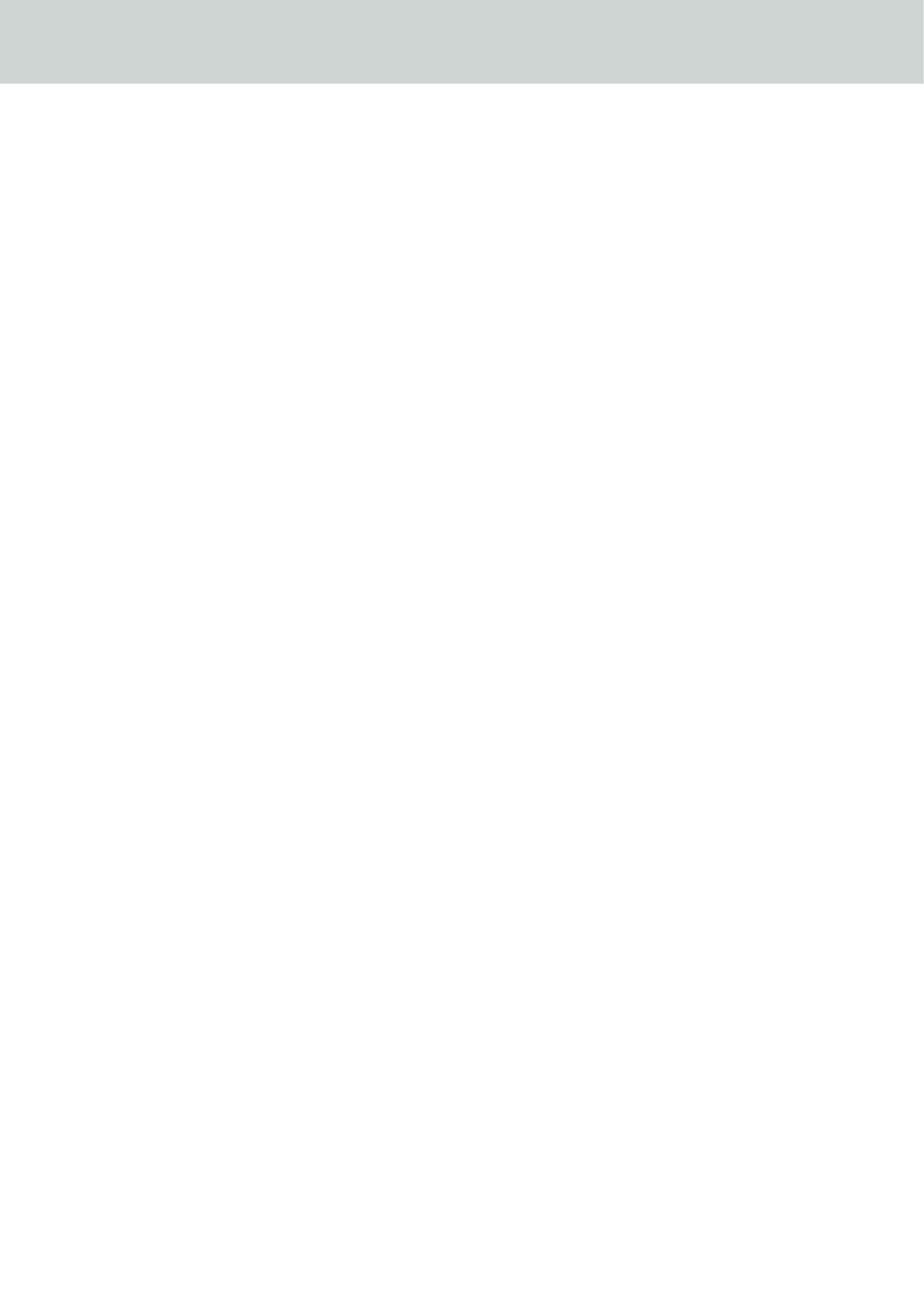## **III. Contemporary Overview of State Implementation**

IL UN MEMBER states are obliged to dutifully translate Security Council resolutions<br>into national law, implement appropriate policies to effect these legal changes and then<br>strictly enforce them. Given this requirement, th into national law, implement appropriate policies to effect these legal changes and then strictly enforce them. Given this requirement, the expert and public discussion over the North Korea sanctions regime rightly focuses on the implementation and enforcement decision of countries, rather than the companies that fall within their jurisdiction.

China, in particular, is at the forefront of this conversation. The very utility of sanctions lies in the fact that implementing actors, individually and/or collectively, have leverage over the actor whose behaviour they wish to change. That leverage may take the form of – for example – trade relationships, financial market access or diplomatic relations. Curtailing any one is designed to show that the target's actions have consequences and that the costs of pursuing a particular course do not outweigh the benefits. UN Security Council resolutions imposing sanctions outline the nature of the lever and the conditions and legal grounds for pulling it.

China remains North Korea's most important economic partner, accounting for over 90% of the country's total trade.1 It acts as a critical pathway for North Korean goods travelling further afield, and for its imports from countries other than China. For the same reason, its financial institutions continue to act as an essential facilitator for North Korean economic relations with the wider world. China is also home to a large Korean ethnic diaspora and business community.<sup>2</sup> In terms of individual countries, China is therefore assessed as having the greatest relative leverage over Pyongyang. This is a reasonable preoccupation.

However, much of the discussion over the sanctions regime ignores the leverage held by other UN member states as a collective. For nearly its entire history as an independent state, North Korea has been extremely sensitive to perceived international isolation. It has consistently fought to keep its friendships overseas and to create new ones, viewing this effort as a zerosum game played against its adversaries, particularly South Korea and the  $US<sup>3</sup>$  It has usually managed to hold important ground among friends in Asia, Africa and the Middle East. From

<sup>1.</sup> Hooyeon Kim and Ting Shi, 'China Message to Trump with North Korea Coal Ban: Let's Deal', *Bloomberg*, 19 February 2017.

<sup>2.</sup> Approximately 2 million ethnic Koreans live in China, though estimates vary based on how the community is defined. See Si Joong Kim, 'The Economic Status and Role of Ethnic Koreans in China', in Bergsten and Choi (eds), *The Korean Diaspora in the World Economy*, Special Report 15, Petersen Institute for International Economics (New York, NY: Columbia University Press, 2003). See also Robert E McCoy, 'Ethnic Koreans in China not Bound to North Korea', *NK News,* 28 June 2016.

<sup>3.</sup> Charles K Armstrong, *Tyranny of the Weak: North Korea and the World 1950–1992* (Ithaca, NY: Cornell University Press, 2013).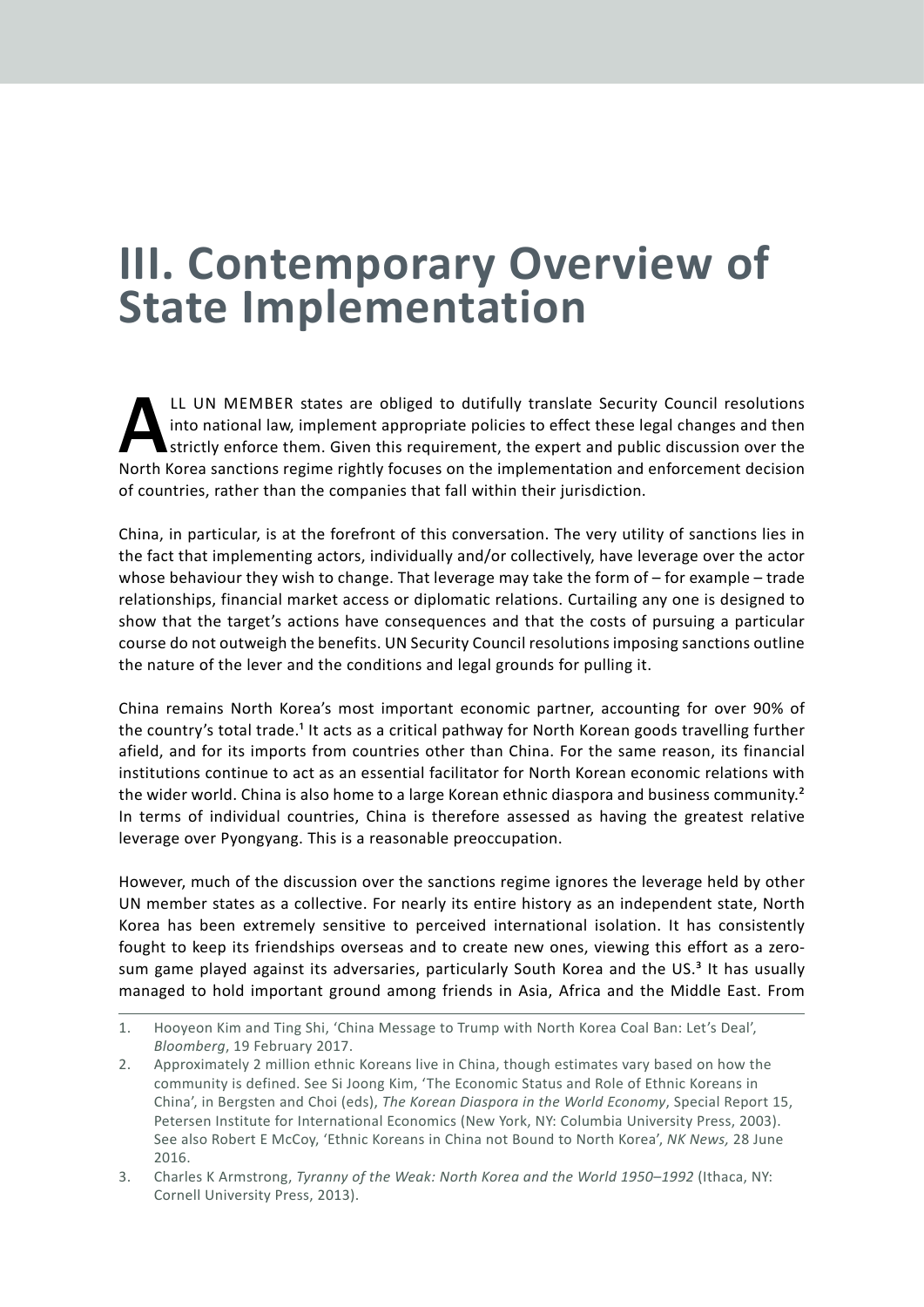Pyongyang's perspective, the sanctions regime may simply be the latest round. Yet if these core relationships were to degrade, newfound pressure could be brought to bear on North Korea's leadership. Admittedly, it is unclear whether this would encourage Pyongyang to behave in a way that was more or less in service of the sanctions regime's primary objective of advancing denuclearisation.

Nevertheless, collective implementation can meaningfully disrupt North Korean illicit activity overseas, inhibit procurement for its illicit programmes wherever possible, and curb the revenue streams that help to sustain critical nodes in the North Korean system: all important subsidiary or intermediate objectives for the sanctions regimes. These activities rely upon jurisdictions outside China. The loss of a single African government's military custom may not decisively change Pyongyang's thinking about the merits of its nuclear and missile programmes. It could, however, deny North Korea an important base from which to conduct other arms-related sales across the region. And closing the bulk of North Korea's overseas military market could deprive important organisations within the country's defence industrial complex, some of which are also responsible for nuclear- and missile-related procurement.

The following overview of the sanctions regime's implementation and enforcement highlights the importance of both individual and collective action. Yet too many countries have failed to act. At the time of writing, not a single sanctions measure enjoys robust, global implementation and enforcement – a reality that is difficult to address in the near term, but essential for the longer-term utility of sanctions in managing North Korean threats.

### Luxury Goods

The embargo on selling certain luxury goods to North Korea was devised as part of the first UN sanctions resolution on North Korea, in order to deny the regime in Pyongyang its comforts. Despite its longevity, the provision is one of the most poorly implemented in the sanctions regime. Resolution 1718 (2006) left decisions over how to define 'luxury goods' to member states, creating enormous divergences in state practice.<sup>4</sup> Some countries swiftly took steps to outline their own unique lists of prohibited items, but many others set out only very limited lists, or none at all.<sup>5</sup> China, for example, has never published and disseminated a list of banned luxury goods, only dual-use items.6

Subsequent resolutions specified additional luxury items which all member states would have to prohibit for sale to North Korea, regardless of their existing national lists. The latest iteration

<sup>4.</sup> UN Security Council Resolution 1718, 14 October 2006, S/Res/1718, para. 8(a)(iii).

<sup>5.</sup> The EU's list of prohibited luxury items is in Annex III of the relevant Official Journal. See Council of the European Union, 'Council Regulation (EC) No 329/2007 of 27 March 2007 Concerning Restrictive Measures Against the Democratic People's Republic of Korea', *Official Journal of the European Union* (L 88/1, 29 March 2007), accessed 30 May 2017; Australia's list is available at <https://www.legislation.gov.au/Details/F2006L05741>, accessed 30 May 2017.

<sup>6.</sup> For an excellent discussion on the luxury goods trade with North Korea, see Kevin Stahler, 'In the Lap of Luxury (Goods)', Petersen Institute of International Economics, 29 April 2015, <https://piie. com/blogs/north-korea-witness-transformation/lap-luxury-goods>, accessed 30 May 2017.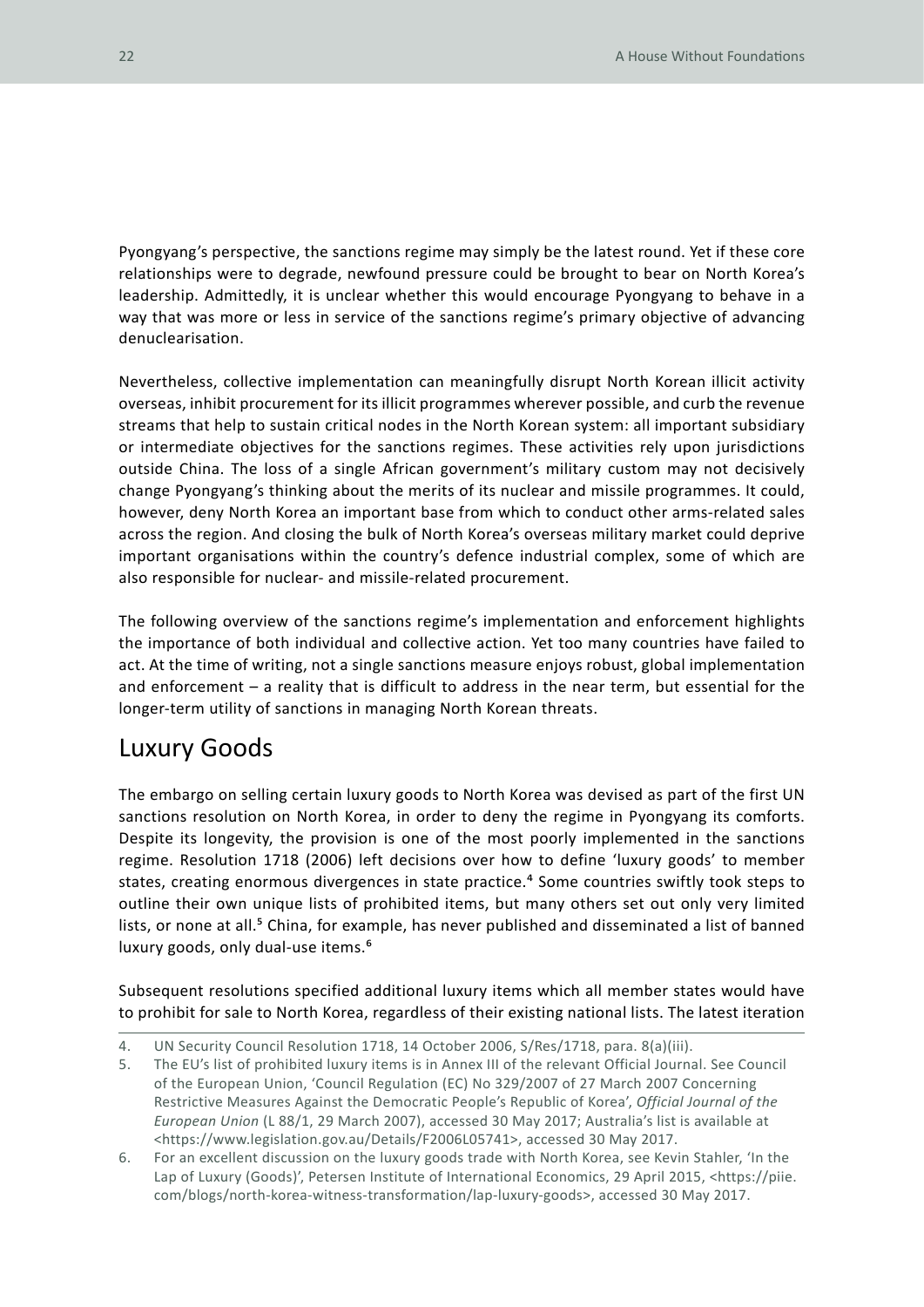of this UN list of items includes certain jewellery, watches, race cars, yachts, snowmobiles and other pleasure craft.7 Bans on luxury goods detailed by the Security Council are often directly translated into national law via the UN statutes of individual countries, giving countries enforcement potential in relation to those limited lists of products. Still, there has been a relatively small number of enforcement cases in relation to luxury goods, and usually only by countries that publish national luxury goods lists. In one of the most well-known cases, Irishsponsored US basketball star Dennis Rodman imported crystal glassware, high-end alcohol and a Mulberry handbag into North Korea as gifts for Kim Jong-un and his wife. When investigated, Irish authorities insisted that this was not a sanctions breach, as it was a 'one-off' transaction and not for 'commercial purposes'.<sup>8</sup> Cases like this have made the practical value of the luxury goods ban on North Korea laughable: luxury goods that were proscribed by the EU's own list and were going *directly* to the North Korean leader himself were not even the subject of enforcement action by relevant authorities.

In practice, because of the apathy of many countries towards this component of the sanctions regime, a wide range of products that some countries would define as luxury goods still flow in steady streams over the border into North Korea. In many cases, if a desired product is easily portable, it can be purchased in China (or elsewhere) and carried by hand into the country, likely without an accompanying declaration. North Korean diplomats were recently stopped in Sri Lanka while returning home, on suspicion that they were carrying bulk cash. In addition to the cash in their hand luggage, investigators also found significant amounts of gold jewellery and watches.<sup>9</sup> North Korea likely gets away with luxury goods violations more than it gets caught, including with bigger ticket items which travel separately from a courier. For this reason, it is no surprise that jewellery, watches, luxury clothing, fine automobiles and high-end alcohol can all still be found in abundance in Pyongyang.<sup>10</sup>

### The Arms Embargo

The arms embargo is the backbone of the global sanctions regime on North Korea. It is the component that most directly endeavours to undermine North Korea's nuclear and missile programmes: by denying Pyongyang foreign goods needed for these programmes and by prohibiting the military-related sales that fund the country's defence industrial complex. Under UN Security Council resolutions, Pyongyang is forbidden from buying any WMD-related, conventional weapons-related, or dual-use goods and services. Pursuant to this, items can be prevented from being exported to North Korea on the basis of either the good itself (if it appears on a control list), or its suspected end use (if it is not controlled). The legal standard for the

<sup>7.</sup> UN Security Council, 'Consolidated List of Additional Items and Luxury Goods', 21 December 2016, <https://www.un.org/sc/suborg/sites/www.un.org.sc.suborg/files/list\_items\_and\_luxury\_goods. pdf>, accessed 30 May 2017.

<sup>8.</sup> Andrea Berger, 'Further Shades of Grey: North Korea Sanctions and the 2015 UN Panel of Experts Report', *38 North,* 4 March 2015.

<sup>9.</sup> Andrea Berger, 'Connecting the OSINT Dots on North Korean-Sri Lankan Military Deals', *38 North,*  15 March 2017.

<sup>10.</sup> This author and others have personally observed such foreign goods on the shelves of retailers and driving the streets in Pyongyang.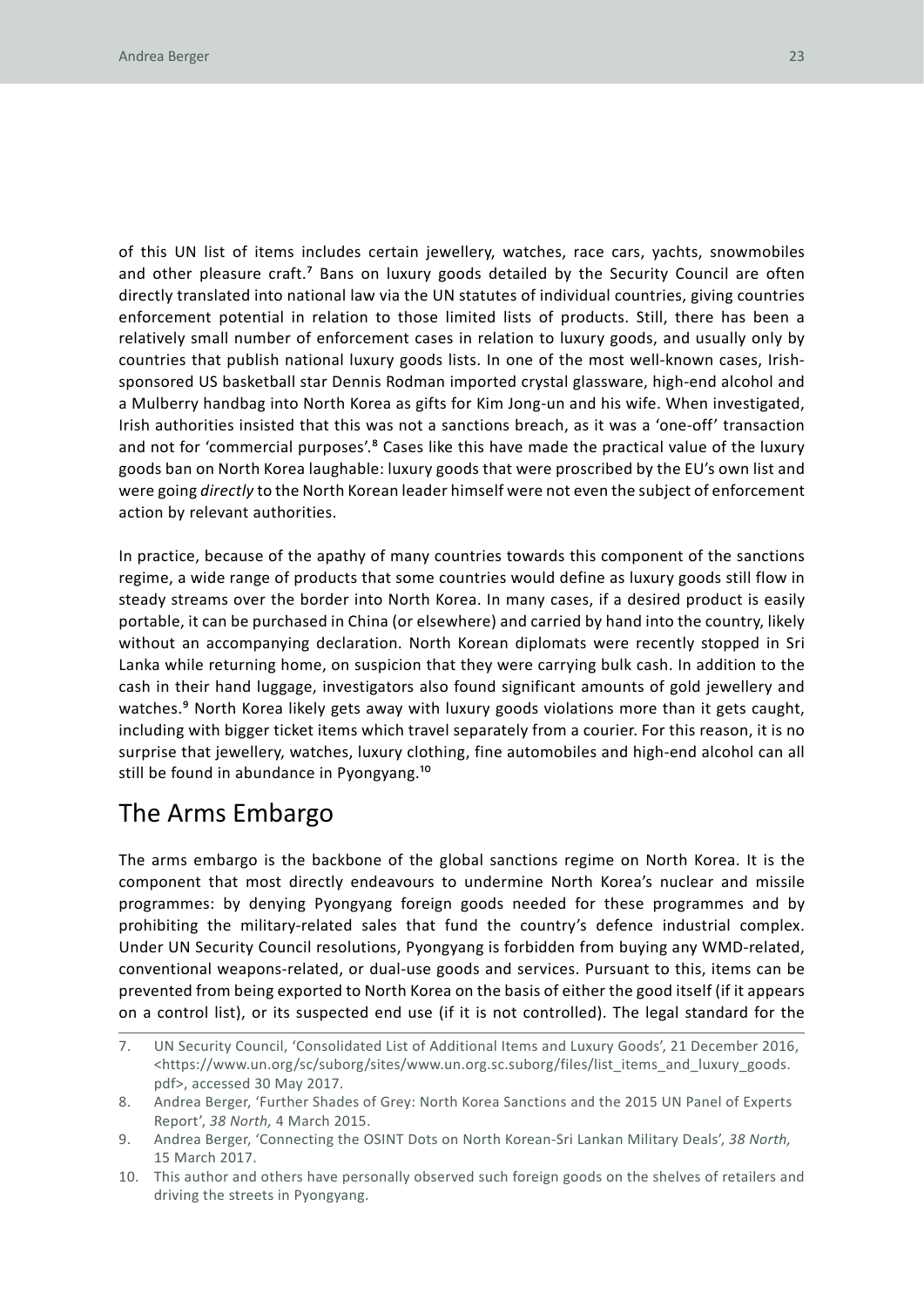latter is no longer that countries have credible information that the item *will* go to prohibited programmes, but rather that it *could* go to prohibited programmes.

The same applies to North Korean defence exports to foreign customers, which have been a key source of revenue for Pyongyang since the mid-Cold War period, but especially since the 1990s.11 North Korea is able to manufacture and export a large range of finished weapons and supporting systems, spare parts and refurbishment services, military training and procurement services. Indeed, it continues to diversify these offerings to include, for example, command, control and communications systems. Despite the 2006 UN arms embargo, it has consistently found customers in Asia, Africa, the Middle East and Latin America.12

The embargo remains a source of frustration for those looking to improve sanctions implementation, though some aspects benefit from more widespread implementation than others. Few countries today consciously permit obviously military-linked sales to North Korea. China and Russia, which were for decades the source of the defence technology that North Korea has since learned to produce itself, no longer act as such patrons. Doing so would breach in the gravest and most obvious fashion the sanctions regime these countries helped to pass at the UN; Moscow and Beijing strive to maintain at least a thin veil of seriousness on implementation. Rather, this sort of direct assistance today comes from elsewhere. Iran, for example, is allegedly assisting North Korea with the production of a new rocket booster.<sup>13</sup> Cuba's military provided North Korea with conventional military technology in 2013, although there is reason to believe that some of the goods they shipped may have actually related to Pyongyang's technical assistance to Cuba.14 These relationships are troubling; however, from what can be gleaned from open sources, they appear to be relatively few in number. For this reason, North Korea has likely gained significant independence in its defence manufacturing, reducing the international community's ability to impede the development of prohibited programmes.

Exports to North Korea that fall under the arms embargo, but which are less blatantly militarylinked, present a significantly greater challenge. This includes preventing the sale of dual-use goods to North Korea. Countries in Europe and North America, which tend to be sources of highend goods needed for nuclear and missile programmes, have well-developed export control regimes and are more active in implementing sanctions on North Korea. This has helped to inhibit the unfettered flow of such goods to North Korea. However, as indicated in the previous section, North Korea's ability to camouflage its procurement efforts as being those of Chinese entities has continued to fool Western firms eager to expand their business in Asia. Analysis of

- 11. During the Cold War, North Korea was known to offer its military goods and services at heavily discounted rates, or sometimes even for free. Such exports were thought of primarily as a means of building stronger, politically strategic diplomatic relations with foreign partners, and to support anti-imperialist movements worldwide. This perception changed in the 1990s after the Soviet Union collapsed, withdrew its economic patronage from North Korea and plunged the country into years of famine.
- 12. Berger, *Target Markets*.
- 13. US Department of the Treasury, 'Treasury Sanctions Those Involved in Ballistic Missile Procurement for Iran', press release, 17 January 2016.
- 14. Berger, *Target Markets,* section on Cuba.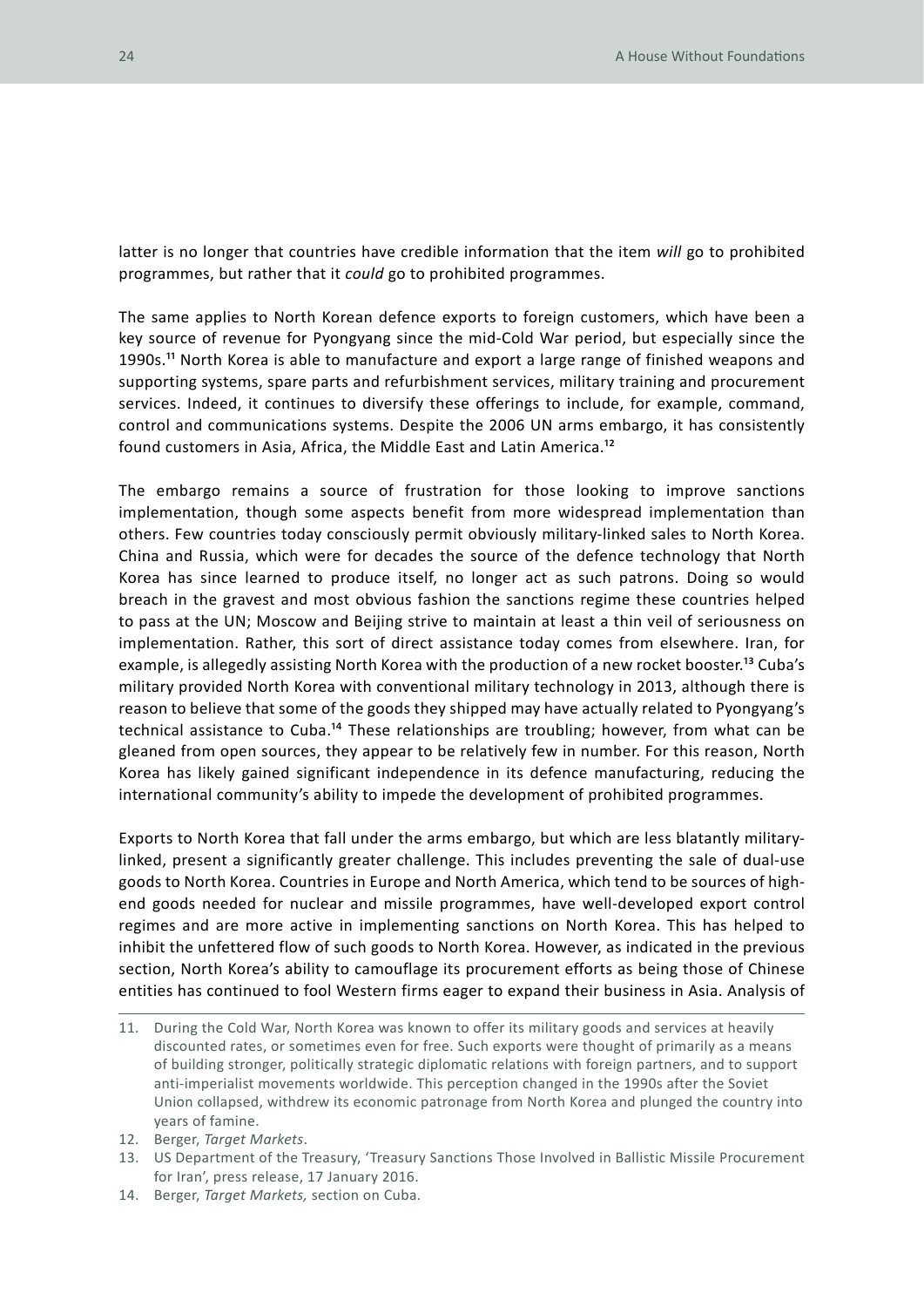sub-components in North Korean missiles and conventional military platforms shows that goods of Western heritage still find their way into these illegal supply chains.15

A second challenge is that emerging markets outside Europe and North America are increasingly manufacturing goods towards the top of the value chain. In many of these jurisdictions, particularly China and Southeast Asia, export control policies are not keeping pace with technological change. This means that North Korea will be steadily more able to complete its nuclear, missile and conventional weapons-related shopping list in its own region, without having to attempt purchases from more scrutinised countries. This is already playing out. A recent investigation by *Reuters* into a North Korean company manufacturing military communications technology revealed that most of the company's supply chain consists of goods from China, Hong Kong and Taiwan.16 All have notoriously poor export control and sanctions implementation records that proliferators exploit.

The arms embargo's other side, which restricts North Korean military exports, is similarly troubled. Few of the countries and non-state actors that were customers of North Korea's before 2006 – when the arms embargo was introduced – have fallen off the client list. The Republic of the Congo is the most well-known success story of the few there are. After it was caught red-handed in 2010 contracting to North Korea for tank, armoured vehicle and artillery repairs, Brazzaville swiftly discontinued the deals and invited in UN inspectors.<sup>17</sup> Progress has also likely been made with Myanmar as part of that country's political transition, although it is not clear whether its untethered defence industry has decisively ceased dealings with Pyongyang.<sup>18</sup>

Others have remained more resilient, even under heavy public pressure to find other suppliers. Then South Korean President Park Geun-hye travelled to Uganda in 2016 to encourage her counterpart, Yoweri Museveni, to cease using North Korean military training services in violation of sanctions. In a shambolic public relations exercise, Museveni pledged to do so.19 Several months later, however, and Kampala has yet to cut its contract with Pyongyang for pilot training, which is set to run until 2018.<sup>20</sup> Similarly, Namibia has come under fire for North Korean defence construction projects on its soil, including arms factories and military barracks. Although it has made pledges disavowing relations with certain North Korean firms, it remains unwilling to concretely demonstrate that it is abiding by its UN obligations.21

<sup>15.</sup> UN Security Council, 'Report of the Panel of Experts Established Pursuant to Resolution 1874 (2009)', S/2014/147, 6 March 2014, pp. 22–24.

<sup>16.</sup> Pearson and Latiff, 'North Korea Spy Agency Runs Arms Operation out of Malaysia, U.N. Says'; see also <http://armscontrolwonk.libsyn.com/glocom-and-dprk-fronts>.

<sup>17.</sup> Berger, *Target Markets*, section on the Republic of the Congo.

<sup>18.</sup> The US State Department recently reapplied sanctions pursuant to the Iran, North Korea and Syria Nonproliferation Act (2005) to Myanmar's Directorate of Defence Industries, which had been previously sanctioned for conducting arms deals with North Korea. See <https://www.state.gov/ documents/organization/261144.pdf>, accessed 5 May 2017.

<sup>19.</sup> Andrea Berger, 'North Korea's Military Partnerships Under Threat?', *38 North,* 17 June 2016.

<sup>20.</sup> Cara Anna, 'UN Report Shows North Koreans Using Africa to Slip Sanctions', *Associated Press,*  4 March 2017.

<sup>21.</sup> *The Namibian*, 'North Koreans Still Operating in Namibia', 13 January 2017.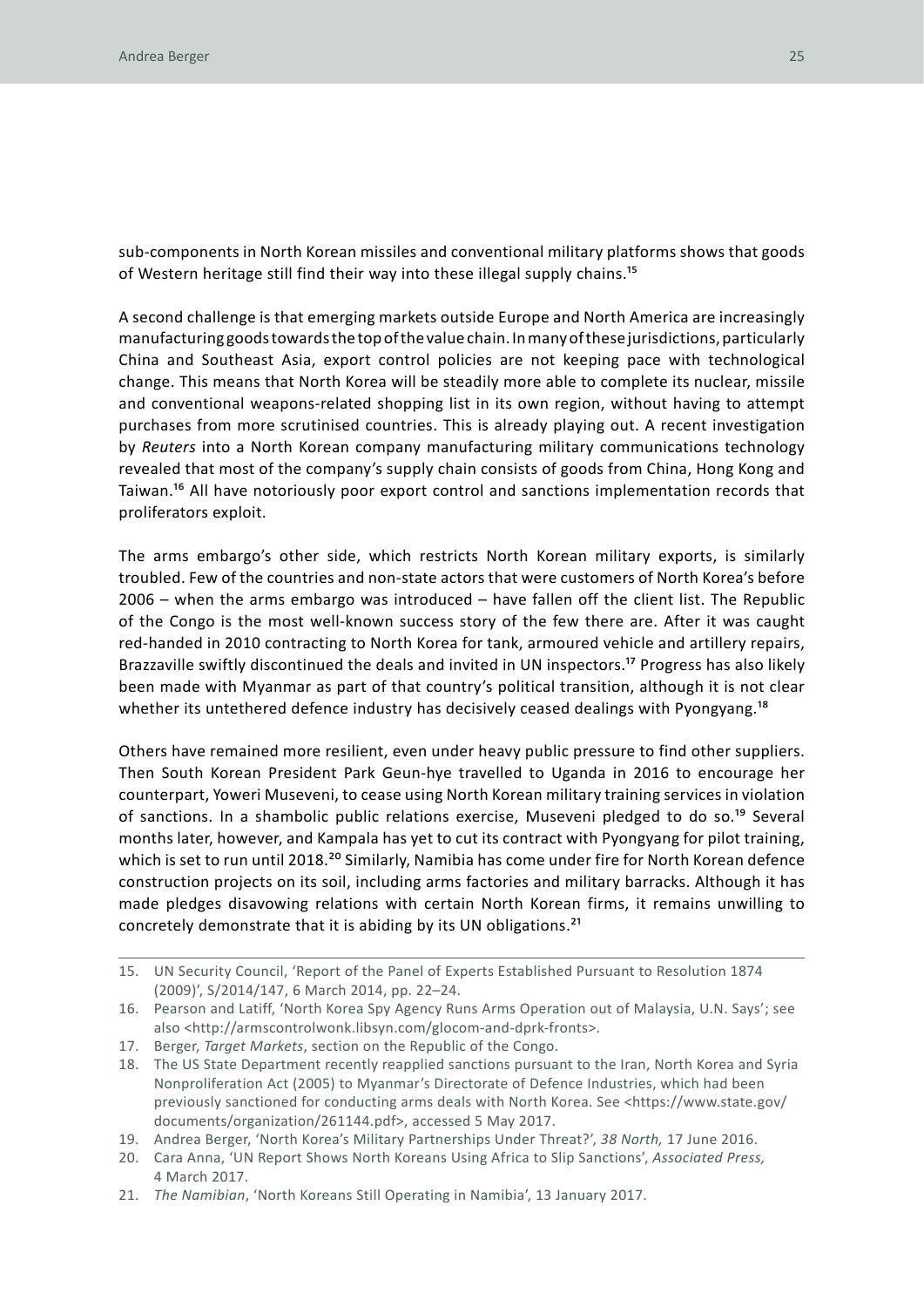Additional longstanding North Korean military clients remain firm. Among others, Syria, Iran, the Democratic Republic of the Congo, Mozambique, Egypt, Vietnam, Angola, Eritrea and Cuba continue to be intransigent beneficiaries of illegal North Korean goods and services. In fact, new markets may be opening for North Korea's defence industry. In 2017, the UN flagged its concerns in relation to Sri Lanka,<sup>22</sup> Sudan and South Sudan.<sup>23</sup> Due to customer and supplier secrecy, it is impossible to tell from open sources how much these individual markets are worth to North Korea. What is clear is that, in terms of numbers, the sanctions regime has not resulted in a notable shortening of Pyongyang's list of military customers. As Pyongyang diversifies its military offerings and becomes more sophisticated at passing them off as non-North Korean, the international community will need to invest more in improving implementation of the arms embargo.

#### Sectoral Sanctions

The most noteworthy policy change encompassed within Resolution 2270 (2016) and Resolution 2231 (2016) was the inclusion of sectoral sanctions, particularly restrictions on the export of North Korean coal and iron. The addition revealed that there had been a move away from restrictions on activity directly connected to North Korean military programmes. Washington successfully argued that Pyongyang needed to face greater pressure, given the concerning trajectory of its nuclear and missile development. The US added that North Korea's major export commodities should be put in the cross-hairs. In many ways, it was a recycling of the playbook the administration of former US President Barack Obama had used for Iran, in which it sought to curtail foreign imports of Iranian energy products.<sup>24</sup>

The US bolstered its case for applying sectoral sanctions on North Korea by arguing that the nature of the country's system is such that any foreign revenue stream can be diverted to prohibited priority programmes. Everything can be proliferation finance. The narrative has since been borrowed by numerous others; South Korea argued the same when it announced it would be closing the Kaesong Industrial Zone jointly run with North Korea.<sup>25</sup>

Back-to-back provocations by Pyongyong in early 2016 – a nuclear test followed by a satellite launch – softened earlier resistance from China and Russia to expanding the sanctions regime

- 22. In 2009, the US had intelligence to believe that Sri Lanka was negotiating the purchase of rocketpropelled grenades and multiple rocket launchers from North Korea's primary weapons trading firm. It is unclear whether the purchase went through following US demarches. This was the second time that suspicions of sanctions-busting links between the two countries arose. See 'Sri Lanka Negotiating to Procure Military Equipment from North Korea and Iran', cable from the Secretary of State to the US Embassy in Colombo, Sri Lanka, 09STATE46946\_a, 8 May 2009, document obtained by Wikileaks, <https://search.wikileaks.org/plusd/cables/09STATE46946\_a. html>, accessed 5 May 2017.
- 23. UN Security Council, 'Report of the Panel of Experts Established Pursuant to Resolution 1874 (2009)', S/2017/150, 27 February 2017.
- 24. Andrea Berger, 'Recycling the Playbook: UNSCR 2321 and its Coal Caps', *38 North*, 16 December 2015.
- 25. Choe Sang-Hun, 'South Korea to Shut Joint Factory Park, Kaesong, Over Nuclear Test and Rocket', *New York Times*, 10 February 2016.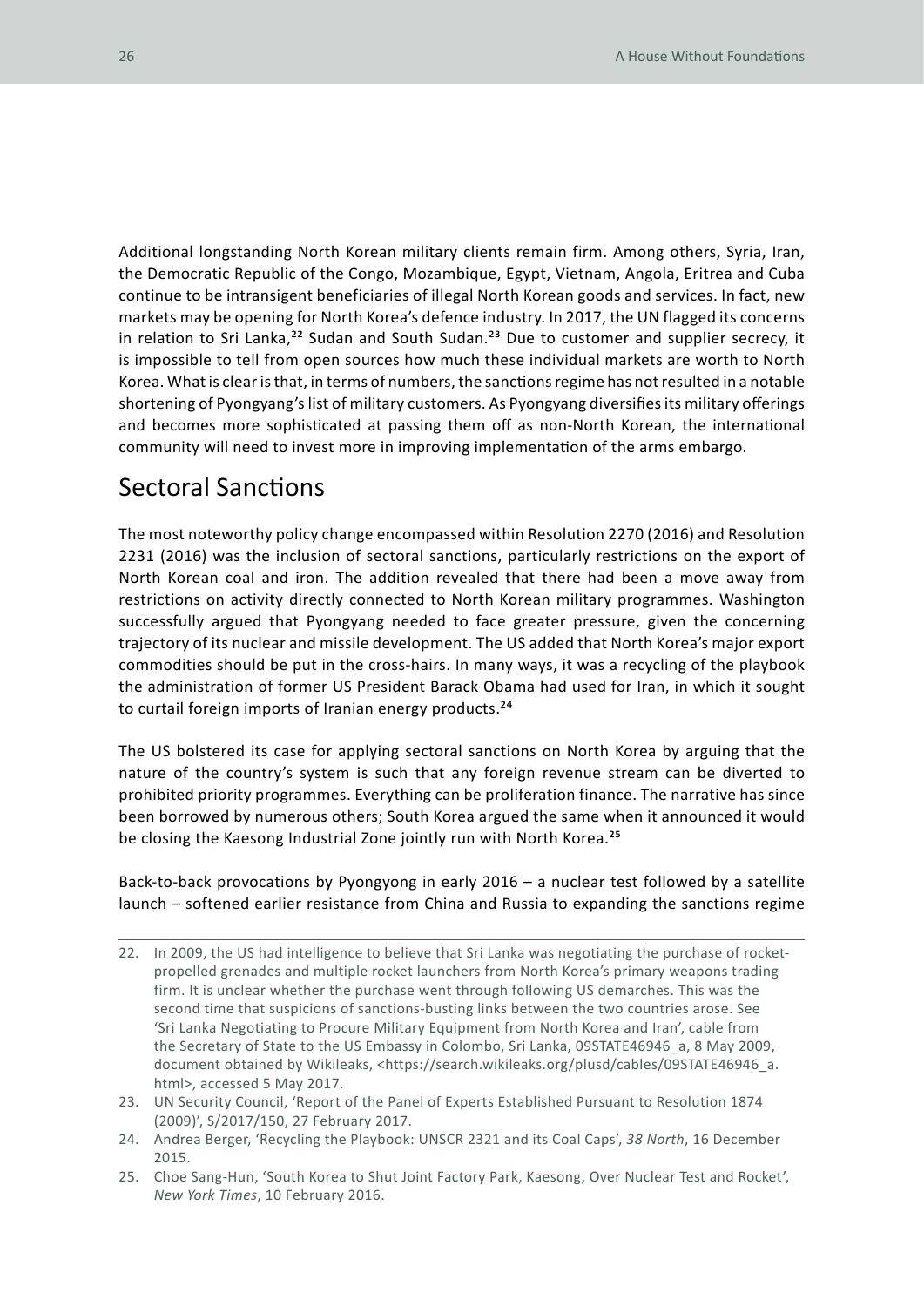in this way. Resolution 2270, adopted in March, banned purchases of North Korean rare earth minerals, gold, titanium ore and vanadium ore. It also prohibited imports of North Korean coal, iron and iron ore unless the purchases were for unspecified 'livelihood' purposes. The definition of 'livelihood', or details of whose livelihood, was never included.<sup>26</sup>

Coal and iron ore are among North Korea's top export commodities,<sup>27</sup> and China has long been its primary consumer. China's substantial domestic coal consumption is a well-known and longstanding issue, complicating its ability to meet international climate change targets and address local pollution issues. While North Korean coal is regarded as being of poor quality compared with other international suppliers, Chinese companies have traditionally been offered it at far below market rate. Many small and medium-sized enterprises operating in the border region have taken advantage of this opportunity and rely on coal trade as the core of their business. These dynamics make weaning China off North Korean coal no easy task.

China's agreement to such a step-change in sanctions, and its approach to implementation, thus became the subject of immediate media and expert interest in the wake of the Security Council's adoption of Resolution 2270. Beijing adopted the UN measures into national law a month later, on 5 April 2016.<sup>28</sup> Its approach to the 'livelihood' carve-out also became clear. For each purchase of coal, iron or iron ore, a company representative would simply have to sign a document promising that the consignment was exclusively for the same unspecified livelihood purposes. According to UN monitors, between April and December 2016, the policy change 'had no impact on the revenue acquired from coal and iron ore exports since  $2015'$ .<sup>29</sup> In fact, in some months during this period, imports actually increased compared with the previous year. December 2016 saw record imports of North Korean coal into China.<sup>30</sup> The livelihood exemption became a source of immense frustration for sanctions policymakers in Washington and eliminating it was flagged as a priority for future Security Council action.

Iron and iron ore, also covered by that exemption, were not discernibly affected either. Iron ore exported to China appeared to be smelted and transformed into semi-finished or finished products, some of which were then returned to North Korea.<sup>31</sup> In other cases, North Korean iron products (excluding iron ore) seemed to be imported into China by small and medium-sized

<sup>26.</sup> UN Security Council, 'Report of the Panel of Experts Established Pursuant to Resolution 1874 (2009)', S/2017/150, 27 February 2017.

<sup>27.</sup> Measured in value. In 2015, anthracite coal was by far North Korea's most valuable export commodity, though iron ore exports also earned it about \$80 million annually. See Leo Byrne, 'Trade in North Korean Gold, Coal and Iron to China Continues in April', *NK Pro*, 17 June 2016.

<sup>28.</sup> People's Republic of China, Ministry of Commerce, 'MOFCOM Announcement No. 11 of 2016 Announcement on List of Mineral Products Embargo Against the DPRK', 7 April 2016.

<sup>29.</sup> UN Security Council, 'Report of the Panel of Experts Established Pursuant to Resolution 1874 (2009)', S/2017/150, 27 February 2017.

<sup>30.</sup> See Kent Boydston, 'Sanctions Watch Update: April 2017', Petersen Institute for International Economics, 7 April 2017, <https://piie.com/blogs/north-korea-witness-transformation/sanctionswatch-update-april-2017>, accessed 30 May 2017.

<sup>31.</sup> Based on a review of shipment-level data for more than 100 Chinese companies importing iron and iron ore products from North Korea.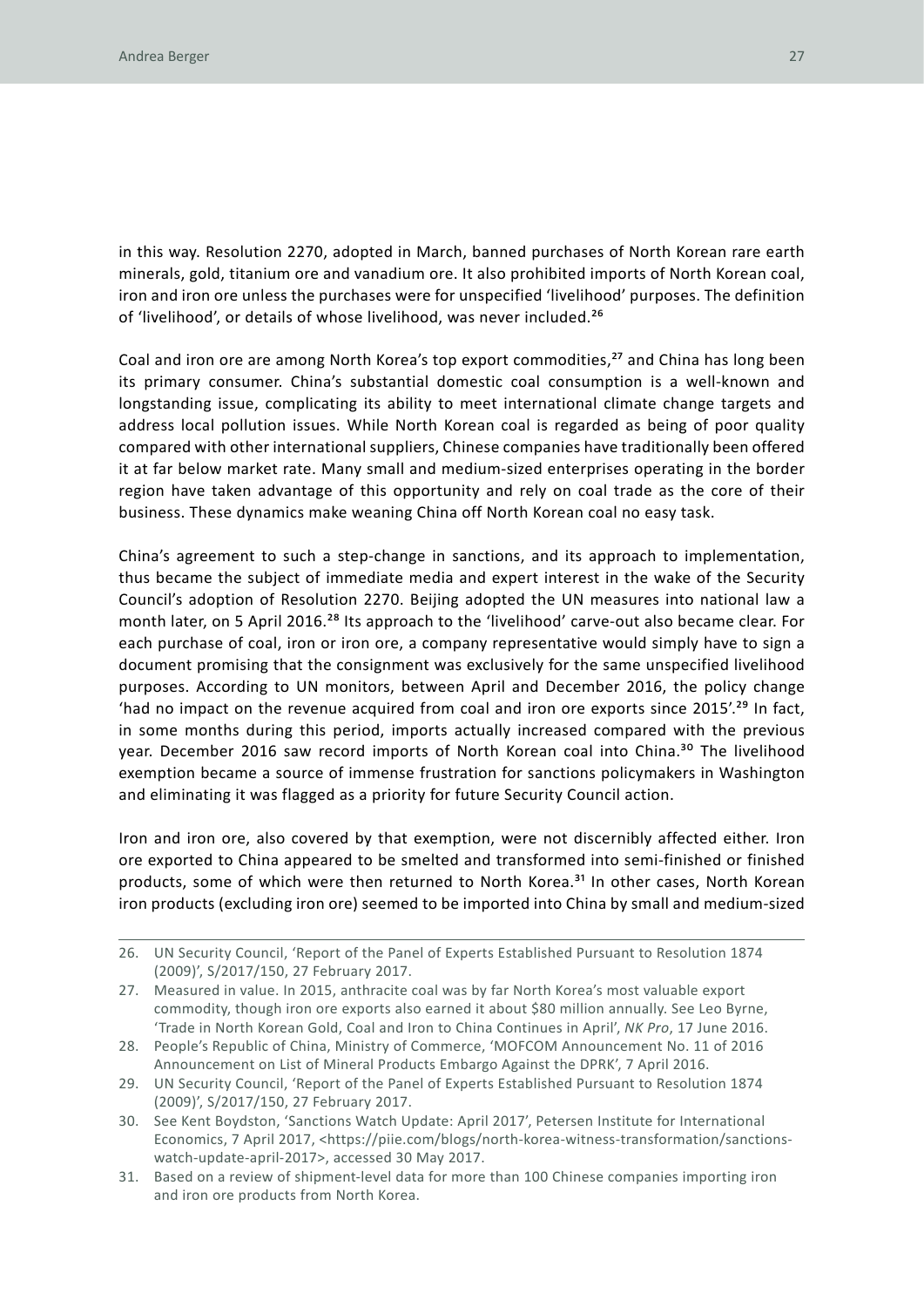enterprises, which subsequently inflated the prices of those commodities and re-exported them to markets further afield.<sup>32</sup> For example, Yanbian Haihua Import and Exports Trade Corporation imported nine consignments of North Korean pig iron (HTS 7201) for the year between January 2016 and January 2017. North Korea accounted for 98% of the company's \$22 million in imports of that period, and of the remaining 2% imported from Russia and China, none of the products was iron-related. In the same period it exported nine shipments of pig iron to Russia, South Korea and Taiwan. A similar pattern is observed with numerous other companies, indicating that it is possible that even though China is the first stop for certain North Korean iron exports, it is not the last. Trade data may show China as the customer of these goods when, in fact, others are the true consumer. In addition to the possible recipient countries mentioned above in the Yanbian Haihua case, Turkey, The Netherlands and India also feature repeatedly.<sup>33</sup>

In contrast, the unqualified restrictions on trade in gold, vanadium, titanium and rare earths do appear to have had an effect. In March 2016, China imported approximately 3,000 kg of gold from North Korea. The figure dropped the next month to approximately 500 kg.<sup>34</sup> In the case of gold, North Korea likely has other foreign buyers, though consistent mislabelling of South Korean trade as North Korean in international statistics makes it difficult to conclude with certainty. UN Comtrade reports that North Korea still sold more than \$1.5 million of gold in 2016, despite sanctions.<sup>35</sup>

China is one of the world's largest producers of vanadium, which is used in the manufacturing of alloys.<sup>36</sup> Resolution 2270 specifies that only vanadium ore trade is prohibited.<sup>37</sup> Shipment data for the period since the resolution was introduced indicates that there have been no such purchases. While vanadium oxides did make their way across the border to China in 2016, the UN and Chinese restrictions did not cover them.<sup>38</sup>

Washington capitalised on the frustration created by North Korea's fifth nuclear test in September 2016 to pressure China into closing the livelihood 'loophole' and further extending sectoral sanctions in Resolution 2321. The US and China negotiated clear caps on the permitted

<sup>32.</sup> Based on an analysis of company-level data provided by global trade data authority Panjiva, covering the period March 2016–March 2017. Filtered to include commodities in HTS category 7201 and 2602, as covered by Chinese export control regulations. Data provided by Panjiva is only specific to six-digit HTS codes, while Chinese export control regulations specify by ten-digit HTS codes. While it cannot be conclusively determined that the imports by these companies from North Korea are linked to the exports by the same companies, of the same commodity type to other foreign markets, the pattern occurs frequently enough to conclude a probable relationship.

<sup>33.</sup> Analysis of company-level data provided by Panjiva covering the period March 2015–March 2017.

<sup>34.</sup> Byrne, 'Trade in North Korean Gold, Coal and Iron to China Continues in April'.

<sup>35.</sup> UN Security Council, 'Report of the Panel of Experts Established Pursuant to Resolution 1874 (2009)', S/2017/150, 27 February 2017, para. 270.

<sup>36.</sup> *PR Newswire*, 'Global and China Vanadium Industry Report, 2014–2017', 4 May 2015.

<sup>37.</sup> Harmonised Tariff Code 2615 (vanadium ore).

<sup>38.</sup> Dandong Rich Earth Trade Co, which is based in the same building as the North Korean consulate in Dandong, has imported approximately \$140,000 worth of vanadium oxide between April 2016 and now. Data from Panjiva, accessed March 2017.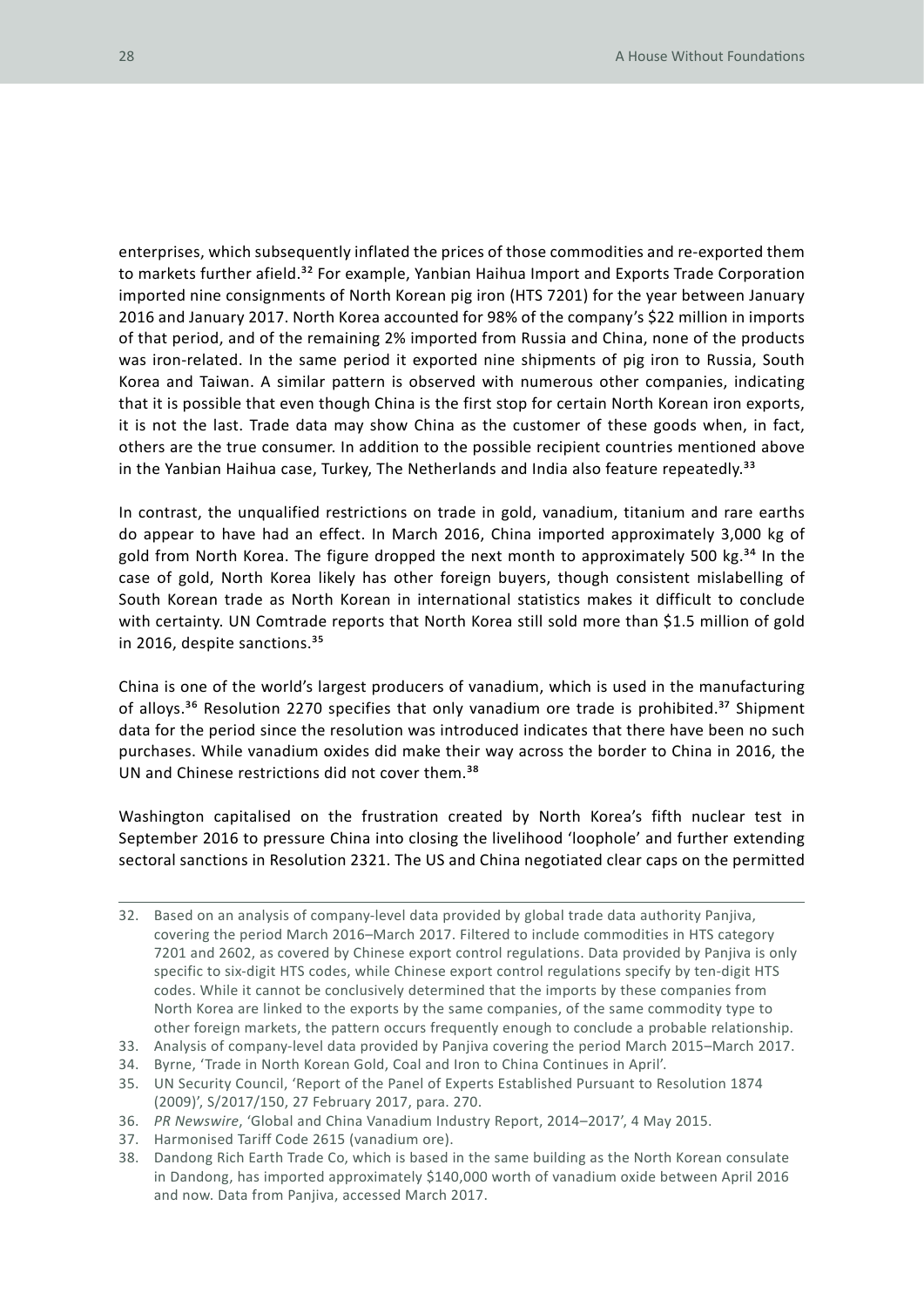volume and value of annual North Korean coal imports,<sup>39</sup> specifying one for the remainder of 2016 and a separate cap for 2017. In practice, these apply only to China, which is now obliged to regularly report the volume of North Korean coal imported for the preceding month to the UN.

For December 2016, China was prohibited from importing more than around 1 million metric tons of coal, or \$53.5 million in value, whichever is lower. Beijing announced the suspension of all coal imports from North Korea for the remainder of 2016 on 9 December. However, Chinese data reported to the Korea International Trade Association quickly showed this policy had not been enforced; China recorded imports of over 2 million metric tonnes in December 2016,<sup>40</sup> which the UN Panel of Experts later assessed had a value of \$183 million.<sup>41</sup> Furthermore, China missed its deadline to report this information to the UN by several weeks, incurring consistent anger from other member states at UN meetings.

On 20 February, following weeks of embarrassment that included the assassination of Kim Jong-un's half brother, Kim Jong-nam, who had been under Chinese protection, Beijing announced it would suspend North Korean coal imports for the remainder of 2017. The announcement's arrival so early in the year stunned many. China's foreign ministry spokesman explained that 'imports of coal from the DPRK [North Korea] have approximated the value limit put in place by the resolution'.42 Cumulative figures declared by China for January and February 2017 do not bear this out, and suggest that imports had not yet come close to the 2017 caps of 7.5 million metric tons or \$400 million. At the time of writing, volume has not yet reached 3 million metric tons, or \$250 million. China's calculation thus likely includes the over-run of its December 2016 coal caps, which would have taken it to over 90% of its value cap for 2017.43 Inclusion of December excesses in the 2017 calculation, if accurate, would have been made at Washington's insistence and will probably have stemmed from three considerations: an interest in making a token concession to Washington at a politically significant time in the Trump administration's posturing; embarrassment over having fumbled its December 2016 purchases and February reporting obligations, which shattered the thin veil of compliance with UN measures that China strives to maintain; and frustration with North Korea's assassination of Kim Jong-nam.

- 39. Value is set by the UN, not what is actually paid by Chinese importers. This was to discourage further discounting of North Korean coal, and to judge progress towards caps based on a global market rate.
- 40. Leo Byrne, 'Beijing Says it's "in Line" with Obligations on N. Korean Coal', *NKNews.org*, 26 January 2017. The actual amount paid for the coal was \$168 million.
- 41. UN Security Council Subsidiary Organs, 1718 Sanctions Committee (DPRK), 'Procurement of DPRK Coal by Member States', <https://www.un.org/sc/suborg/en/sanctions/1718/procurement-ofdprk-coal-by-member-states>, accessed 5 May 2017.
- 42. Embassy of the People's Republic of China in the State of Israel, 'Foreign Ministry Spokesperson Geng Shuang's Regular Press Conference on February 21, 2017', 21 February 2017.
- 43. Other theories put forward include that China left room for orders that had been placed but not filled. However, this is explicitly refuted in the statement by China's Ministry of Commerce. See People's Republic of China Ministry of Commerce, 'MOFCOM and GACC Announcement No. 12 of 2017', 20 February 2017. Another hypothesis relates to Chinese market pricing, but fails to take into account that progress against value caps is measured by prices set by the UN Panel of Experts, not by the rate actually paid for North Korean coal or Chinese domestic pricing. See Yun Sun, 'The Myth of China's Coal Imports from North Korea', *38 North*, 5 April 2017.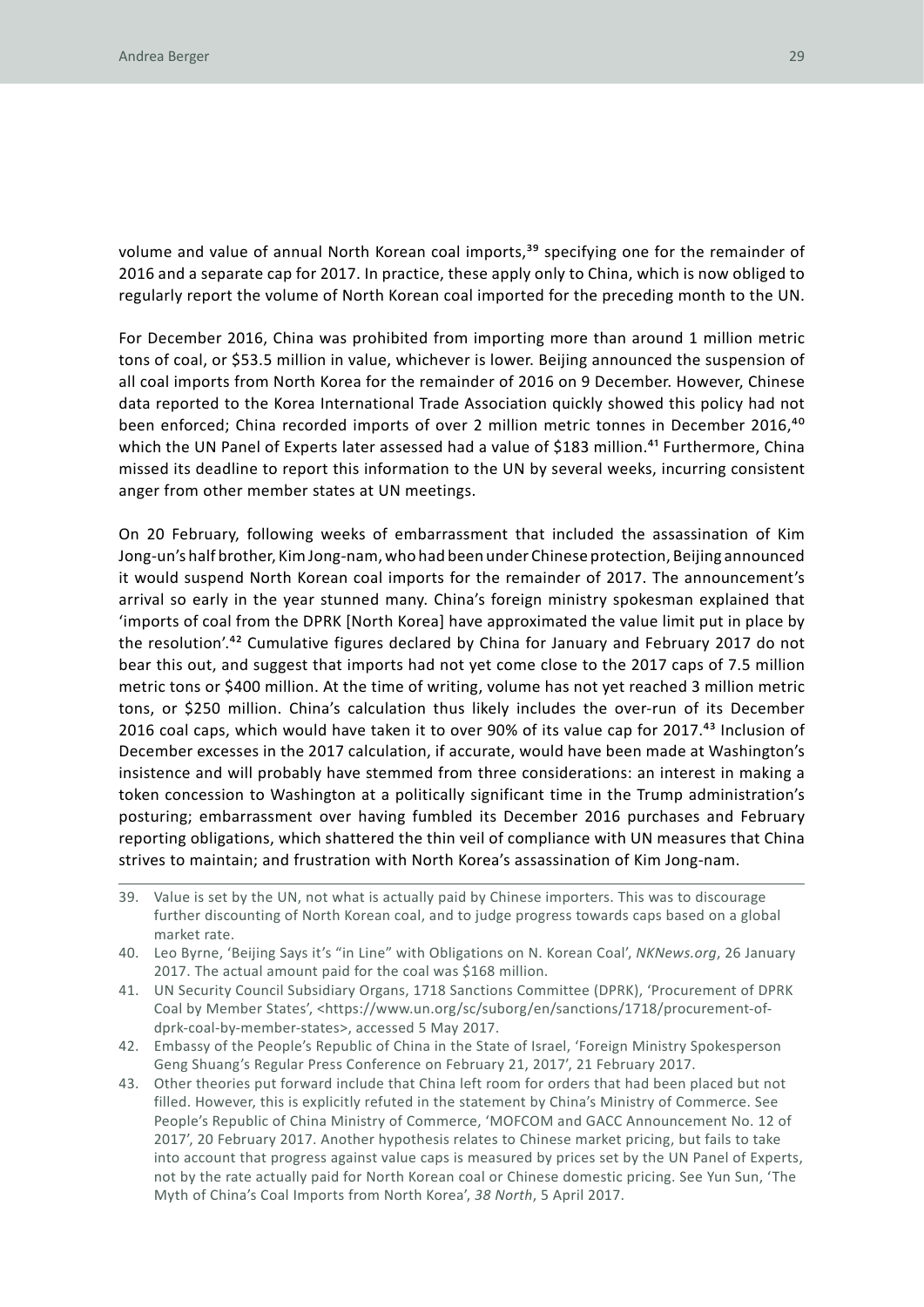It remains too early to tell whether China will systematically enforce its latest cut-off, changing its long track record of non-implementation of this sanction and others. Some reports have already emerged that North Korean ships, apparently loaded with cargo, continue to call at Chinese coal terminals.44 While data for January and February 2017 indicates a drop in purchasing compared with the same months in 2016, data for the first half of 2017 (once it is available) will be best able to substantiate whether Beijing has changed policy as well as practice. Doing so would be in service of its effort to convince the world of its intention to comply with UN resolutions on North Korea, as well as its wider need to change the patterns of domestic coal consumption.

Even if it does enforce its latest coal policy, two other question marks will linger over the future of China's approach to UN restrictions on North Korean coal trade. The first concerns the possibility that China will lift the cut-off, or cease enforcing it, in protest over the US deployment of the THAAD system to South Korea. Beijing has already imposed penalties on South Korean companies,<sup>45</sup> and sanctioned types of tourism to South Korea over the issue,<sup>46</sup> and it is possible it will modify its coal policy to show Washington what it has to lose. The second is whether China intends to retain the possibility of going back to business as usual in 2018, once its current coal import suspension expires. Both must be considered in ongoing discussions of how to promote Chinese compliance with UN resolutions.

Unlike with coal, Resolution 2321 (2016) retained the livelihood carve-out for iron and iron ore, and therefore no substantial change is expected. Data from Panjiva and KITA both show continued shipments to China of items in this category. New restrictions without caveats were placed on the import of North Korean copper, zinc, silver and nickel.<sup>47</sup> Imports by China of these commodities dropped notably in the first month of 2017, but not entirely. China imported over 100,000 kg of prohibited silver ore, 500,000 kg of copper ore and more than 170,000 kg of zinc ore.<sup>48</sup> Each represents a reduction of 68–98% from the previous month, though a larger data set is necessary to conclude that these downturns are not temporary.

China's apparently selective approach to implementation, its overarching desire to be seen to be compliant with progressively stronger sanctions and renewed internal debate over North Korea policy,<sup>49</sup> raises the possibility that it will agree to yet more sectoral restrictions. The Trump administration is currently pushing for new sanctions on oil and gas imports into North Korea, among other things, which would shift the current focus of sectoral measures away from North Korean export commodities. By targeting general revenue streams rather than

<sup>44.</sup> Leo Byrne, 'UN Website Says China's February Coal Imports Lower than Previous Month', *NK Pro*, 17 March 2017.

<sup>45.</sup> Jethro Mullen and Sol Han, 'One Company is Bearing the Brunt of China's Anger over U.S. Missile System', *CNN Money*, 7 March 2017.

<sup>46.</sup> Luoyan Liu and John Ruwitch, 'South Korean Stocks Fall on Fears of Chinese Tourism Ban', *Reuters*, 3 March 2017.

<sup>47.</sup> UN Security Council Resolution 2321, 30 November 2016, S/Res/2321.

<sup>48.</sup> Hamish Macdonald, 'China Continues Importing Sanctioned North Korean Commodities in 2017', *NK Pro*, 10 March 2017.

<sup>49.</sup> Chris Buckley, 'Criticism of Beijing's North Korea Policy Comes from Unlikely Place: China', *New York Times,* 18 April 2017.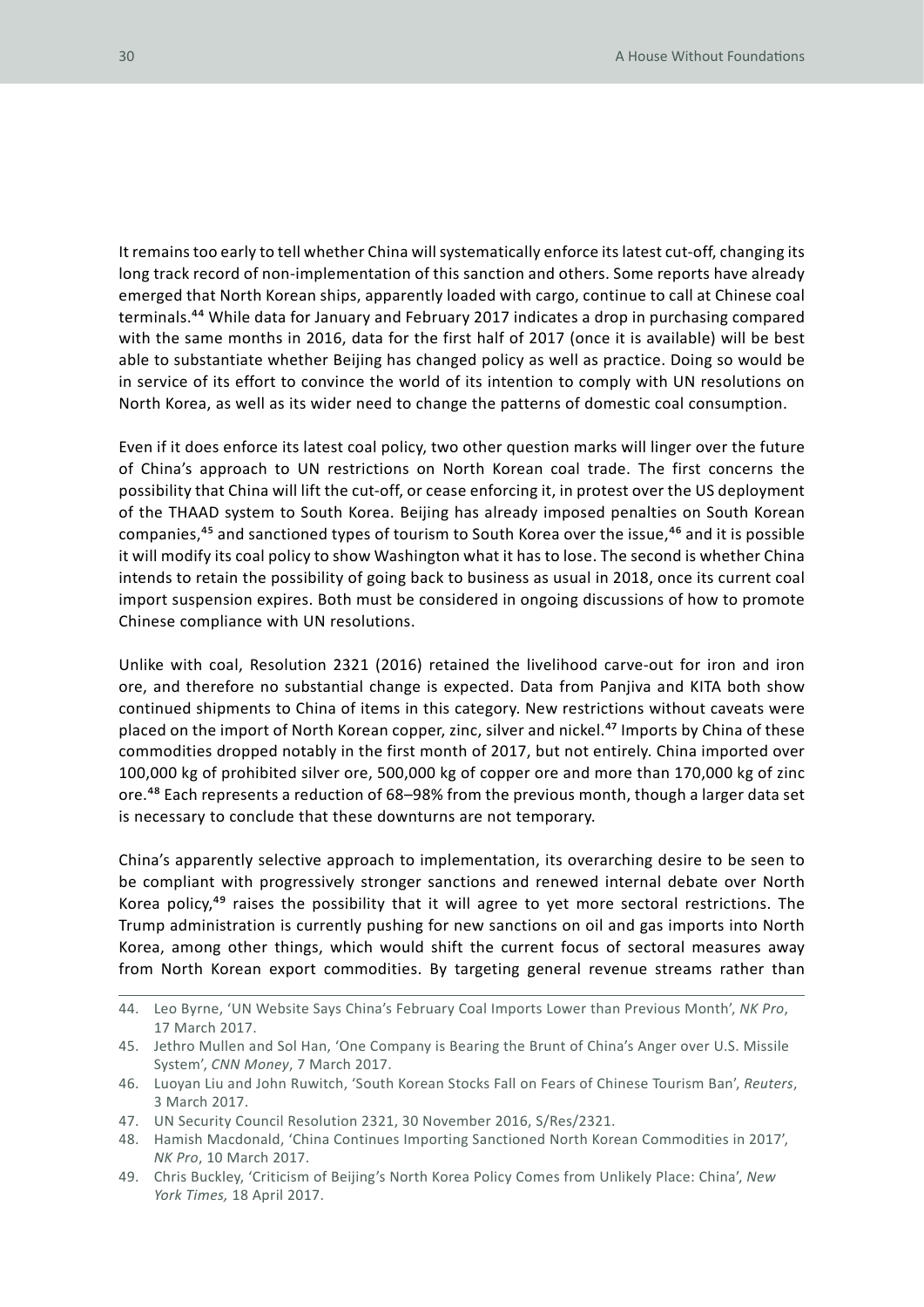specific goods used by the general population, that focus has maintained some sensitivity to the humanitarian situation in the country. Sanctions on oil and gas imports would struggle to avoid adverse consequences on the local population, if fully implemented. While tanks might be deprived of the fuel needed to operate, so too would tractors, for example. China is thus likely to resist or water down any such proposals, even though it is believed to have previously used temporary reductions in oil supply to demonstrate displeasure from Pyongyang.<sup>50</sup> Russia also supplies North Korea with energy products, and may have significant reservations about moves to include them within the scope of UN sanctions. Whether it is oil or another commodity that becomes the focal point for new measures, sectoral sanctions will continue to form key components of drives for new restrictions on North Korea.

#### Interdictions

Since 2013, states have been obliged to inspect any cargo within or transiting through their territory that they have 'reasonable grounds' to believe contains items prohibited by UN Security Council resolutions, and to subsequently seize and dispose of any such goods.51 Aircraft believed to be carrying prohibited goods or persons related to the provision of prohibited services should be denied overflight rights unless the state determines it should land for inspection.

Additional challenging requirements were added in 2016. Resolution 2270 (2016) sanctioned the North Korean logistics firm OMM, which controlled a notable portion of the country's commercial fleet and shipping operations. A few years earlier, the company had been caught arranging for the transfer of large amounts of conventional military equipment from Cuba to North Korea. By sanctioning OMM, the Security Council subjected the company to an assets freeze. The resolution clarified that vessels controlled by the company, as listed in an annex, should be treated as assets and frozen. States were given conflicting instructions to deny these vessels access to territorial waters (where they would have authority to seize the ship) and to allow them to enter and subsequently carry out the seizure.<sup>52</sup> Officials quickly explained that the contradiction in fact gave states the option to do either.<sup>53</sup>

Interdictions are particularly important for the sanctions regime because they serve as the last line of defence to prevent the supply of illicit goods from meeting demand. This applies both to North Korea's sale of prohibited goods and services, as well as its attempts to access goods and services from abroad for its military programmes. They also tend to involve multiple countries, and are thus an excellent litmus test for state implementation and multilateral cooperation under the North Korea sanctions regime. Maritime interdiction cases can involve, for example,

<sup>50.</sup> Shaun Waterman, 'China Stops Oil Exports to North Korea, Possibly as Punishment for Nuclear Test', *Washington Times,* 22 March 2013, <http://www.washingtontimes.com/news/2013/mar/22/ china-stops-oil-exports-north-korea-possibly-punis/>, accessed 30 May 2017.

<sup>51.</sup> UN Security Council Resolution 2094, 7 March 2013, S/Res/2094. High seas interdictions were previously written into the sanctions regime in 2009 as voluntary.

<sup>52.</sup> UN Security Council Resolution 2270, 2 March 2016, S/Res/2270.

<sup>53.</sup> Informal discussions with the author in 2016.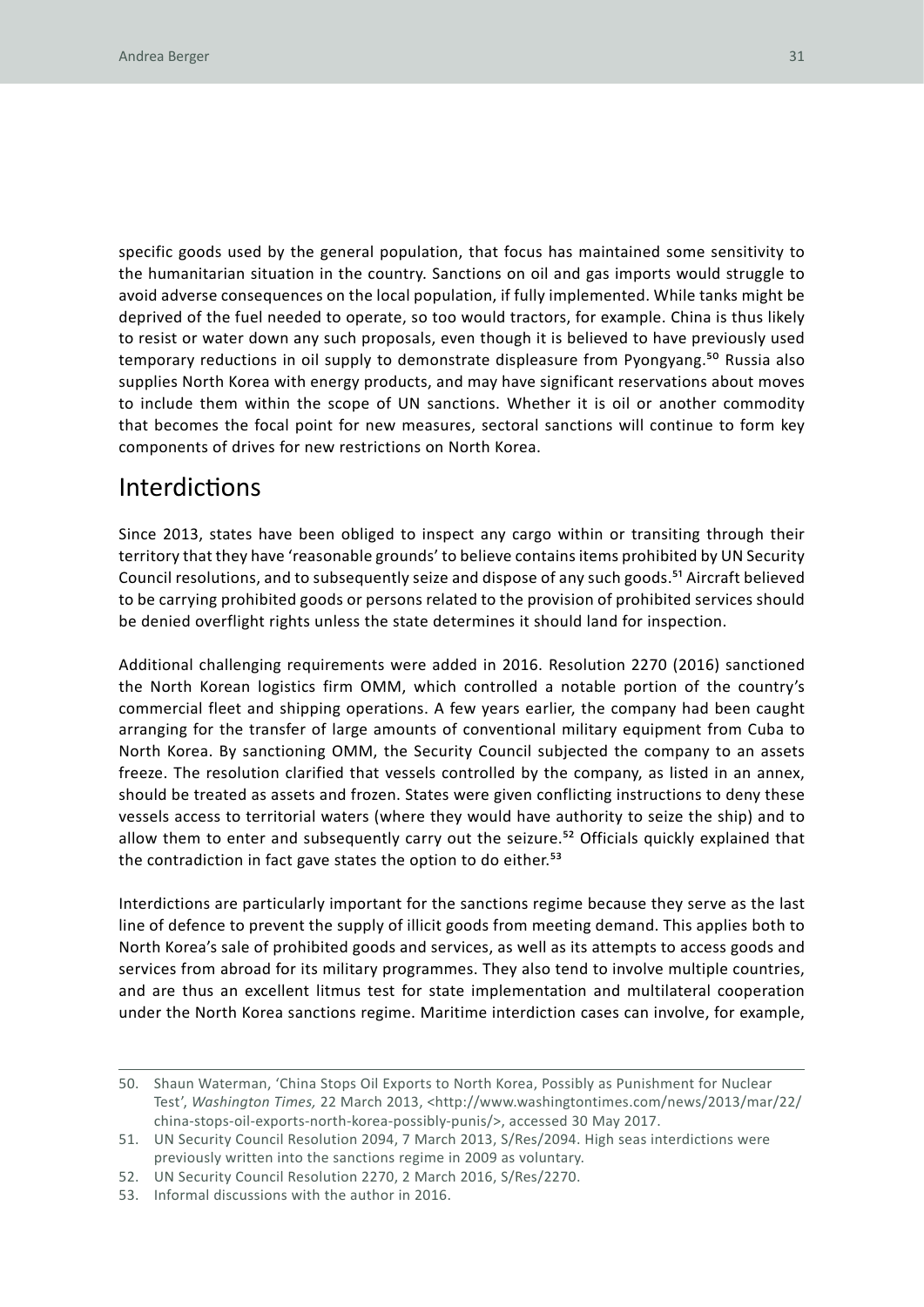the interdicting state, flag state, the state in which the ship's owner is registered, the states where the consignor and consignee are located, and transit states.

In 2016 and 2017, there have been several interdictions of illicit North Korean-linked cargo by UN member states. Egypt recently stopped a vessel found to be carrying North Korean iron ore and rocket-propelled grenades in violation of sanctions.<sup>54</sup> Another member state seized North Korean military radios en route to Eritrea.<sup>55</sup> Bangladesh has repeatedly searched and seized cargo believed to be connected to North Korean prohibited activities.<sup>56</sup> Mexico and the Philippines, for their part, seized vessels listed on the 2270 Annex of OMM-linked ships.

Aside from these well-reported cases, however, it is difficult to assess the level of implementation of interdictions requirements using open sources. There tends to be little public information on 'failed' interdictions or those that did not occur, either because of inaction by member states or successful circumvention by North Korea. Interdictions are also usually an activity facilitated by national intelligence collection or the sharing of intelligence between states. Action is usually not taken on the basis of open-source information. As a consequence, countries wary of cooperating with the state passing the information, or those that feel they have insufficient legal grounds to take action on the basis of another country's assessments, sometimes decline to acquiesce to requests to search or seize consignments of concern.

When they do occur, interdictions of North Korean vessels or cargo tend to be high profile. They can therefore be the 'sanction of choice' for those countries wanting to demonstrate good faith implementation of UN Security Council resolutions and generate positive press. Panama's 2013 interdiction of the arms-laden *Chong Chon Gang,* during which the Panamanian president was posting mobile phone pictures of the cargo to Twitter, is a case in point.<sup>57</sup> So too is the Philippines' decision to seize the *Jin Teng*, an OMM ship on the 2270 Annex, only days after the adoption of UN Security Council Resolution 2270 (2016) listing the vessel.<sup>58</sup>

Such public visibility creates the incentive to downplay operational and practical challenges encountered during interdictions. Bangladesh recently admitted to lacking sufficient opensource or shareable evidence to continue to hold vessels or consignments that it had stopped pursuant to national law.<sup>59</sup> The UN Panel of Experts hinted that similar evidentiary and legal issues were being encountered in relation to vessels listed on the 2270 Annex, as those vessels

<sup>54.</sup> James Griffiths, 'North Korea Flouting Sanctions with Illegal Arms Trade, Report Finds', *CNN*, 2 March 2017; Andrea Berger, 'A Familiar Story: The New UN Report on North Korean Sanctions Implementation', *38 North*, 16 March 2017.

<sup>55.</sup> Griffiths, 'North Korea Flouting Sanctions with Illegal Arms Trade, Report Finds'.

<sup>56.</sup> Comments by an official at an August 2016 workshop in Asia, conducted on a not-for-attribution basis.

<sup>57.</sup> Ian Johnston and F Brinley Bruton, 'North Korean Ship Carrying Hidden "Missile Equipment" Detained after Leaving Cuba', *NBC News*, 17 July 2013.

<sup>58.</sup> Avantika Chilkoti, 'Philippines Impounds North Korean Ship', *Financial Times,* 7 March 2016.

<sup>59.</sup> Comments by an official at an August 2016 workshop in Asia, conducted on a not-for-attribution basis.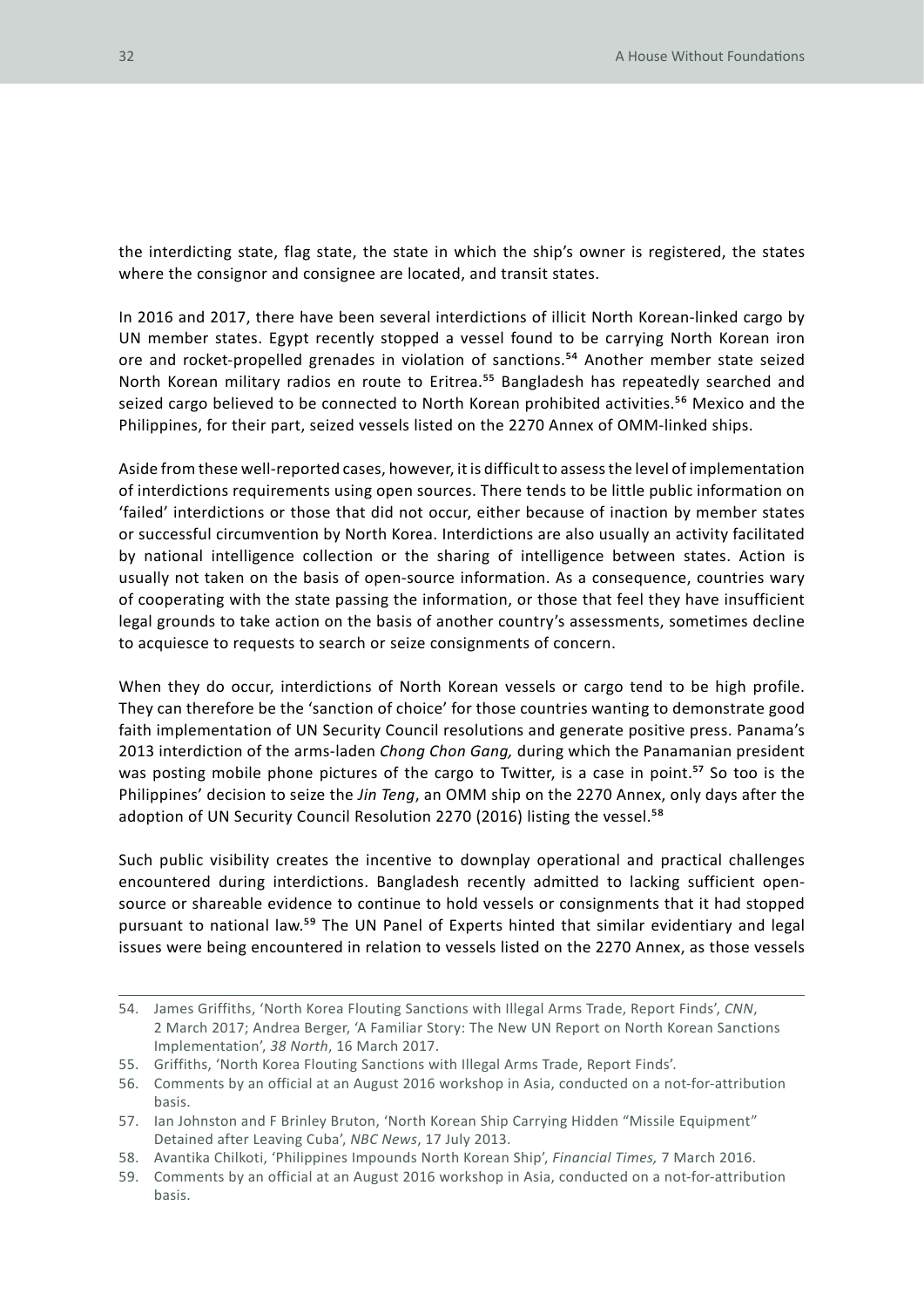do not have the legal equivalence of a sanctioned individual or entity.<sup>60</sup> The Philippines, for its part, acknowledged practical difficulties in transposing UN resolutions into national legislation, which complicated its ability to freeze the *Jin Teng*.<sup>61</sup> These issues were encountered in the most successful of cases and are only the tip of the iceberg. Similar legislative or regulatory deficiencies undoubtedly deter or prevent countries from cooperating in interdiction scenarios, even if they possess the political will to do so.

Complications with recent interdictions have similarly brought the issue of 'after-care' to the fore.62 UN Security Council resolutions prior to 2321 did not create a framework for assisting states enforcing interdictions provisions, or outline an approach to managing related burdens. For example, if OMM-linked ships were to be frozen as long as the company was on the sanctions list, who should pay for the costs of keeping them in port? Could the vessel be scrapped or sold? If so, who would retain the profit? Panama encountered these issues when disposing of the cargo of the *Chong Chon Gang*, portions of which it eventually sold, transferred to another country, or discarded. The Philippines incurred substantial cost for its efforts to hold the *Jin Teng* for several weeks. While some of these issues have been resolved on a case-by-case basis, it remains a systemic issue that requires further attention, particularly as the potential for interdictions has grown in tandem with the expanding list of commodities prohibited under the North Korea sanctions regime. Without continued focus, countries are likely to shy away from interdicting sensitive cargo, seizing OMM vessels or forcing planes to land.<sup>63</sup> Refusing entry to the ship or plane in question, when possible, may be viewed as an easier way to mitigate risk and cost.

### Shipping and Cargo Sanctions

Gaps in national laws and regulations that hinder the ability of countries to take action to interdict vessels also inhibit wider implementation of UN-mandated cargo screening requirements. In March 2016, the UN took the extraordinary step of determining that states shall 'inspect' all cargo going to North Korea, coming from North Korea, brokered by North Korea or transported on North Korean-flagged vessels or aircraft, with a view to identifying prohibited activities. As with other important terms in Resolution 2270, 'inspect' was not defined.

In order to be effectively implemented, the provision in principle necessitates that the relevant country in question has an export control law in place. Constant coordination between customs,

<sup>60.</sup> UN Security Council, 'Report of the Panel of Experts Established Pursuant to Resolution 1874 (2009)', S/2017/150, 27 February 2017, p. 90.

<sup>61.</sup> The *Jin Teng* was removed from the Annex to Resolution 2270 only a few weeks after it was added after an argument between the US and China about standards of evidence. The Philippines released the vessel thereafter and officials have since expressed frustration over the inconvenience and cost created by the incident. See Manuel Mogato, 'Philippines Releases Seized North Korean Ship after U.N. Lifts Embargo', *Reuters*, 25 March 2016.

<sup>62.</sup> The author is extremely grateful to Ian Bolton at King's College London for his insights on this point.

<sup>63.</sup> Such reticence may be particularly acute if hazardous materials or explosives are suspected of being on board, as handling or disposing of such goods requires special procedures, and therefore cost.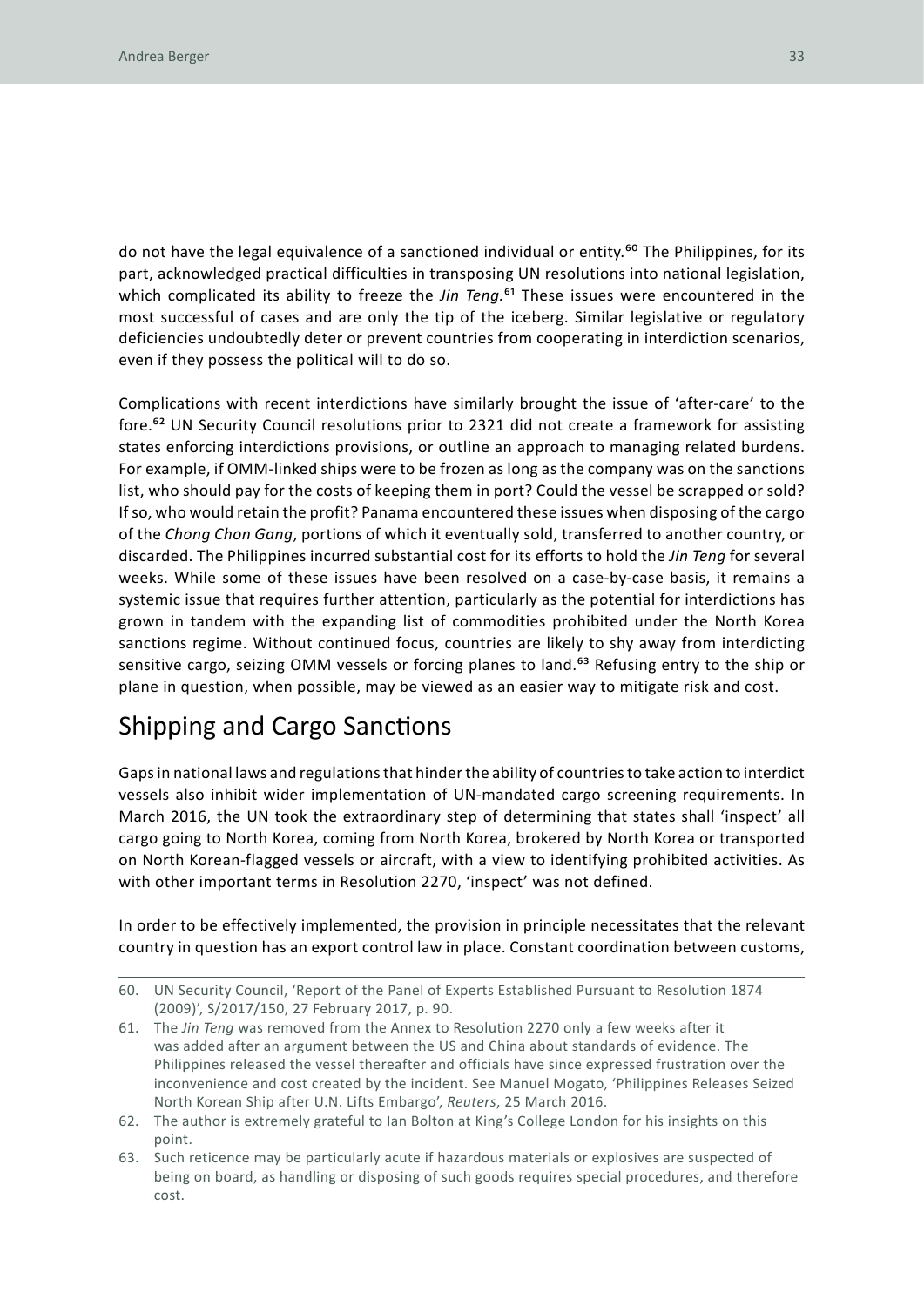tax, transport and maritime agencies is similarly important. Vessels involved in transit or transhipment might stop in a port only for 24 hours. For aircraft, the opportunity for inspection is even shorter.

The countries that should be most affected by this provision are those which have active trade relationships with North Korea, or common transit points for North Korean vessels, or which are destinations on national airline Air Koryo's flight routes. In other words, many countries in Northeast Asia, Southeast Asia and the Middle East should have taken on a significant extra burden in implementing and enforcing Resolution 2270's cargo screening requirements.

In fact, there is no evidence that countries in these key regions have changed their policies and practices to systematically inspect North Korean cargo. Several countries mentioned in their implementation reports to the UN Sanctions Committee that their relevant agencies were notified of the requirement.<sup>64</sup> The Philippines and Malaysia outlined that their existing laws were sufficient to allow for searching of any cargoes.<sup>65</sup> Singapore indicated it was undertaking a more thorough review of its national policies.<sup>66</sup> In none of these instances did the country state that systematic cargo searches were ongoing. Early suggestions about Chinese implementation pointed to their loose interpretation of the term 'inspect'. One year on, it is clear that comprehensive physical inspection of North Korean cargo by China is not occurring.67

Many more countries said nothing in their implementation reports.<sup>68</sup> Interviews with Asian export control experts revealed that in some of North Korea's key commercial and logistical markets in Southeast Asia, no action was being taken to adjust existing export, import and transhipment control practices. Several countries in the region still do not have a national export control law,<sup>69</sup> and Resolution 2270's requirement therefore far exceeded what was possible.

<sup>64.</sup> UN Security Council, 'Security Council Committee Established Pursuant to Resolution 1718 (2006): Note Verbale Dated 25 July 2016 from the Permanent Mission of Angola to the United Nations Addressed to the Chair of the Committee', S/AC.49/2016/47, 27 July 2016.

<sup>65.</sup> UN Security Council, 'Security Council Committee Established Pursuant to Resolution 1718 (2006): Note Verbale Dated 25 August 2016 from the Permanent Mission of Malaysia to the United Nations Addressed to the Chair of the Committee', S/AC.49/2016/4, 26 August 2016; UN Security Council, 'Security Council Committee Established Pursuant to Resolution 1718 (2006): Note Verbale Dated 27 January 2017 from the Permanent Mission of the Philippines to the United Nations Addressed to the Chair of the Committee', S/AC.49/2017/1, 27 January 2017.

<sup>66.</sup> UN Security Council, 'Security Council Committee Established Pursuant to Resolution 1718 (2006): Letter Dated 2 June 2016 from the Chargé d'affaires a.i. of the Permanent Mission of Singapore to the United Nations Addressed to the Chair of the Committee', S/AC.49/2016/17, 2 June 2016.

<sup>67.</sup> Nathan VanderKlippe, 'Nuclear Neighbours: China and North Korea at the Edge of Patience', *Globe and Mail*, 30 May 2017.

<sup>68.</sup> Russia, for example, has notable trade relations with North Korea yet made no mention of cargo screening requirements in its very brief report. See UN Security Council, 'Note Verbale Dated 27 May 2016 from the Permanent Mission of the Russian Federation to the United Nations Addressed to the Chair of the Committee', S/AC.49/2016/19, 27 May 2016.

<sup>69.</sup> Vietnam and Myanmar are two examples.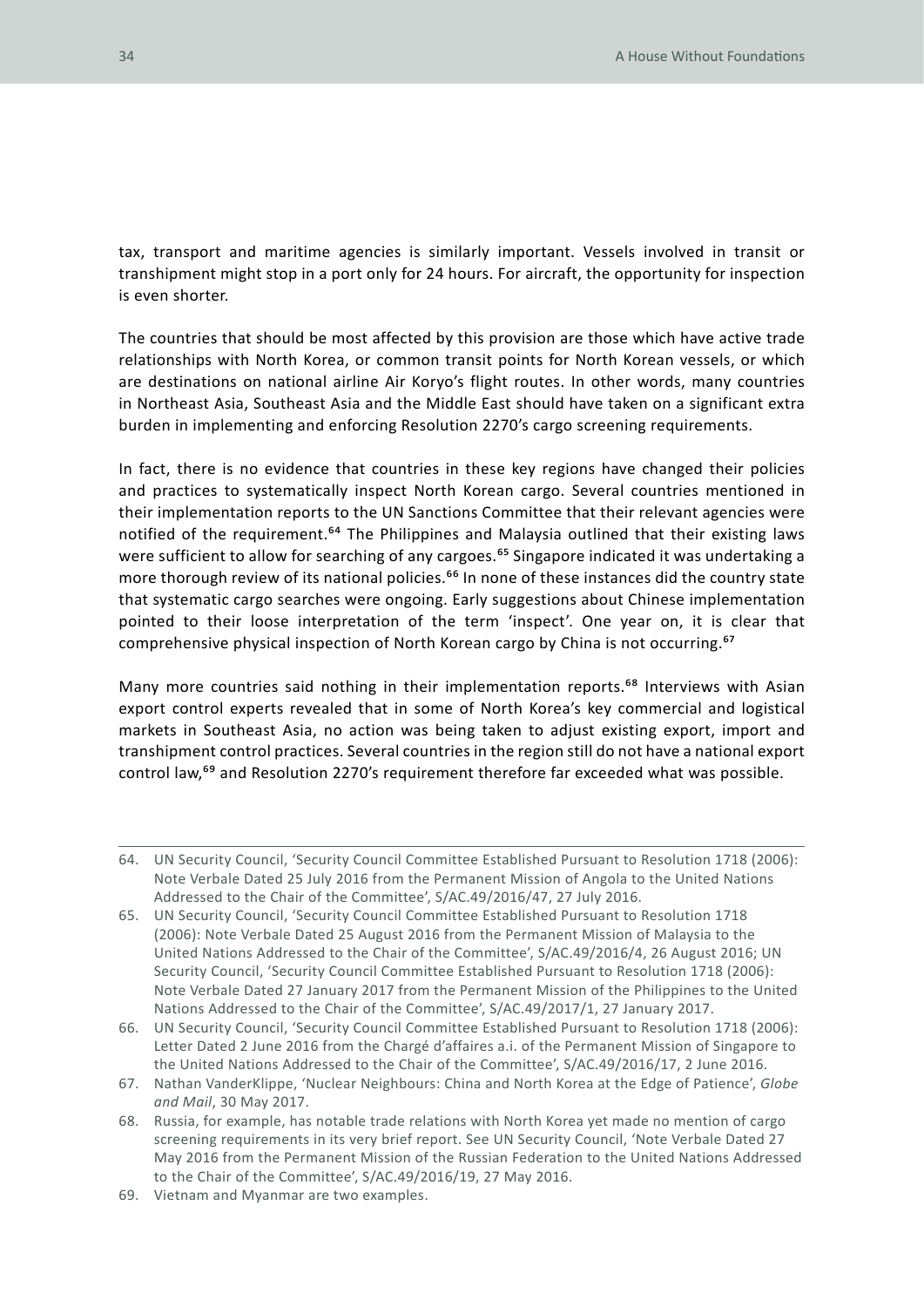Indeed, in some cases, North Korea's circuitous trade practices are being viewed as a free pass to continue business as usual. Some interviewees revealed that North Korea's practice of routing legitimate and illegitimate trade via China means that cargo is not classified as coming from North Korea or going to the country per se.<sup>70</sup> Although the UN provision's inclusion of 'cargo brokered by the DPRK' should capture this practice, it is clear that several country experts do not agree.

Resolutions 2270 and 2321 also require countries to impose a range of restrictions on North Korea's commercial maritime activities in particular. Among other things, they should prevent North Korean ships from using their national flag, stop their vessels using North Korean crews, and withhold the provision of certain services, such as insurance or vessel classification, to its ships.

While there have been some successes in relation to these requirements, there have also been shortcomings, helped mainly by North Korea's evasion techniques. Pyongyang's maritime agencies and their associated networks organise the full range of services for North Korean vessels. Without having to rely on many external partners, they are able to adapt quickly, reflag vessels and move declared ship owners and managers to foreign countries with relative ease. For states, implementation and enforcement has become a game of cat and mouse. A clear example of this played out in 2016. At the time of Resolution 2270's adoption, more than ten North Korean ships were flying the Mongolian flag of convenience. When confronted with the requirement to deny such services to North Korean vessels, Mongolia promptly delisted a number of them. The ships rapidly changed guise, and several successfully applied to Tanzania to use its flag. When Tanzania was confronted about its failure to conduct adequate due diligence on the ships before registering them, some of the same vessels reflagged to Togo and Fiji.71

The experience involved several challenges encountered with other parts of the sanctions regime: countries have poorly translated their UN requirements into regular practice, including that of relevant private sector entities managing flag registries; enforcement is reactive, and appears to be most often done on the basis of information shared by other countries; and disagreements between countries receiving information and those passing it, over what constitutes sufficient evidence to warrant enforcement, are exacerbated by North Korean evasion and lead to only partial action or inaction.

North Korean evasion techniques which put degrees of separation between a ship's current management and its once overt Pyongyang connection, taken together with a country's own standard of evidence for concluding that a vessel is North Korean-linked, makes this even harder.

<sup>70.</sup> Three Asian export control specialists interviewed by the author in November 2016, on the condition of anonymity.

<sup>71.</sup> Shipping data from Marine Traffic and the International Maritime Organization monitored by the author over the course of 2016 and 2017. The author is also grateful to Leo Byrne for his insights on the subject.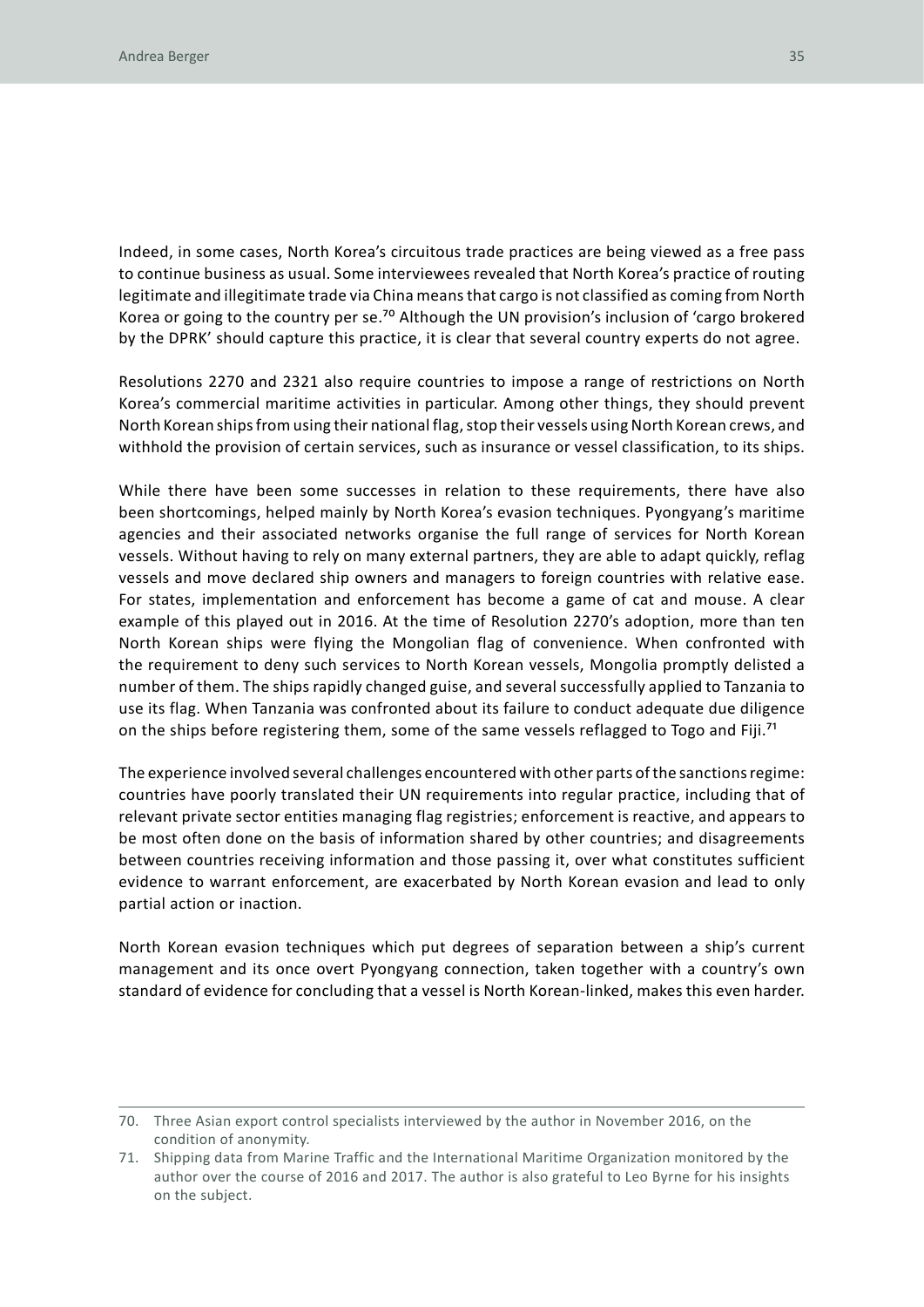#### Financial Restrictions

Financial measures have assumed new prominence in the North Korea sanctions regime. North Korean banks are prohibited from having branches, offices or correspondent accounts overseas. The same applies to foreign financial institutions having presences in North Korea, though until November 2016 they were permitted to if the relationship was established prior to Resolution 2270 (March 2016). Joint ventures between North Korean and foreign banks are similarly prohibited by the UN Security Council. So too is the provision of loans or trade finance products to facilitate North Korean trade.

Due to the proprietary nature of financial information, assessing implementation and enforcement of the UN's financial restrictions on North Korea from open sources is challenging. Belarus reported that it investigated the status of North Korean financial institutions on its territory and closed relevant accounts.<sup>72</sup> Yet this is the only such voluntary report concerning action being taken pursuant to UN obligations to end formal financial relationships with North Korean banks. It is unclear whether Russia has ended its rouble-trading arrangement with North Korea's Foreign Trade Bank, an agreement reached in 2015.73

Open-source information nevertheless reveals the obvious: that Belarus was not North Korea's only outlet into the international formal financial sector. UN, US and EU designations, as well as Panel of Expert reports, point to the fact that representatives of designated North Korean banks continue to be active in parts of the Middle East, Southeast Asia, Africa and Russia, where there is little or no regard for the sanctions regime.<sup>74</sup> It is thus probable that North Korean banks maintain prohibited relationships in these countries.

Furthermore, investigations by this author show how North Korean banks continue to be able to send and receive payments with foreign banks of nearly every variety, via correspondent accounts in jurisdictions such as China.<sup>75</sup> Foreign banks of all types are still affected, from small local institutions through to major international ones, from those with limited international footprints to those with sizeable reach, and from those without robust compliance programmes to those with them. This is despite periodic media reports that Chinese authorities have instructed banks to close individual North Korean accounts.<sup>76</sup> These reports are often – but mistakenly – interpreted to signal systematic changes in China's willingness to implement and enforce UN resolutions.

- 74. See, for example, US Department of the Treasury, 'Treasury Sanctions Agents Linked to North Korea's Weapons of Mass Destruction Proliferation and Financial Networks', press release, 31 March 2017.
- 75. Financial information examined by the author in autumn 2016.

<sup>72.</sup> See UN Security Council, 'Security Council Committee Established Pursuant to Resolution 1718 (2006): Letter Dated 16 September 2016 from the Permanent Mission of Belarus to the United Nations Addressed to the Chair of the Committee', S/AC.49/2016/3, 16 September 2016.

<sup>73.</sup> Tae-jun Kang, 'North Korea–Russia Trade Takes Another Step', *The Diplomat*, 21 January 2015.

<sup>76.</sup> Ju-min Park et al., 'Chinese Banks Freeze North Korean Accounts: South Korean Media Report', *Reuters*, 22 February 2016; Heng Xie and Megha Rajagopalan, 'Bank of China Closes Account of Key North Korean Bank', *Reuters*, 7 May 2013.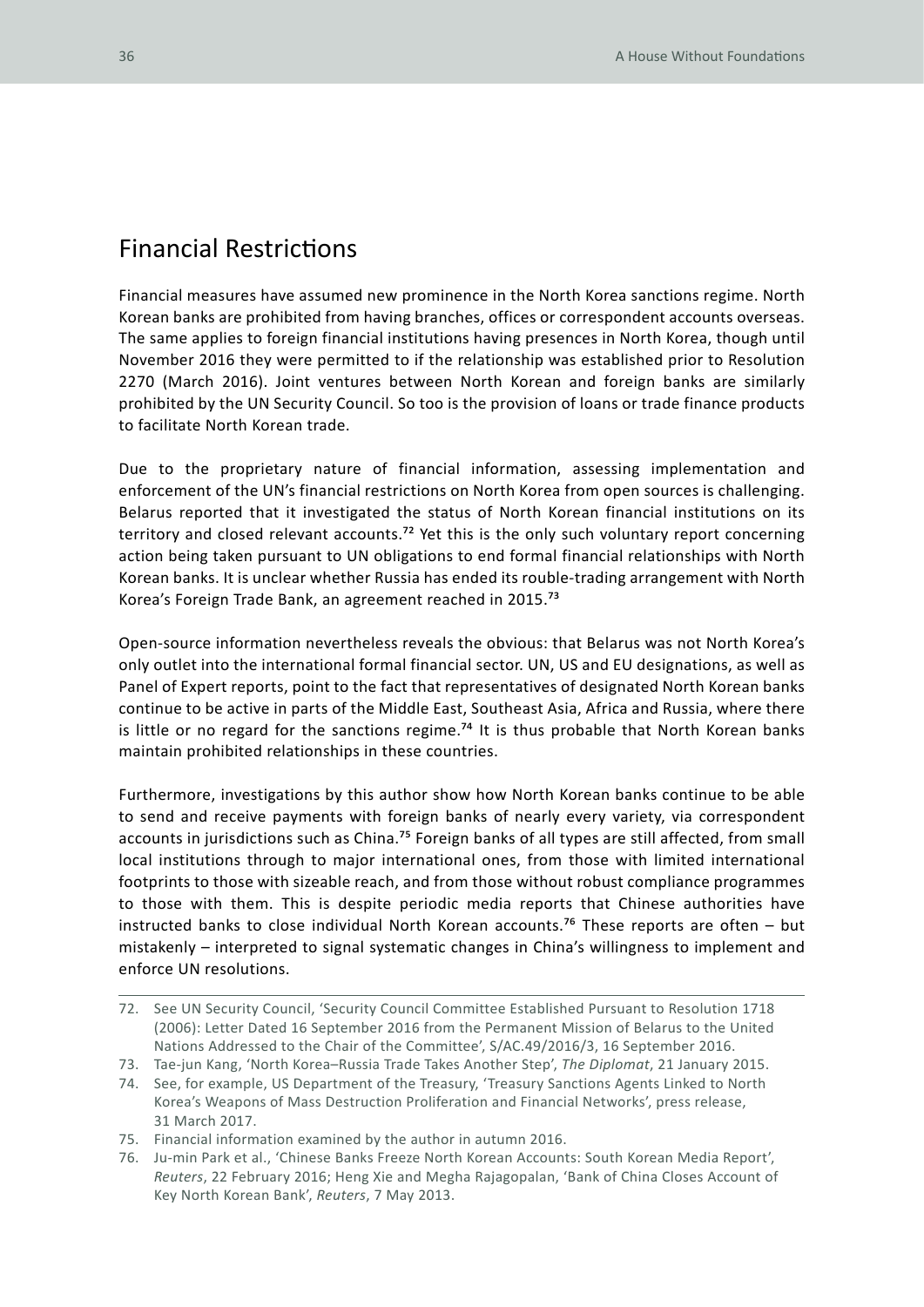North Korean sanctions evasion further undermines the global implementation picture for financial measures, and countries have either struggled to or been unwilling to go to the lengths required to address basic North Korean circumvention practices. In particular, rather than North Korean financial institutions maintaining representative offices or correspondent accounts overseas, these institutions establish generic trading companies, use that entity to open an account with a local bank and subsequently use that account to provide many of the services that a financial institution would. This pattern is described in greater detail in the preceding section.

Few jurisdictions outside Europe and North America seem to have appreciated this form of circumvention and taken action to detect and respond to it, notwithstanding US Treasury actions against one China-based trading company acting as a North Korean financial facilitator.<sup>77</sup> UN investigations, as well as those conducted by the James Martin Center for Nonproliferation Studies, reveal other entities evading sanctions in this fashion.<sup>78</sup> Even countries in Europe have discovered North Korean-linked front companies acting on behalf of North Korean financial institutions.79 These cases probably represent only a sliver of the entire picture of prohibited financial activity.

In fact, comparable patterns are undermining prohibitions on joint banking ventures as well, as described earlier in relation to the MKP Group of Companies. North Korea is successfully establishing banking operations overseas, not via joint ventures between North Korea and foreign banks, but via non-financial North Korean and foreign companies. Countries where this is taking place, such as Malaysia and Zambia, do not yet appear to have shut down these operations. MKP did attempt to expand its banking operations into Britain, but the UK registered companies intended to facilitate this have since been closed.<sup>80</sup>

Bulk cash and gold transfers by North Korea have largely persisted. Four cases have been publicised in the past several years involving North Korean officials stopped while in transit and found to be carrying large volumes of cash or gold; these took place in Singapore, Malaysia, Sri Lanka and Bangladesh. In three of the four cases the officials provided an explanation for cash or gold and its allegedly authorised end use, and were permitted to leave with it in tow.<sup>81</sup> Bangladesh was the notable exception, and the diplomat was subsequently expelled from the

- 78. Both have investigated the evasive activities of Daedong Credit Bank, which maintains an elaborate network of front companies in China and Hong Kong. It also had associated companies in the British Virgin Islands, which were featured in the Panama Papers. See Juliette Garside and Luke Harding, 'British Banker Set Up Firm "Used by North Korea to Sell Weapons"', *The Guardian*, 4 April 2016.
- 79. Author's conversation with a North Korean official, November 2015.
- 80. Corporate documentation reviewed by the author between March 2016 and January 2017. The author is grateful to Nick Gillard for his analysis on possible MKP activities.
- 81. UN Security Council, 'Report of the Panel of Experts Established Pursuant to Resolution 1874 (2009)', S/2017/150, 27 February 2017, p. 79.

<sup>77.</sup> US Department of the Treasury, Office of Foreign Assets Control, 'Non-Proliferation Designations', 26 September 2016, <https://www.treasury.gov/resource-center/sanctions/OFAC-Enforcement/ Pages/20160926.aspx>, accessed 8 May 2017.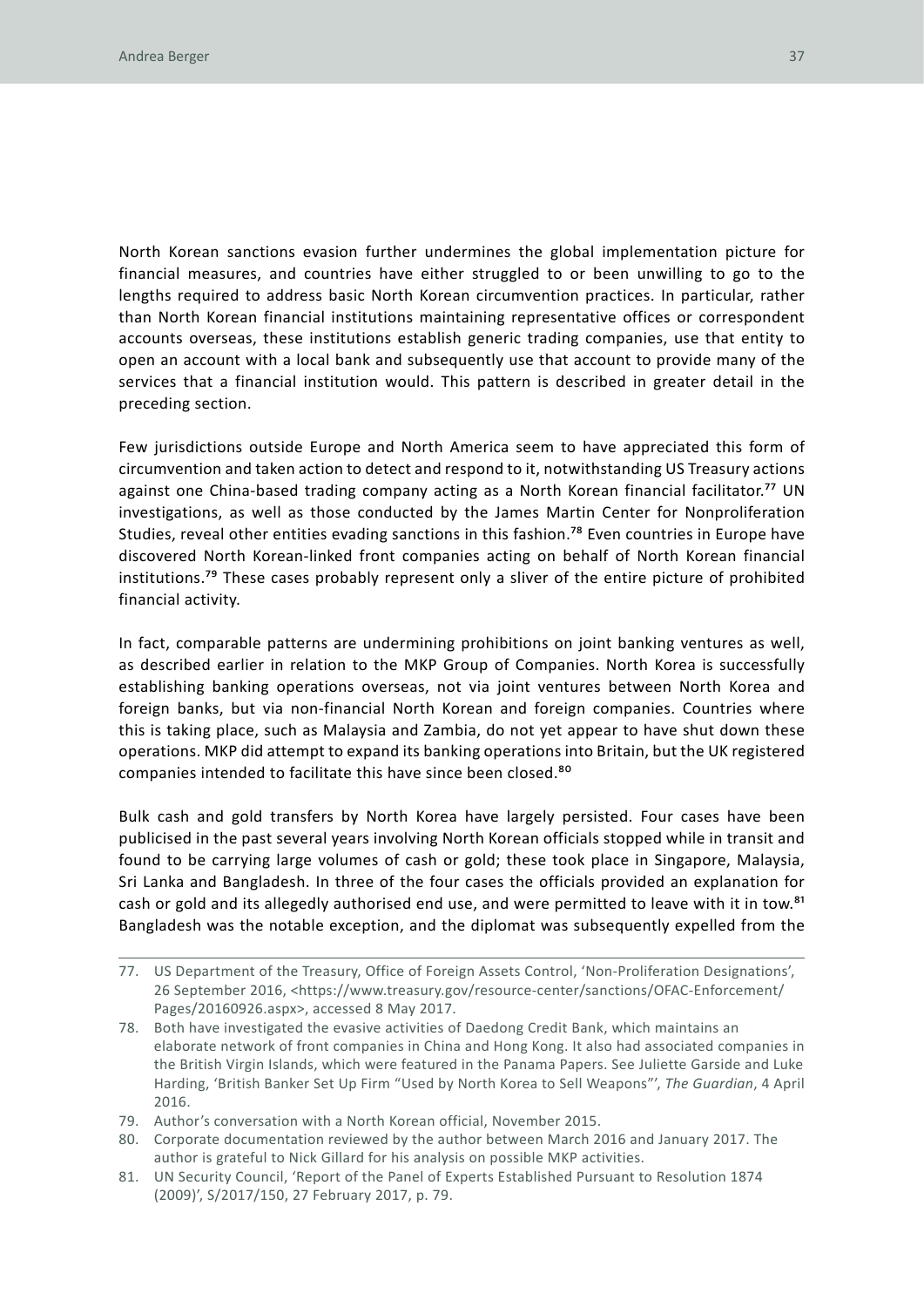country.82 The individual stopped in Malaysia, who was allowed to leave with nearly \$500,000, has since been identified as an intelligence operative facilitating military sales around the world.<sup>83</sup> The individual permitted to leave Singapore, with a comparable amount of money, was later found to be linked to a North Korean shipping company facilitating North Korea's weapons trade with Cuba.84

### Diplomatic Restrictions

UN Security Council resolutions contain several restrictions on North Korea's diplomatic activity. A decade of sanctions monitoring has revealed that North Korea frequently uses its diplomats to facilitate illicit deals overseas, whether they be related to WMD-related procurement, arms sales or trade in other sanctioned commodities. Embassies and individual diplomats use their bank accounts, diplomatic bags and personal luggage to support these activities. Many doublehat as representatives of sanctioned entities and open companies when stationed overseas, helping to evade detection in the process.

For this reason, the Security Council moved to restrict North Korean diplomats' ability to carry bulk cash or gold in violation of sanctions. Resolution 2270 also obliged countries to expel any North Korean nationals linked to sanctioned parties or assisting in sanctions evasion. Resolution 2321 went much further, however. It expressed 'continued concern that the DPRK is abusing the privileges and immunities accorded under the Vienna Conventions on Diplomatic and Consular Relations' and curbed those privileges. It clarified that all luggage carried by North Korean diplomats while in transit is considered 'cargo' subject to provisions requiring, without exception, inspection by member states. It called upon states to reduce the number of staff at North Korean missions and consular posts. It determined that states must restrict entry to or transit through their territory of North Korean officials or military members if the country determines they are connected to prohibited activities. And it obliged states to limit North Korean missions and their staff overseas to one bank account each.<sup>85</sup>

Some of these provisions will be challenging for even the most well-resourced states to implement. The author's conversations with Western officials indicate particular difficulties with provisions limiting the banking privileges of North Korean missions. From a policy standpoint, if a government wishes to robustly implement this measure, it would need to have: a detailed and consistently up-to-date knowledge of North Korean evasive activities to determine whether accounts may be attached to a diplomat's relatives or companies; the ability to instruct banks registered within their jurisdiction to provide relevant proprietary information, without 'fishing' for that information in a vague and undefined manner – something authorities are usually

<sup>82.</sup> *Al Jazeera*, 'Bangladesh Orders N Korean Envoy Out for Smuggling Gold', 9 March 2015.

<sup>83.</sup> James Pearson and Andrea Berger, 'Glocom and DPRK fronts', Arms Control Wonk podcast, 10 March 2017, <http://armscontrolwonk.libsyn.com/glocom-and-dprk-fronts>, accessed 30 May 2017.

<sup>84.</sup> Sangwon Yoon, Sam Kim and Andrea Tan, 'How North Korea Funnels Cash Into the Country', *Bloomberg*, 22 February 2016.

<sup>85.</sup> UN Security Council Resolution 2321, 30 November 2016, S/Res/2321.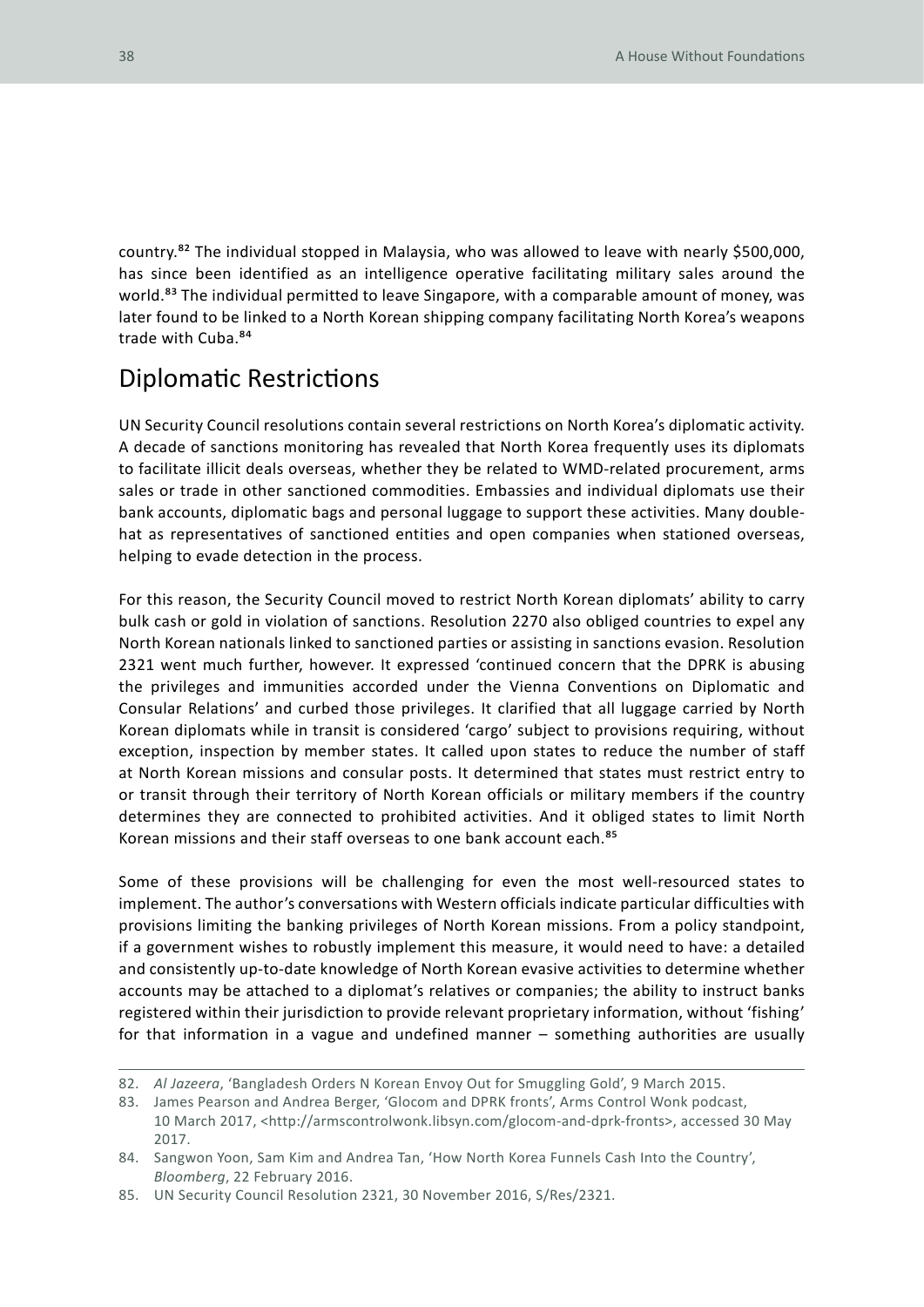not allowed to do; and the ability to communicate findings with other jurisdictions to ensure additional bank accounts have not been opened elsewhere. One option could be for governments to identify North Korean officials working in their country as 'Politically Exposed Persons' – a term used by the international financial community to describe politically connected individuals who pose a higher risk of bribery and corruption exposure. Governments could then instruct their financial institutions to report to the national financial intelligence units any account information related to such persons.<sup>86</sup>

No guidance appears to have been provided to states on how to approach these policy challenges. It is possible that US drafters intended the provision to be enforced primarily through its own intelligence sharing, rather than domestic policy change. If so, this would be yet another example of the disproportionate focus on enforcement over implementation.

Provisions encouraging countries to limit the size of North Korean missions remain voluntary. Again, the resolution provides no indication of how, and on what basis, states should determine the acceptable size of a North Korean embassy or consulate. Only Bulgaria has indicated that it has taken action pursuant to this call in the months since it was passed.<sup>87</sup>

Other provisions are more straightforward from both an implementation and enforcement perspective, yet have seen mixed records with respect to both. In March 2016, Vietnam expelled a North Korean who was added to the UN sanctions list as part of Resolution 2270.<sup>88</sup> As such, the expulsion was executed not on the basis of Vietnam's own discretion or information, but that of the UN Security Council. Namibia is also believed to have expelled two North Korean diplomats linked to the country's primary arms trading firm in accordance with Resolution 2270, but only after significant diplomatic pressure. The country has never filed an implementation report pursuant to any sanctions resolution, making it difficult to assess whether substantive changes in the Namibia–North Korea relationship are genuinely underway.

Reports by the UN Panel of Experts consistently highlight the lack of vigilance exerted on North Korean diplomats in key regions and transit points. North Korean officials linked to sanctioned entities have recently travelled freely through parts of Africa, much of the Middle East, as well as Southeast Asia. In 2016 alone, representatives of three designated entities<sup>89</sup> visited and/ or transited Angola, China, Egypt, Ethiopia, Iran, Singapore, Sri Lanka, Sudan, Russia and the United Arab Emirates.90

<sup>86.</sup> The author is grateful to Tom Keatinge for his thoughts on this point.

<sup>87.</sup> Leo Byrne, 'Bulgaria Reduces Number of Staff at North Korean Embassy in Sofia', *NKNews.org*, 31 March 2017; Leo Byrne, 'Russia Increases, China Reduces Staff Members in Pyongyang Embassies', *NK Pro*, 13 October 2016.

<sup>88.</sup> Elizabeth Shim, 'Vietnam Deports North Korean Arms Sales Manager', *UPI*, 27 April 2016.

<sup>89.</sup> Green Pine Associated Corporation, Tanchon Commercial Bank and the Reconnaissance General Bureau.

<sup>90.</sup> UN Security Council, 'Report of the Panel of Experts Established Pursuant to Resolution 1874 (2009)', S/2017/150, 27 February 2017, Tables 9–11.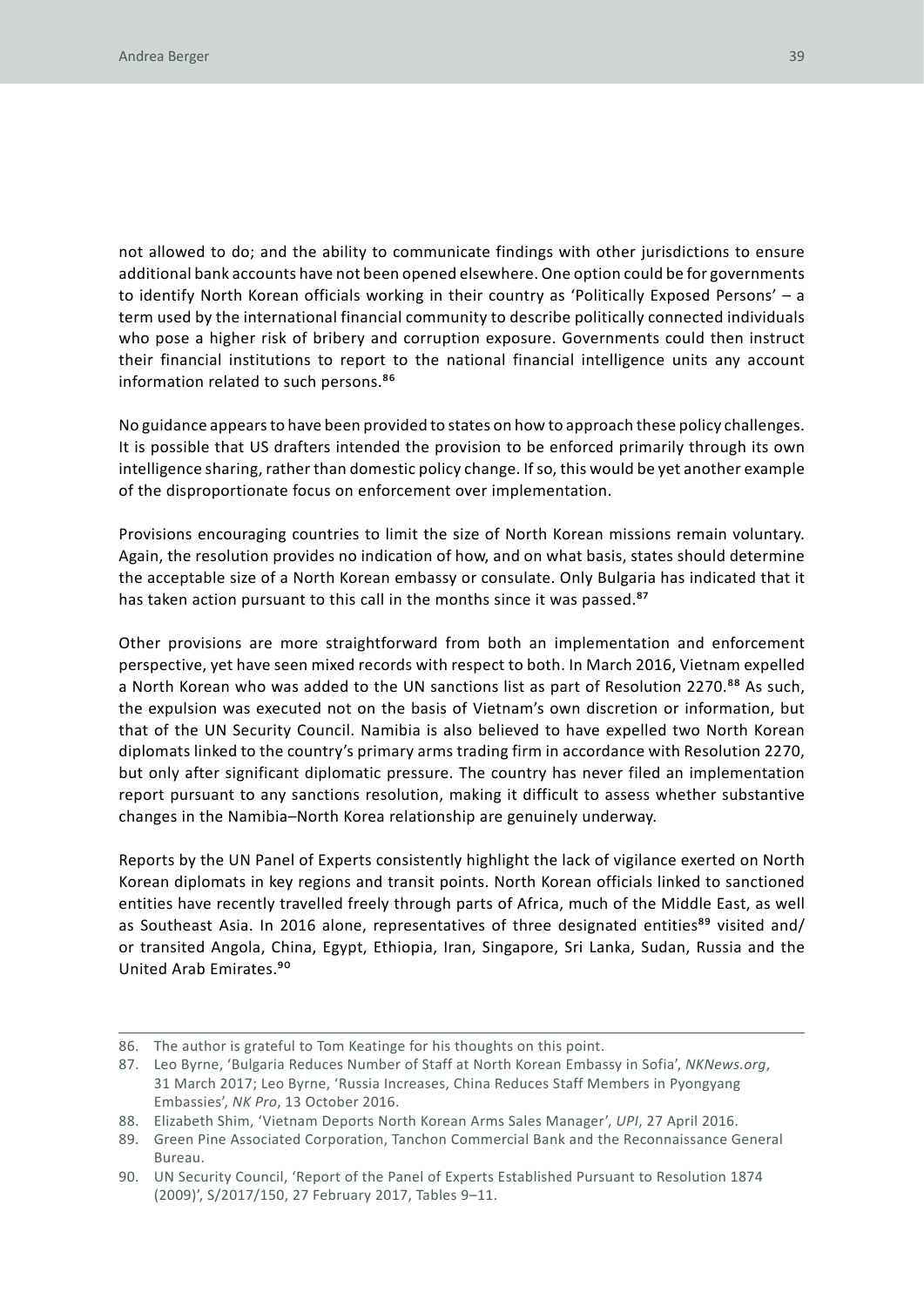North Korean nationals particularly exploit visa-free, visa-on-arrival or e-visa travel schemes. While countries are not obligated by UN Security Council resolutions to impose visa requirements on North Korean nationals, such schemes tend to reflect a broader dearth in vigilance on the part of the countries in question. They also expose the country to significant risk, by enabling North Korean officials linked to designated entities to enter that jurisdiction and operate with relatively little scrutiny. For this reason, three countries moved to end visa-free arrangements for North Korea since the beginning of 2016: Ukraine;<sup>91</sup> Singapore;<sup>92</sup> and Malaysia.<sup>93</sup> All three had been used to facilitate illicit North Korean activity in the last five years.<sup>94</sup> Nevertheless, at least 40 countries maintain visa-free, visa-on-arrival or e-visa schemes for North Korean nationals despite repeated calls by the Security Council for countries to exert vigilance and curb the travel and diplomatic privileges of North Korean nationals where appropriate to mitigate the risk of sanctions-busting and circumvention.

### Falling Through the Gaps

With the passing of each new sanctions resolution on North Korea, UN diplomats argue that the latest change makes the sanctions regime stronger than ever. This is true of its strength on paper, but not in practice. An overview of the regime's implementation since the introduction of Resolution 2270 (2016) highlights how flimsy it is. No single measure enjoys robust global implementation and enforcement.

Four factors explain the deficiencies described above. First, countries vary by their risk exposure and understanding of the significance of the North Korean threat, their political will to act and the resources and capabilities that would enable them to do so. The result is that some consciously violate the sanctions regime, others are ignorant, others uninterested or feel themselves to be incapable, and yet others show a mixture of these considerations. In certain cases, as with shipping or cargo screening, the evasion of sanctions by North Korea makes these differences more pronounced.

Second, a corollary of these shades of non-compliance is that UN requirements are not translated into national law or are partially translated or mistranslated. Political will is fluid. While a country may not have sufficient political will to implement cumbersome national policies that reflect UN obligations, if called upon it may be willing to act in a specific circumstance, such as an interdiction. Yet in numerous instances, the lack of an appropriate national legal basis for enforcement has prevented officials from taking the enforcement action requested or expected of them.

<sup>91.</sup> Ju-min Park and Jane Chung, 'Ukraine Ends Visa-Free Deal with North Korea to Keep out "Ineligible Persons"', *Reuters*, 31 August 2016.

<sup>92.</sup> Leo Byrne, 'Singapore to Impose Visa Regulations on North Koreans', *NKNews.org*, 21 July 2016.

<sup>93.</sup> A Ananthalakshmi, 'Malaysia to Cancel Visa-Free Entry for North Koreans – Agency', *Reuters*, 2 March 2017.

<sup>94.</sup> Summarised at <https://piie.com/blogs/north-korea-witness-transformation/north-korea-and-2017-passport-index>.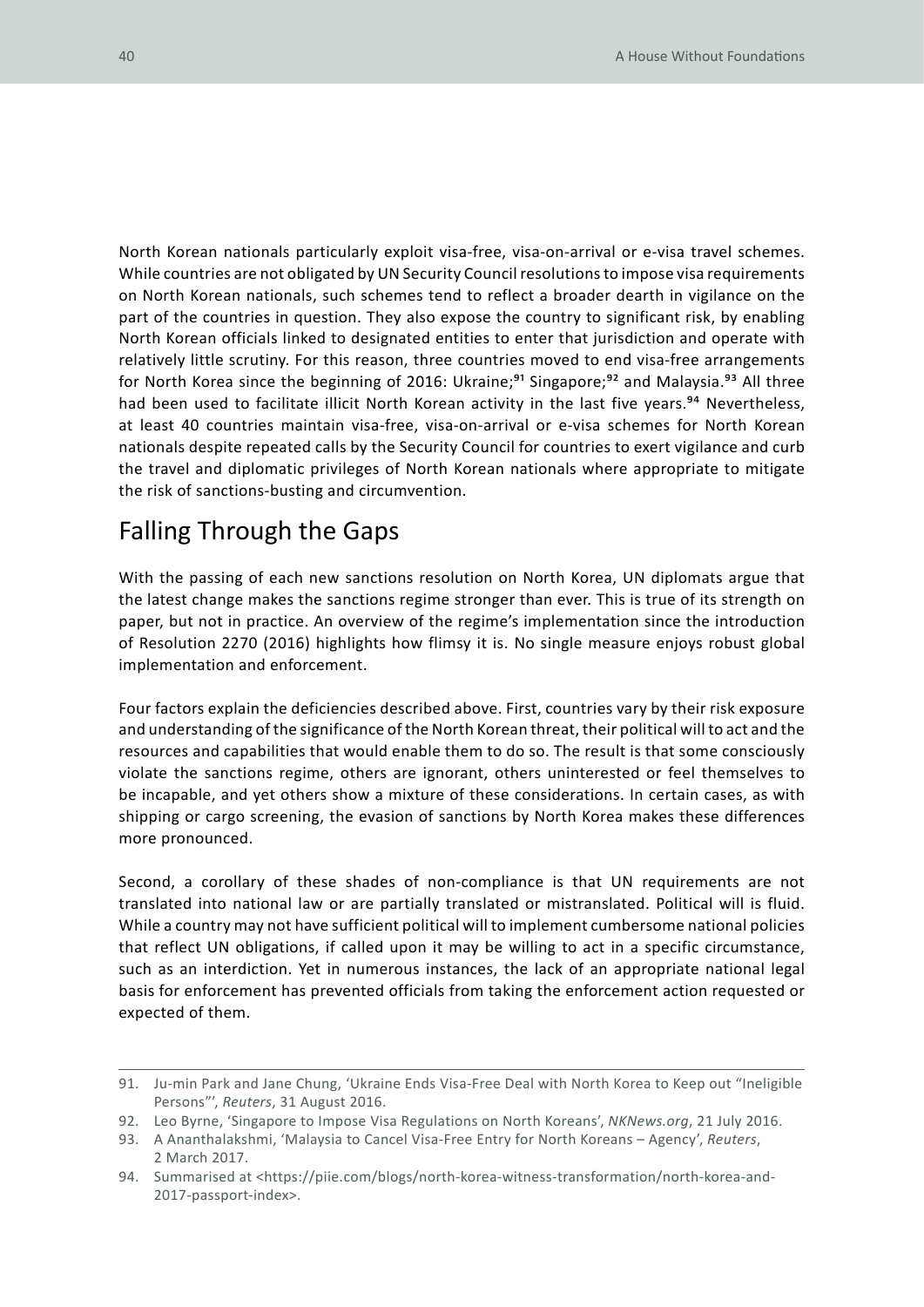Third, vague wording that leaves room for interpretation in the sanctions regime has compounded divergences in state implementation practices. The number of these grey areas appears to have grown in tandem with the expanding scope of the sanctions regime itself, suggesting that those who draft the resolutions still struggle to foresee implementation challenges before they arise, or they are preoccupied with enforcement action rather than structural implementation changes, or are forced into vague compromise language by Russian or Chinese resistance to early drafts.

Fourth, and related, the international community has failed to create appropriate support structures for sanctions implementation that match the level of need. Too little effort is invested in educating officials in countries far removed from the Korean Peninsula about the objectives of the sanctions regime and how individual measures serve those aims.<sup>95</sup> The connection between iron ore and nickel and the North Korean nuclear programme will not be obvious to most. Without such an initiative, the narrative that 'sanctions do not work' will fill the void, reinforcing ignorance and apathy.

Similarly, there is insufficient support for countries that may have the political will to act, but which lack guidance or material assistance to develop national policy and bring it into practice. This created numerous problems in 2016 alone. The UN Panel of Experts on North Korea, which is tasked with monitoring implementation of the sanctions regime, has had its mandate grow significantly. Eight people are today expected to investigate arms embargo violations, track the movements of shady diplomats, identify and counter North Korean illicit finance, value North Korean coal, identify prohibited registrations of North Korean ships, search for evidence of Pyongyang's export of statues to foreign countries, and monitor trade in prohibited metals and minerals, among other things. The panel will struggle to cover these bases.<sup>96</sup> Like member states themselves, the panel too is now part of a major capacity problem for the UN sanctions regime on North Korea. The architect of this sanctions regime, the US, will have to continue to fill the growing void in the monitoring burden. With the US's role as the 'world's police officer' increasing in this context, enforcement action will likely continue to overshadow any focus on long-term implementation.

These factors, together with North Korea's own evasion practices, have rendered the sanctions regime a sieve. Major implementation gaps are visible from every angle, although some recent headway is being made by individual countries, as with Malaysia and Singapore. This progress is just as much a result of political embarrassment over North Korean exploitation of the bilateral relationship, as it is a result of pressure created by the existence of significant UN obligations. Together, the two can create a perfect storm of negative publicity for a country that subsequently yields greater action on sanctions implementation.<sup>97</sup> With North Korea among the main issues on the media's foreign policy agenda in 2017, more of these perfect storms could descend on countries whose sanctions implementation records have been imperfect.

<sup>95.</sup> Some recent effort has been invested by the 1718 Sanctions Committee in organising outreach events in New York for the US-based officials of regional groups. These have taken place periodically in 2017.

<sup>96.</sup> Andrea Berger, 'Recycling the Playbook'.

<sup>97.</sup> See <http://armscontrolwonk.libsyn.com/glocom-and-dprk-fronts>.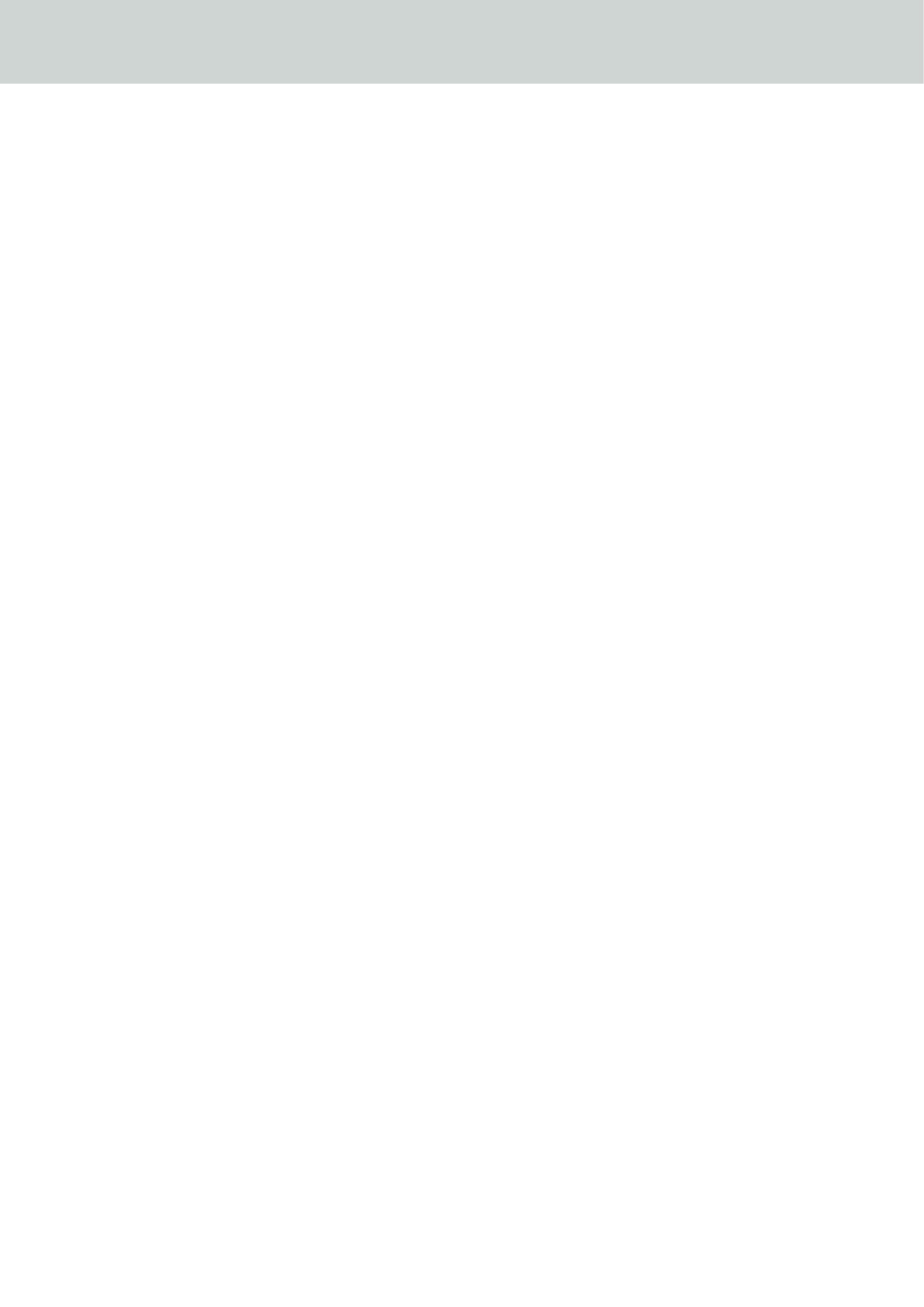### **IV. The Role of the Private Sector**

N SECURITY COUNCIL resolutions directly bind the action of member states, but not those of non-state actors. The private sector is restricted in its actions only once individual member states transpose Security Council req those of non-state actors. The private sector is restricted in its actions only once individual member states transpose Security Council requirements into national law. Many gaps and shortcomings in the process of national implementation of Security Council obligations on North Korea exist, as described earlier.

Private sector stakeholders are nevertheless important to consider in their own right, as they can and do behave in a way that does not mirror the approach of the government under whose jurisdiction they fall. Commercial companies are motivated by different considerations than national authorities. The international peace and security ramifications of North Korean nuclear and missile developments are not a top priority for most in the private sector. Rather, these firms are driven by the desire to earn and maximise profit. Sanctions compliance is usually of interest to them only insofar as it may be an operating constraint imposed by their own government or another government that takes extraterritorial enforcement action, with potential penalties that threaten to reduce corporate profit margins. Reputational risk that could affect business is another consideration for companies.

These factors mean that profit-motivated individuals and corporations do, in certain circumstances, go beyond the sanctions compliance levels demanded and enforced by their own governments. Even when their regulators are not in conformity with Security Council obligations, it is not unusual to find relevant private sector stakeholders mindful of the risks associated with doing business with North Korea generally. For some, the reputational damage which might be caused if the firm is publicly identified as having conducted activity that would, in principle, breach UN sanctions, is compelling. Another, more substantial, factor is the risk that Washington uses its authority to unilaterally impose secondary sanctions on the firm for violating the same measures, which the US has encompassed within its national legislation. The US and other countries eager to increase pressure on North Korea are aware of these dynamics, and often exploit them to maximise the impact of sanctions.

On the other hand, the role of private sector stakeholders can, in other instances, complicate and thereby reduce the effect of government compliance efforts. This is most often seen in countries where governments have the capacity and political will to disseminate information about new sanctions requirements internally among relevant government agencies, but not to conduct active private sector outreach, monitoring and enforcement activities.

Both dynamics have impacted the global state of play for the North Korea sanctions regime. In fact, the behaviour of relevant private sector actors is one ingredient in the sanctions regime's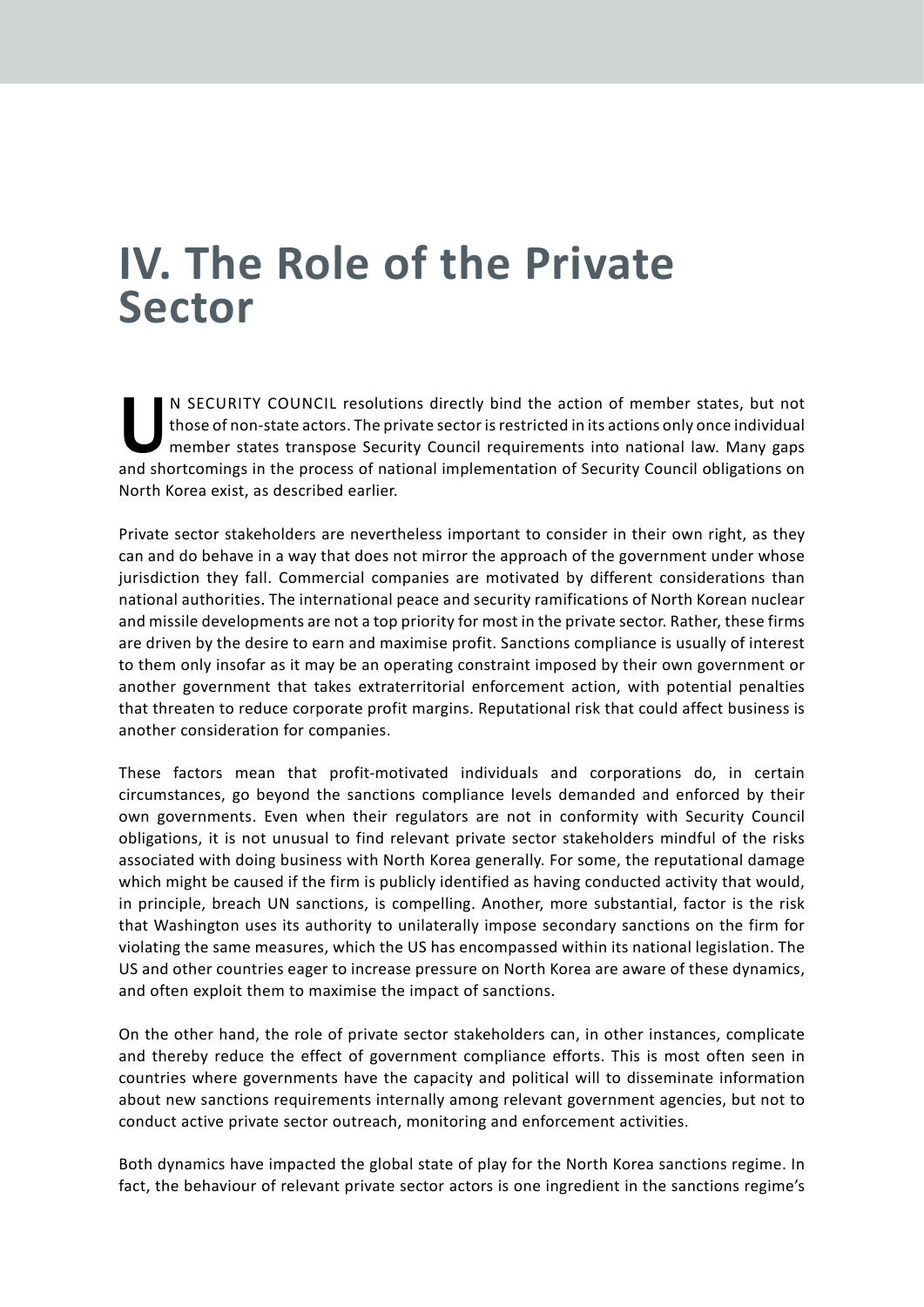implementation as a whole, along with North Korea's evasion activities and implementation approaches by individual governments. For this reason, the private sector must be part of the conversation over implementation and enforcement.

However, it is impossible to comprehensively describe the private sector's importance to a sanctions regime with such wide-ranging and universal obligations. There are many industries that relate to sanctions on North Korea, from manufacturing to logistics, legal, corporate services and finance. To gain a comprehensive understanding of their role in helping the sanctions regime generate practical effects, an analysis of the behaviour of any one of these sectors would have to be nuanced – to account for each jurisdiction's unique implementation and enforcement characteristics. This report does not seek to overcome these analytical obstacles, but instead serves as a limited catalyst for discussion on the private sector's important, but under-appreciated, role in sanctions implementation.

#### Beyond Requirements

Countless private sector firms independently adhere to UN restrictions on North Korean trade and finance, even when their national authorities are inactive or apathetic on implementation and enforcement. It is important to distinguish between those firms that do so because of the sanctions regime, and those which do not. Companies around the world, but particularly in the West, have avoided obviously North Korean-linked business for some time. This is often not because of the sanctions regime per se, although their decision and unique risk assessments may be reinforced by the existence of such wide-ranging restrictions on North Korean business. Rather, even before the sanctions regime began in 2006, and certainly before its expansion in 2016, Pyongyang had generated an abysmal trade and investment reputation. A body of highprofile tales of failed investments, joint venture flops and contractual breaches by North Korea had emerged. Every year since 1974 Sweden has formally issued North Korea with an invoice for the consignment of Volvo vehicles it imported but never paid for.<sup>1</sup> Dozens of other countries have been doing the same for their unpaid North Korean debts.<sup>2</sup> The World Bank has concluded that it could not include North Korea within its 'Ease of Doing Business' rankings because of a lack of any reliable data.<sup>3</sup> In 2010, North Korea was added to the Financial Action Task Force – the global standard-setter on anti-money laundering and counter terrorist-financing – list of non-cooperative jurisdictions,<sup>4</sup> and in 2012 to its blacklist requiring 'countermeasures'.<sup>5</sup>

For decades, in the eyes of many in the Western private sector, the risk of doing business in or with North Korea rarely outweighed the potential reward. In other words, North Korea was relatively isolated from economies beyond its neighbourhood before the sanctions regime was

<sup>1.</sup> John Ericson, 'North Korea Owes Sweden €300m for 1,000 Volvos it Stole 40 Years Ago – and is Still Using', *Newsweek*, 29 August 2014.

<sup>2.</sup> See, for example, Christian Oliver and Jan Cienski, 'North Korea Offers Ginseng to Pay Czech Debt', *Financial Times*, 10 August 2010.

<sup>3.</sup> The World Bank, 'Why Are Some Data Not Available?', <https://datahelpdesk.worldbank.org/ knowledgebase/articles/191133-why-are-some-data-not-available>, accessed 30 May 2017.

<sup>4.</sup> The Financial Action Task Force (FATF), 'FATF Public Statement – February 2010', 18 February 2010.

<sup>5.</sup> FATF, 'FATF Public Statement – 22 June 2012', 22 June 2012.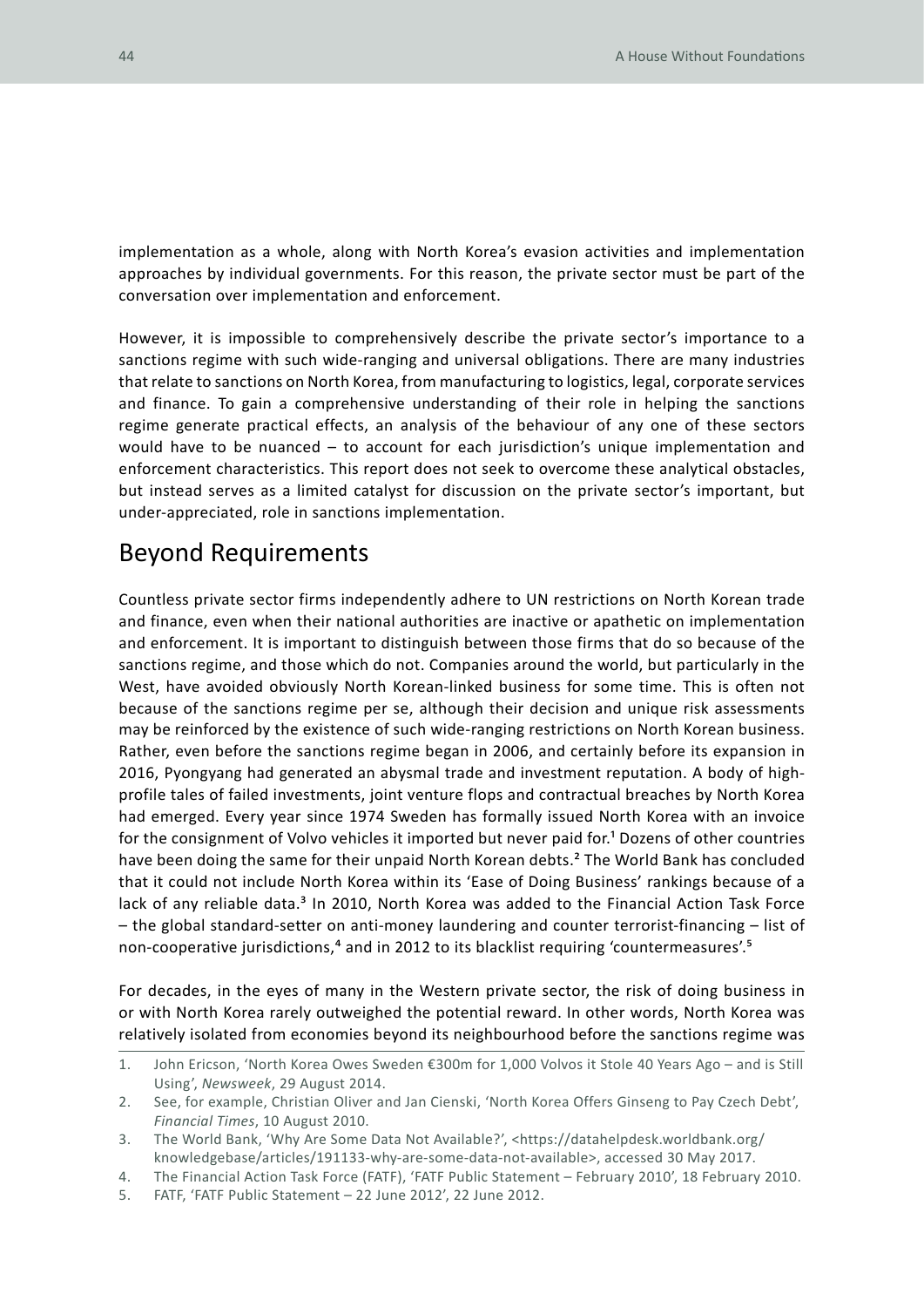created in 2006 and markedly stepped up in 2016. It is harder to discern the approaches of small and medium-sized enterprises across Asia – which continue to form the core of North Korea's overseas trade relationships – or those further afield in regions with poor corporate transparency. It is particularly challenging to verify the negative, namely where North Korea has failed to maintain or cultivate individual business links because of private sector risk assessments.

The most significant and identifiable instance of continued and widespread overcompliance is in the global financial sector, particularly financial institutions with a connection to the US and, increasingly, EU markets.<sup>6</sup> Firms with these characteristics are often independently mindful of UN sanctions requirements, as well as unilateral US measures and multilateral EU measures. Both the US and the EU tend to be strict enforcers of their sanctions regimes. Their jurisdiction extends to their own nationals and companies, wherever in the world they may be located, as well as foreign companies incorporated on their territories. Any transgressions by these actors can lead to them being designated with so-called 'primary sanctions'.

Furthermore, the US applies extra-territorial or 'secondary' sanctions on foreign individuals and companies that violate a particular sanctions regime.<sup>7</sup> Between 2011 and 2016, it levied multibillion dollar fines against foreign financial institutions for breaches of national sanctions laws targeting Iran.<sup>8</sup> The moves sparked widespread fear among foreign financial institutions with an interest in the US market, leading them to shed all of their Iranian business en masse.<sup>9</sup> In some cases, banks also began to treat Iran's neighbouring countries as high-risk jurisdictions, rightly believing that Iran would use them to evade sanctions and seek to access the banks' services via third countries.

Similar dynamics are emerging in the financial sector in relation to North Korea sanctions. Several European- and US-connected financial institutions interviewed by the author indicated that they had ceased processing North Korean transactions in either 2006 or 2007.<sup>10</sup> Some explicitly identified this as fallout from the US Treasury's designation of Macao-based Banco

<sup>6.</sup> That connection may be in the form of representative offices, correspondent banking relations and US dollar/euro clearing needs, or client base.

<sup>7.</sup> The EU has not engaged in secondary sanctioning.

<sup>8.</sup> For example, BNP Paribas agreed to pay a \$9 billion fine for violating US sanctions law against Iran, Sudan and Cuba. See *BBC News*, 'BNP Paribas To Pay \$9bn to Settle Sanctions Violations', 1 July 2014.

<sup>9.</sup> Standard Chartered Bank and HSBC both have internal policies not to do Iran-related business. Stuart Levey, HSBC's Chief Legal Officer, defended maintaining this position in spite of the relaxation of sanctions on Iran. See Stuart Levey, 'Kerry's Peculiar Message About Iran for European Banks', *Wall Street Journal*, 12 May 2016. For a more general discussion on de-risking, see Martin Arnold and Sam Fleming, 'Regulation: Banks Count the Risk and Reward', *Financial Times,* 13 November 2014.

<sup>10.</sup> Such transactions refer to transactions where the North Korean connection is evident, or discovered in the course of enhanced due diligence. It does not account for transactions that the banks are not able to unearth as being linked to North Korea, because of the country's evasion activities or the bank's particular internal controls.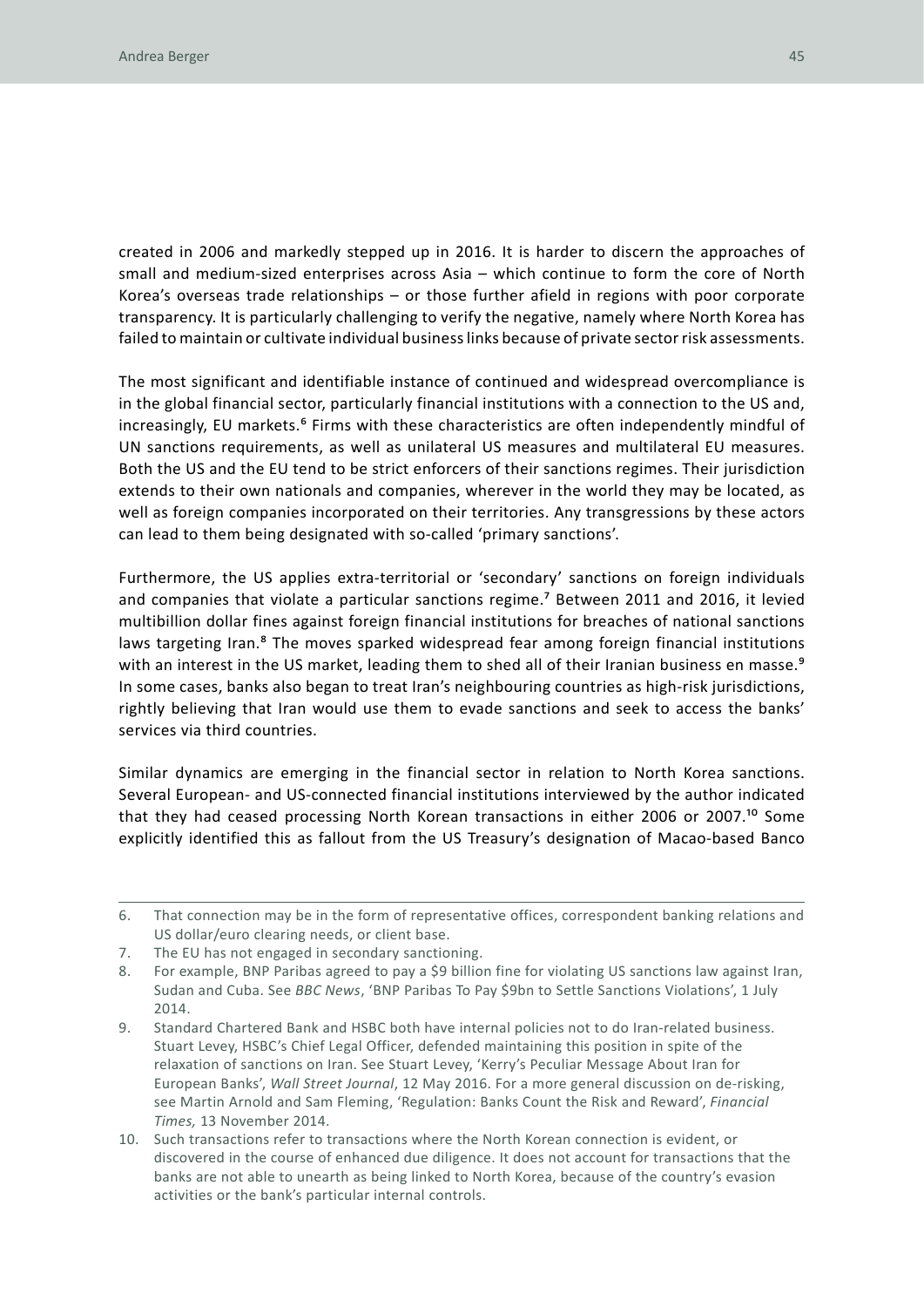Delta Asia as a primary money-laundering concern,<sup>11</sup> a decision taken because of the bank's North Korea-linked activities, shortly before this time. Clearly some financial institutions did not wish to expose themselves to any risk that they would be similarly treated.

However, this approach appears to have also enabled years of apathy by the same institutions. Their internal policies not to conduct any overtly North Korea-linked business meant that they devoted little concerted attention to Pyongyang's evasive practices, which seek to hide the obvious link to the country. The limited and proliferation-focused scope of the UN sanctions regime until 2016 reinforced their apathy. Similarly, until approximately 2015, the US and EU rarely penalised foreign individuals and entities facilitating violations of North Korea sanctions; their focus was firmly on Iran and Syria. Consequently, Pyongyang continued to be able to access the services of financial institutions of all varieties.

These financial institutions now seem to be slowly awakening to the fact that their internal policy on North Korea business does not sufficiently mitigate the risk of being exposed to illicit North Korean finance, and therefore to the long arm of the US Treasury. A number of major banks are now devoting serious time to investigating potential North Korean connections on their books, even if they do not have correspondent or other formal banking relationships with North Korean banks. One stimulant for the change is the 2016 expansion of the UN sanctions regime and the recent designation by the US Treasury of the entirety of North Korea as a primary moneylaundering concern pursuant to Section 311 of the USA PATRIOT Act of 2001.<sup>12</sup> The designation gives the US authority to take a range of punitive actions against foreign financial institutions that allow North Korea to indirectly access the US financial system, for example through dollardenominated transactions frequently used by Pyongyang. The same authority was used by the Treasury to designate Iran and force costly penalties on foreign banks, and will thus be a familiar nightmare to many in financial institutions.

In parallel, media focus on North Korean illicit activity abroad, including in some cases the banks involved, has notably ramped up. In 2013, Singapore tried and convicted Chinpo Shipping for facilitating North Korean proliferation finance via its Bank of China bank account. The company's use of United Overseas Bank was also raised during the trial. Both banks were caught in the media storm around the case, exemplifying the reputational risk of being involved in North Korea sanctions evasion.13 South African-headquartered Old Mutual was similarly exposed

<sup>11.</sup> US Department of the Treasury, 'Treasury Designates Banco Delta Asia as Primary Money Laundering Concern under USA Patriot Act', 15 September 2005, <https://www.treasury.gov/ press-center/press-releases/Pages/js2720.aspx>, accessed 30 May 2017.

<sup>12.</sup> USA PATRIOT Act 2001 (US), Section 311.

<sup>13.</sup> See, for example, Sangwon Yoon, Sam Kim and Andrea Tan, 'How North Korea Funnels Cash into the Country', *Bloomberg*, 22 February 2016; Jennifer Dodgson and Leo Byrne, 'Court Case Reveals Chinpo Shipping's Ties to North Korea', *NKNews.org*, 10 September 2015; Yang Hee-jung, 'singgapoleu eunhaeng nae bug gyejwa josahaeya' ['I Have to Investigate the Northern Bank Account in Singapore Bank'], *RFA*, 13 June 2014, <http://www.rfa.org/korean/in\_focus/nk\_nuclear\_talks/ sanction-06132014165050.html>, accessed 26 May 2017.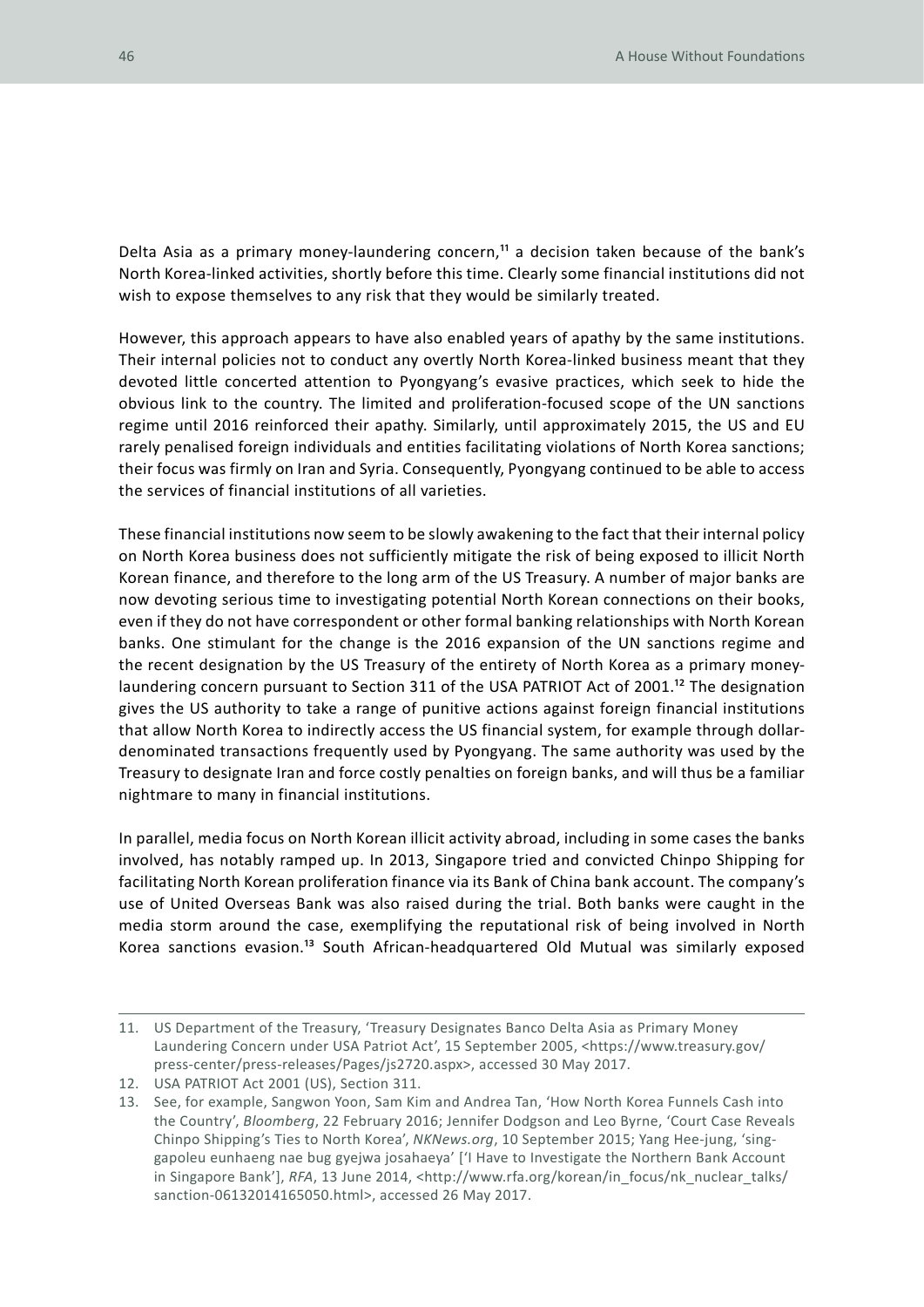by the UN as insuring North Korean business activities in Namibia, which in recent years had included the construction of military facilities.14

Driven by these antecedents, global financial institutions with valuable connections to the US and EU markets are likely to invest more effort to ensure they are not blind to North Korea sanctions evasion and to the risk of being caught doing business deemed illicit at the UN, US or EU levels.

Those with business in China (particularly Liaoning and Jilin provinces) will have substantial risk of being exposed to North Korean activity, as will those with Southeast Asian business. Financial institutions, which tend to want to de-risk whole jurisdictions to mitigate their exposure to illicit activity, will find that taking this 'easy' way out is not so easy in the case of North Korea. Few will be prepared to shed all of their Chinese business. They might be more willing to apply this approach at a provincial level, but in the process they would cut out many Liaoning- and Jilinbased trading partners for European and other foreign firms. The cost and lost opportunity could be substantial. It is more plausible that financial institutions will increasingly exert pressure on their Chinese or Southeast Asian partner banks to be more transparent about their North Korean-related business and policies.

Whether Chinese banks will change practice as a result of these pressures remains to be seen. Indeed, that pressure may be even more significant if the Trump administration starts to penalise Chinese financial institutions directly for their transgressions of UN sanctions on North Korea, as it has indicated it is willing to do.15 China's 'big four' banks may have important business in the West that would ordinarily create commercial drivers for compliance, but the state continues to be involved in their management and Beijing has demonstrated its willingness to insulate its financial sector from external pressure. Until and unless Beijing instructs policy to change in such institutions, and shows its willingness to enforce its decisions, their behaviour is unlikely to notably change.

### Complicating Implementation

Many countries have entered into the habit of passing information on new UN requirements, including those covering North Korea, to the financial sector via national regulators. Contrary to regulated financial institutions, however, a comparably frequent information flow does not appear to exist for the benefit of numerous other relevant industries. Notices may be posted on relevant ministry websites for companies to independently notice and digest, but this is not the case in all jurisdictions. Customs or commerce agencies do this more often than other departments, meaning that manufacturers, exporters and importers might be comparatively better informed. A culture of self-directed awareness-raising also exists in more corners of the global export and import industries by virtue of their need to seek licences in certain

<sup>14.</sup> UN Security Council, 'Report of the Panel of Experts Established Pursuant to Resolution 1874 (2009)', S/2016/157, 24 February 2016, p. 40.

<sup>15.</sup> Matt Spetalnick and David Brunnstrom, 'Exclusive: Trump Administration Weighing Broad Sanctions on North Korea – U.S. Official', *Reuters*, 21 March 2017.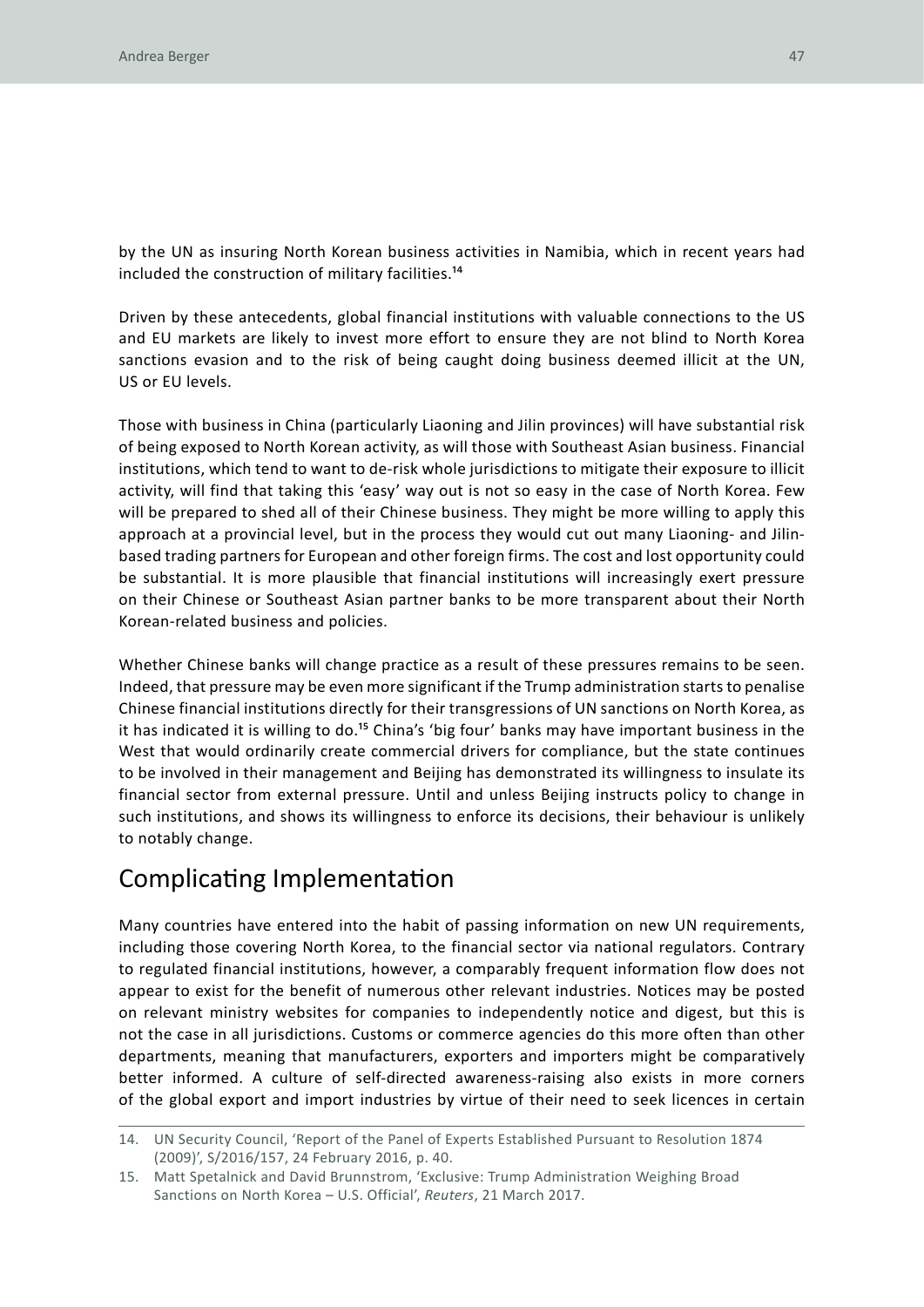circumstances. Still, even in the case of customs or commerce departments, it is rare to see active engagement and outreach by responsible authorities on North Korea-specific obligations.16

This is a concern. As the sanctions regime and North Korea's evasive behaviour expands, so does the range of relevant private sector stakeholders that authorities must ensure are informed, should they wish to promote a robust national sanctions implementation picture. Even where they were already of relevance to the sanctions regime when it was narrowly proliferationfocused, these stakeholders have taken on heightened importance with the sanctioning of so many new commodities and activities. From an implementation and enforcement perspective, therefore, the private sector is increasingly a complicating factor.

One of the classes of stakeholders that appears to be falling through the cracks in the past year is enabling service providers, such as company incorporation firms, corporate secretaries, law firms and national flag registry managers. Such firms are disparate, less strictly regulated than other sectors (depending upon jurisdiction) and often overwhelmed with other priorities. They are also heavily relied upon by North Korea for their illicit trade and finance. Networks cannot be established, deals cannot be done and goods cannot be moved without the assistance of these firms.

Flag registries are one example of service providers in this category, despite their newfound importance to the North Korea sanctions regime. As described in preceding sections, North Korea's commercial fleet continues to exploit flags of convenience to circumvent general scrutiny and formal restrictions on its maritime trade. Flags of convenience are an easy source of revenue for countries that may not have many other exportable goods or services. For this reason, they are attractive to small countries and island states in particular. The size and governmental capacity of these countries creates an incentive for them to outsource the management of their flag registries. Cambodia, Mongolia and Kiribati are three examples of countries that have outsourced the management of their flag registries to companies operating in foreign jurisdictions. In fact, at one point, all three were controlled by North Korean-linked networks. It is unclear whether relevant authorities were aware that the managing companies involved presented a security and conflict of interest risk. While this situation may not be representative of the wider outsourcing trend for flag registries, it highlights the importance of reaching out to, and monitoring the activities of, such firms. Companies with these responsibilities must be aware of the fact that UN sanctions require them to reject applications by  $-$  for example  $-$ North Korean-controlled vessels that have been deregistered by other countries. Without this careful attention, private sector firms have the potential to further complicate and undermine sanctions implementation by a particular country.

Company incorporation providers and corporate secretaries are another example of this challenge. A study by C4ADS and the Asan Institute examined 160 North Korean-linked companies incorporated in Hong Kong. Of these, 51% were represented by only six company secretary

<sup>16.</sup> Based on the author's survey of national implementation reports submitted by UN member states to the 1718 Sanctions Committee.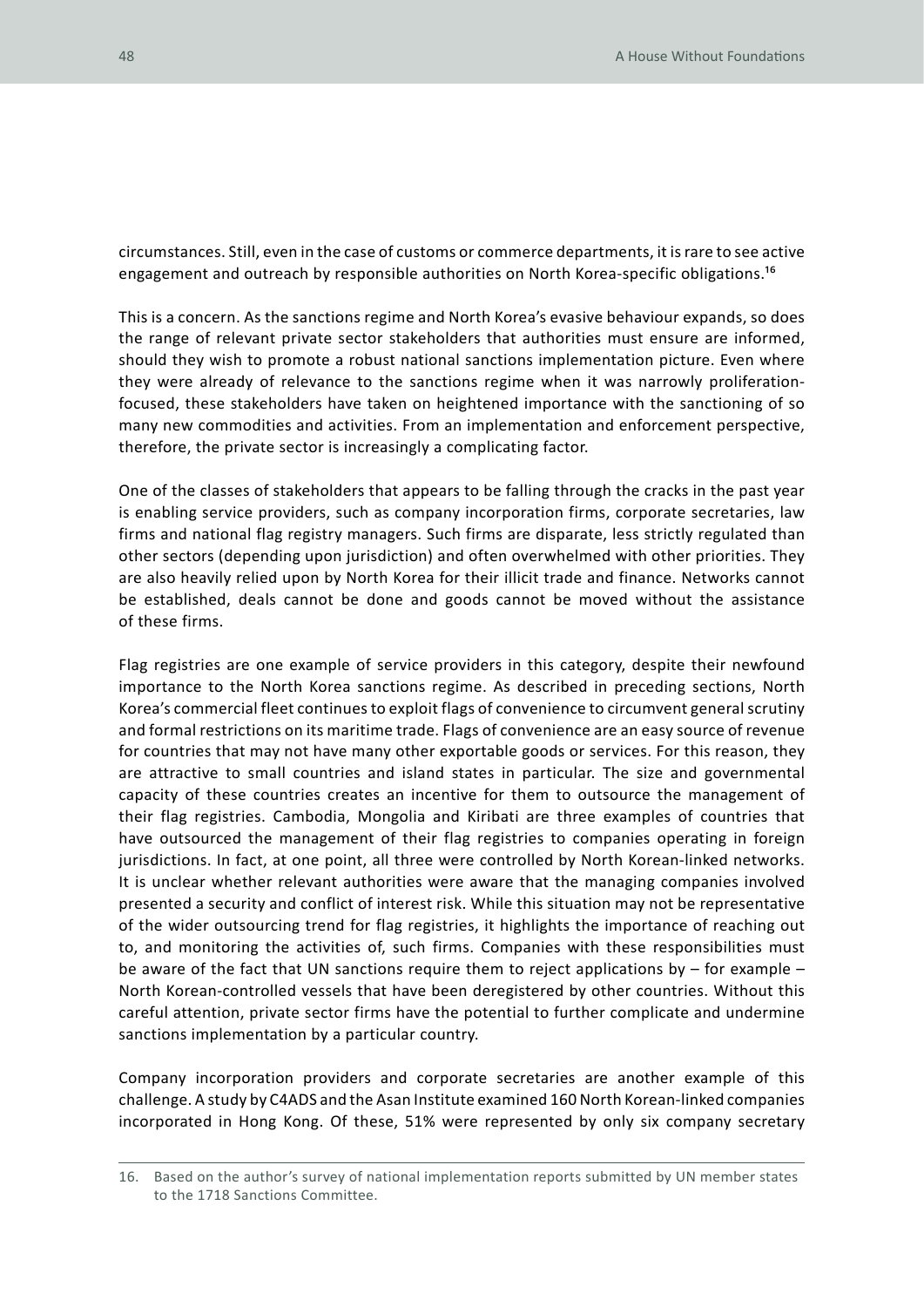firms.17 The Hong Kong Institute of Chartered Secretaries describes the duty of these firms as ranging from 'administrative duties such as personnel management and the maintenance of company accounts and registers, to duties as diverse as ensuring that the company complies with regulation or advising the directors on good corporate governance practice'.<sup>18</sup> None of the six secretarial firms identified by C4ADS was a member of the institute, but several had actively facilitated North Korea sanctions breaches.

Investigations by the author have highlighted similar problems with the firms offering company incorporation services in Hong Kong. To register a company in Hong Kong, it is necessary to provide a scan of the passports of all directors and secretaries, as well as utility bills showing proof of residence. Despite this, North Korean nationals are sometimes recorded as South Korean nationals,19 or are able to open and maintain companies with no seeming enhanced due diligence.<sup>20</sup> The author has also found that Southeast Asian law firms sometimes provide naturalisation assistance to North Korean nationals by allowing 'Korea' or 'PY city' to be entered into place of birth fields. A simple trick or oversight like this gives North Korea the ability to dodge many more scrutinising pairs of eyes.

### A Persistent Challenge

Whether they enhance or undermine the compliance efforts of others, the actions of private sector stakeholders must be considered a critical factor when assessing the state of implementation of the sanctions regime. The considerations that drive them mean that their behaviour is difficult to control and tailor to serve the objectives of sanctions. While overcompliance may be beneficial now in creating pressure where governments may fail to, the lessons of sanctions on Iran serve as a long-term warning of the potential downsides to this approach. In exchange for major nuclear concessions by Tehran, world powers agreed as part of the Joint Comprehensive Plan of Action (JCPOA) to lift sanctions and reintegrate Iran into the global economy. Yet after years of being instructed to treat Iran as a poisonous jurisdiction, large banks have largely refused to engage in any business with Iran, undermining the part of the JCPOA needed to keep Iran interested in its side of the bargain. Private sector pushback on any eventual effort to encourage

<sup>17.</sup> Asan Institute for Policy Studies and C4ADS, *In China's Shadow: Exposing North Korean Overseas Networks* (Seoul: Asan Institute for Policy Studies, 2016), pp. 22–23

<sup>18.</sup> The Hong Kong Institute of Chartered Secretaries, <https://www.hkics.org.hk/index.php?\_ room+4>, accessed 9 May 2017.

<sup>19.</sup> This occurred, for example, with North Korean individuals registering companies that were part of a North Korean intelligence-run network selling military communications equipment around the world.

<sup>20.</sup> For example, Kim Song-il, a North Korean arms' dealer using a Cambodian passport of convenience was able to open two firms in Hong Kong in 2009 and 2012, respectively. The first company was named Greenpine International, whose parent in Pyongyang – Greenpine Associated Corporation – was sanctioned by the UN in early 2012 for weapons trading. After this designation, despite already having a Hong Kong company using a listed alias of a UN-sanctioned firm, Kim Song-il was able to open a second company, Rich Lead Trading. A quick check on his other corporate holdings would have rapidly raised red flags.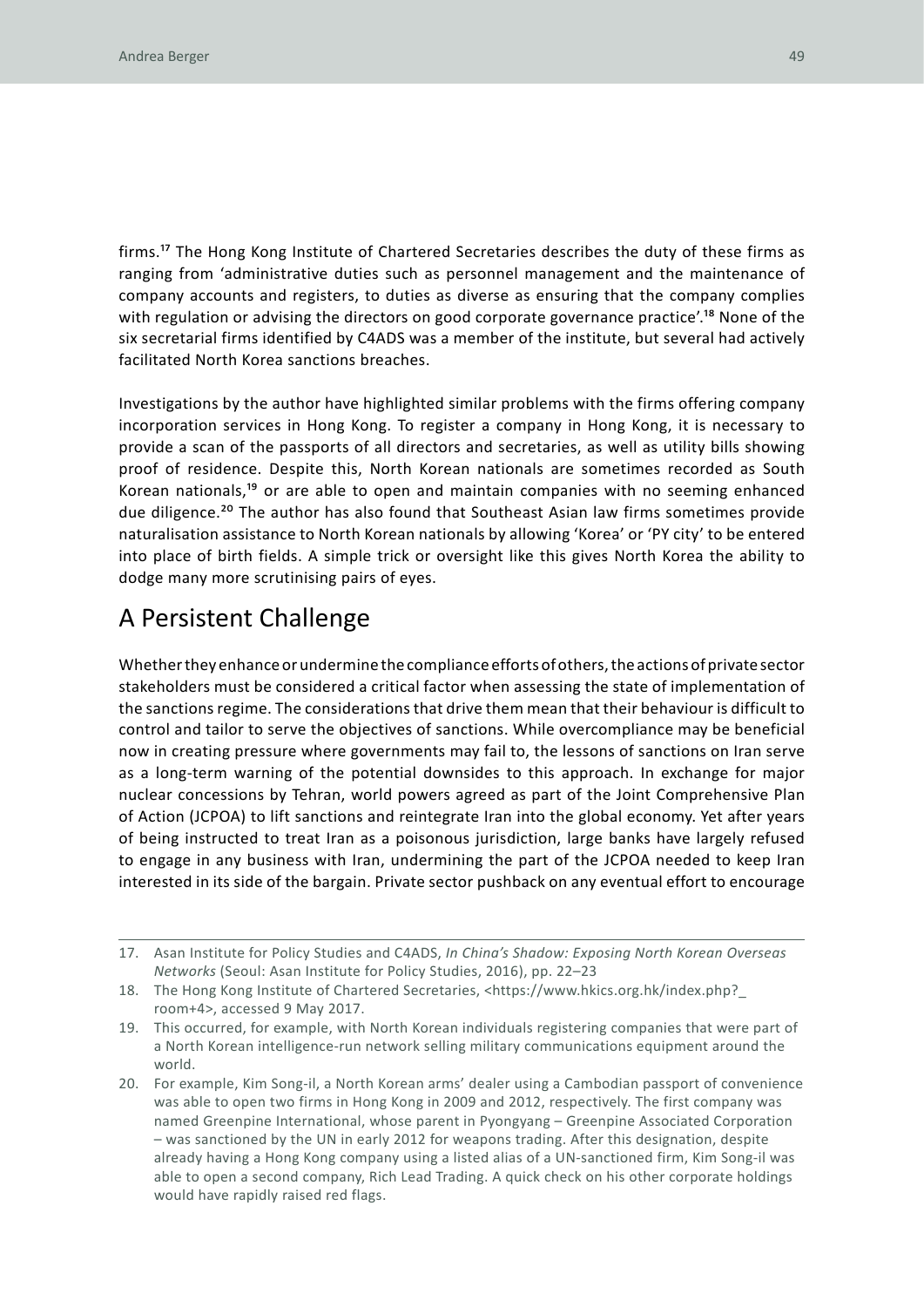commercial re-engagement with North Korea from select parts of the world, particularly Europe and North America, could meet the same stumbling blocks.

Similarly, private sector undercompliance or noncompliance may be partly a product of consciously poor enforcement and corner-cutting by governments, but for the most part it is and will continue to be the product of an enormous capacity shortfall. The larger the sanctions regime, the greater the number of entities that need to be actively involved in discussions over its requirements. Notices on websites are hardly sufficient to engage the actors required and improve the implementation and enforcement picture, and doing more for a greater number of sectors demands resources many governments feel they do not have.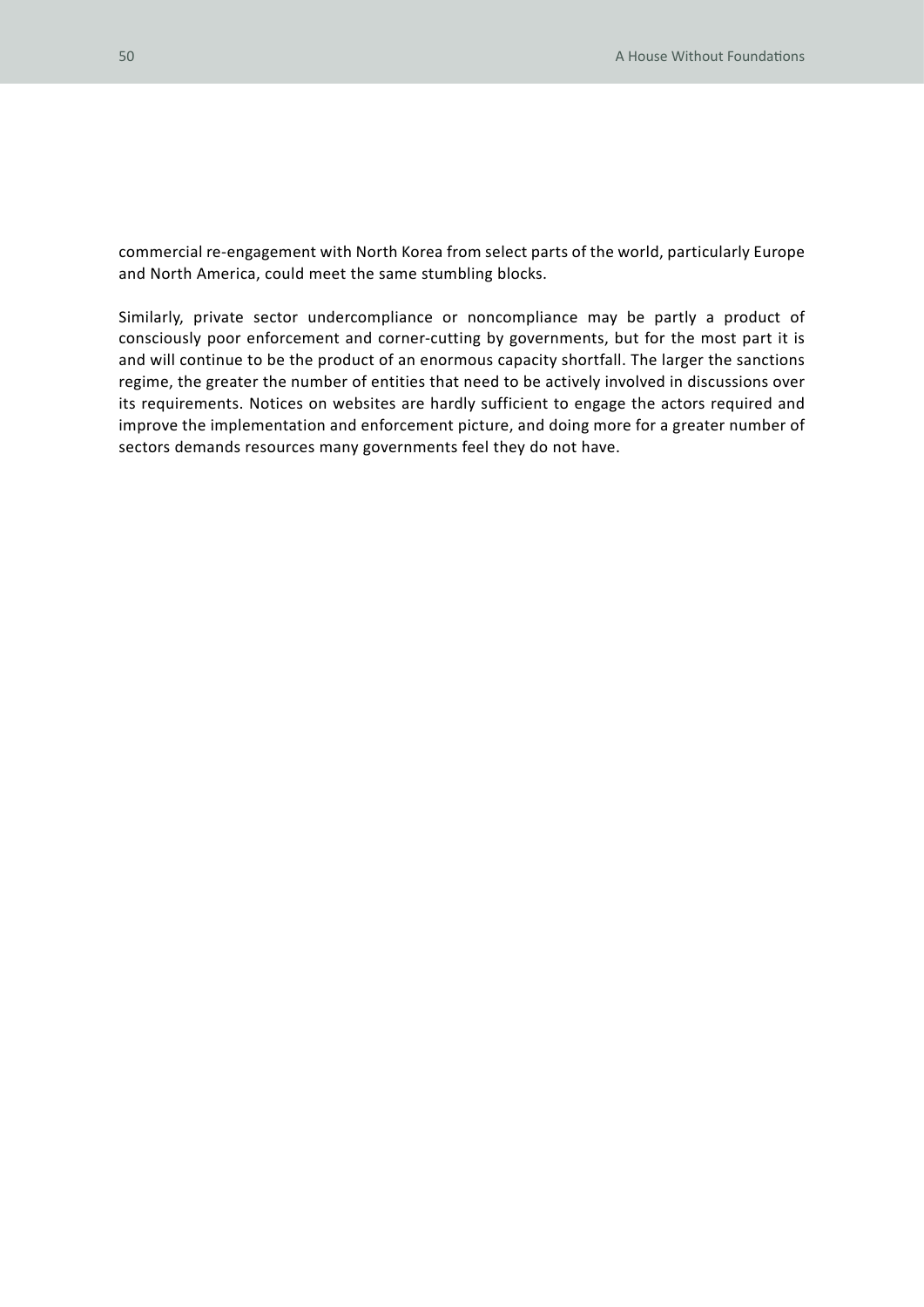# **V. Addressing the Gaps**

HE UN SANCTIONS regime on North Korea has experienced remarkable growth since early 2016, but is now facing its own crisis of confidence. A growing chorus questions its effectiveness and utility in addressing threats emana **HE UN SANCTIONS regime on North Korea has experienced remarkable growth since** early 2016, but is now facing its own crisis of confidence. A growing chorus questions its effectiveness and utility in addressing threats emanating from North Korea. Yet far should be given a free pass to engage in global trade and finance. And fewer still believe that Pyongyang will unwind the nuclear and missile programmes that motivated the imposition of UN sanctions. It is likely that sufficient support will continue to exist for the maintenance of UN sanctions on North Korea, even if they are no longer viewed as a central tool for promoting the denuclearisation of the Korean Peninsula, but rather as a tool for advancing subsidiary objectives such as slowing the programmes, denying parts of the North Korean defence industrial complex important revenue streams or preventing proliferation to others.

Creating the conditions whereby the sanctions regime can more meaningfully advance even these limited objectives will be difficult if the gaps outlined in this report are not addressed. North Korea's overseas networks have had a headstart in circumventing the measures put in place at the UN level, and will continue to outpace national implementation and enforcement efforts. These evasion patterns must be an integral part of the conversation at the sanctions design stage, in order to anticipate how measures set for enactment might be skirted by their targets. In addition, North Korean evasion tactics should be a feature of all outreach activities, whether by UN or US experts to foreign states, or by national authorities to their private sectors. Implementers who do not fully appreciate these evasion dynamics are unlikely to be able to put in place methods to effectively detect and counter illicit North Korean activity involving their jurisdiction.

However, state implementation is deficient for a much broader set of reasons. There remains a dearth of political will to take action against North Korea in many parts of the world. Some are direct customers of North Korean illicit goods and services, or foreign partners of Pyongyang in some respect. Others are ignorant of the threat and its significance, or prioritise other issues. Yet many also struggle with the capacity to take on the wide range of expectations placed upon them by UN Security Council resolutions on North Korea. Globally, these resolutions are poorly translated into national law and practice, are mistranslated or not translated at all.

These capacity deficits existed when the sanctions regime was simple. They are much wider now that it is the most complex UN sanctions regime ever designed. How can a country with no export control law be expected to screen all cargo going to or from North Korea, or brokered by North Koreans? How can a country without appropriate controls on money laundering and cash couriers systematically check transiting North Korean diplomats for bulk cash or gold? The state of implementation undermines prospects for enforcement at every turn, and in almost every part of the world.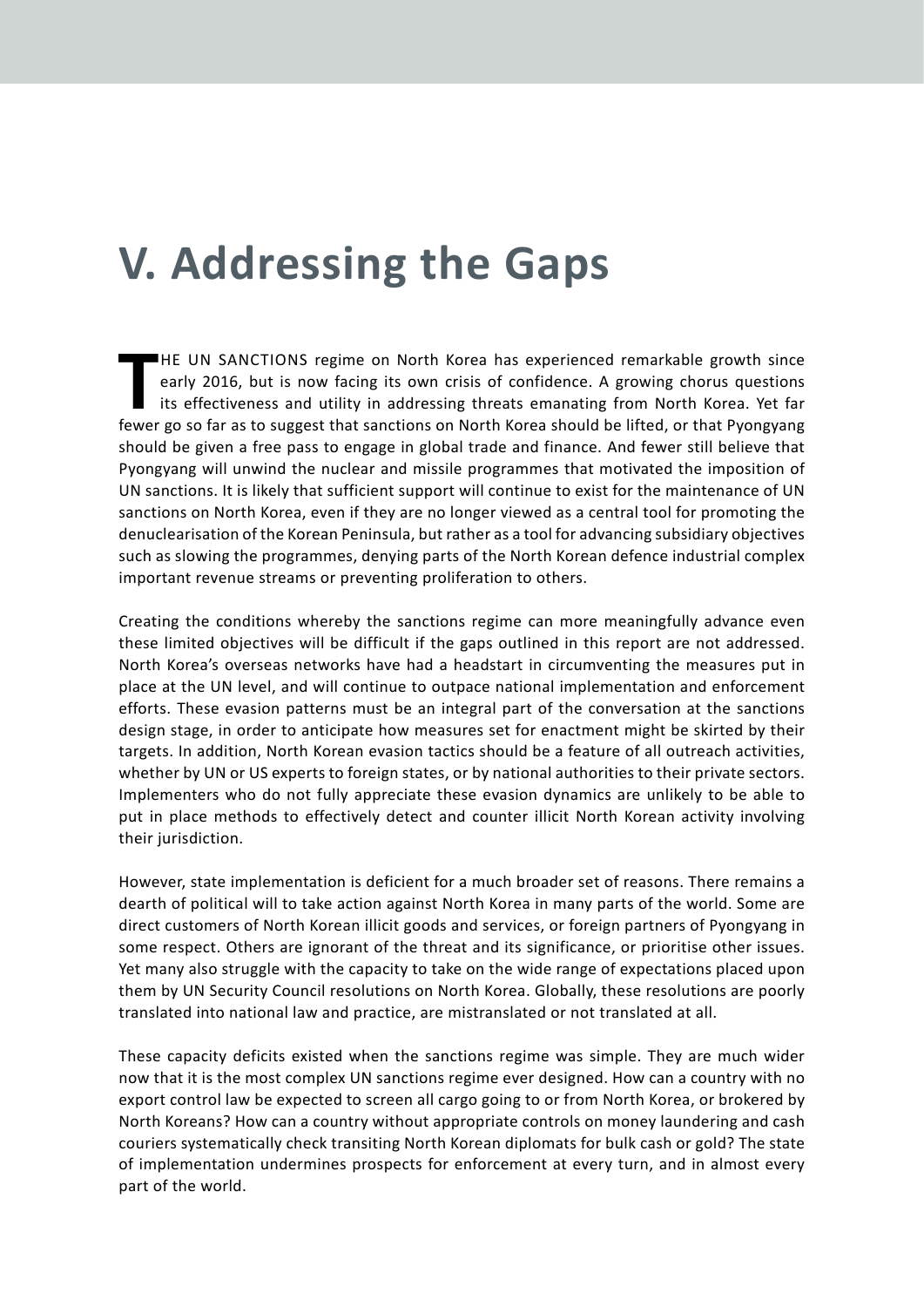Indeed, it is essential that policy discussions on North Korea sanctions recognise that China is not the only country keeping the UN sanctions regime from creating the pressure on Pyongyang that it might otherwise be able to. It may be an important element, but in terms of inhibiting Pyongyang's illegal endeavours, it is certainly not the whole story. North Korea's ships find flags of convenience from countries far further afield. Its arms traders still reside in Africa, the Middle East and Southeast Asia. Pyongyang still controls bank accounts worldwide to facilitate illicit finance. At least a dozen countries still buy military goods and services from North Korea; while others allow North Korean commercial networks to flourish unscrutinised, allowing a range of illicit activity to prosper on their soil.

If this is to change in the medium and longer terms, greater attention must be paid to two areas, as described in this report. The first is global implementation, not just enforcement. The sanctions regime on North Korea will remain a sieve as long as systemic implementation issues are not addressed, particularly in key regions like Southeast Asia, the Middle East and sub-Saharan Africa, where North Korea still has significant commercial and financial linkages. For this to be possible, a more developed support system for global capacity-building and outreach will need to be created. The eight-member UN Panel of Experts cannot achieve this alone, and Washington's help is not always welcome for political reasons. China and Russia are likely to obstruct efforts to create greater UN capacity to perform these functions, or to block any attempt to make cooperation with the panel compulsory rather than voluntary. As a result, countries eager to promote awareness of the North Korean threat and curb Pyongyang's illicit activity abroad will need to find more creative solutions. One option may be for smaller 'coalitions' of states to invest resources in sharing their own expertise with counterparts requiring guidance or technical assistance.

The second issue meriting greater attention is the changing face of private sector stakeholders. In general, the private sector has been an underappreciated part of the discussion over sanctions effectiveness. With the expansion of sanctions regime, it is more important than ever to ensure that countries understand the private sector actors within their jurisdiction that are most relevant to the situation. National or regional risk assessments can go some way to raise awareness of this issue. For example, states which offer flags of convenience, passports of convenience or opaque offshore financing arrangements must understand these to be part of their risk exposure, and any related firms to be part of an effective risk-mitigation strategy. Simply posting information on an agency website and hoping relevant firms read and digest the new requirements will be mostly insufficient to change corporate practices on the scale necessary to affect new UN measures. This is particularly important if national capacity for rigorous monitoring and enforcement of private sector behaviour is low.

Both tasks are monumental. Yet they are also unavoidable if concerned states wish the UN sanctions regime on North Korea to become less porous. The poor and uneven state of sanctions implementation means the regime has not been able to generate pressure as intended, or meaningfully advance any of the objectives it set out.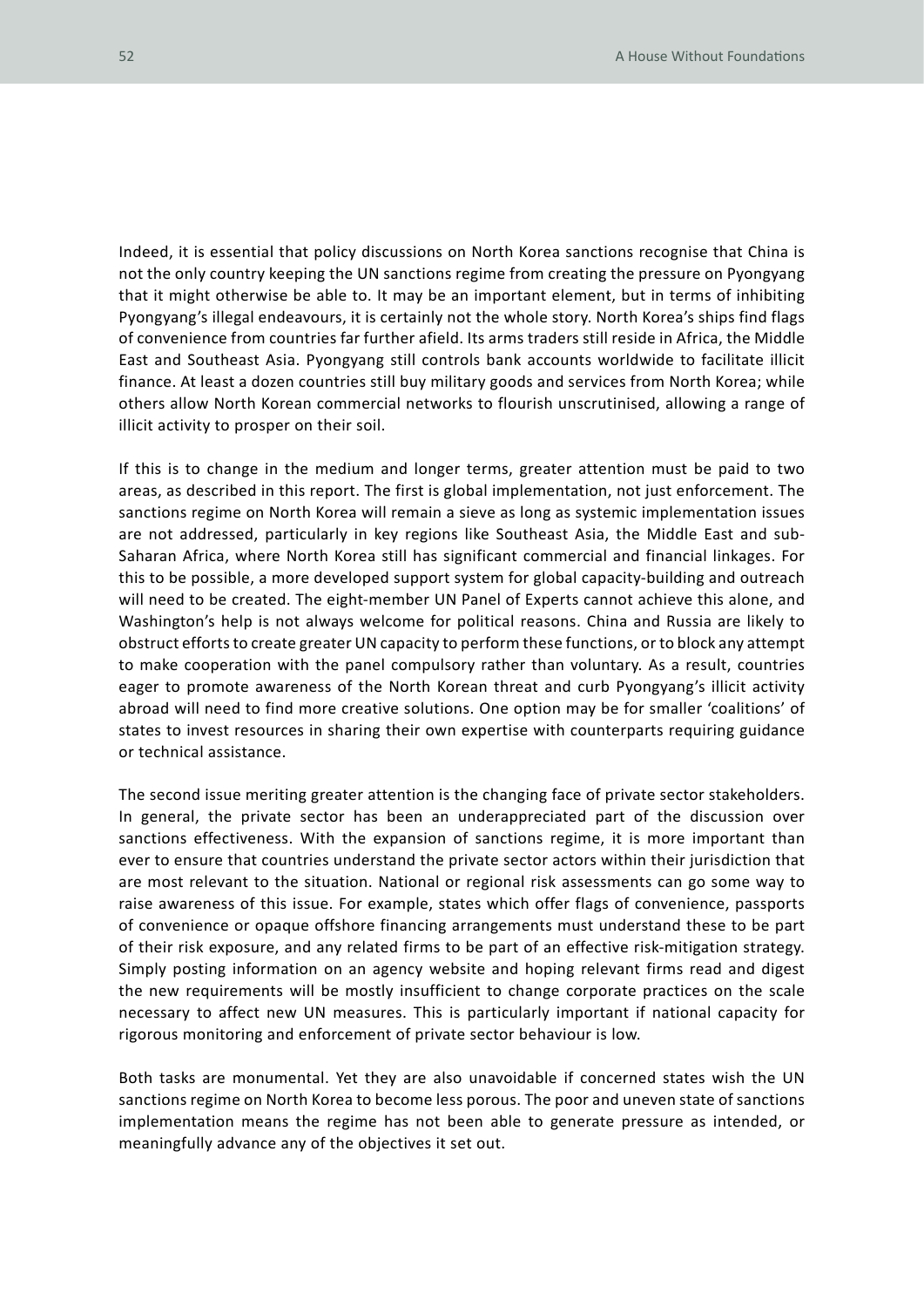The timing is also ripe for efforts to renew the focus on rectifying implementation deficiencies. The sharp recent inflection in North Korea's nuclear and missile testing, and incidents such as the assassination of Kim Jong-nam in Malaysia, are steadily adding credence to longstanding Western warnings about Pyongyang's potential to threaten international peace and security. Global public and media alertness to developments involving North Korea has scarcely been so high. This focus should be harnessed to advance a conversation on sanctions implementation with as many states as possible. Without progress in this area, accusations that 'sanctions are not working' risk taking the situation in the opposite direction, further eroding global political interest in implementation. Such a development's sole beneficiary would be North Korea.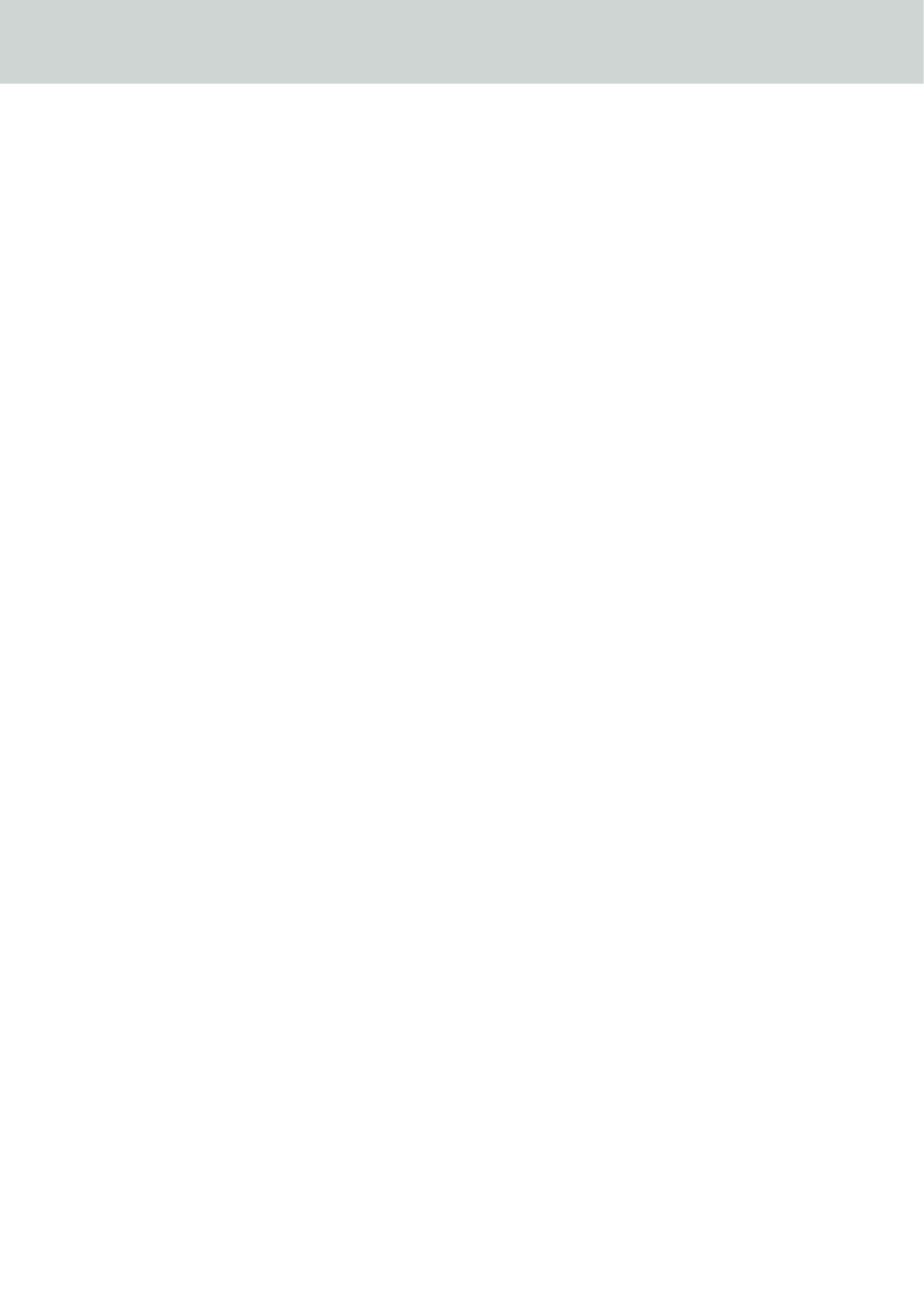# **About the Author**

**Andrea Berger** is an Associate Fellow at RUSI and a Senior Research Associate and Senior Program Manager at the James Martin Center for Nonproliferation Studies.

She was previously Deputy Director of the Proliferation and Nuclear Policy team at RUSI, where she also co-headed the Institute's programme on the design and implementation of economic sanctions. In addition to her research work on sanctions policy and non-proliferation, Andrea directed the UK Project on Nuclear Issues (UK PONI), a network of over 600 emerging and established nuclear professionals in the UK.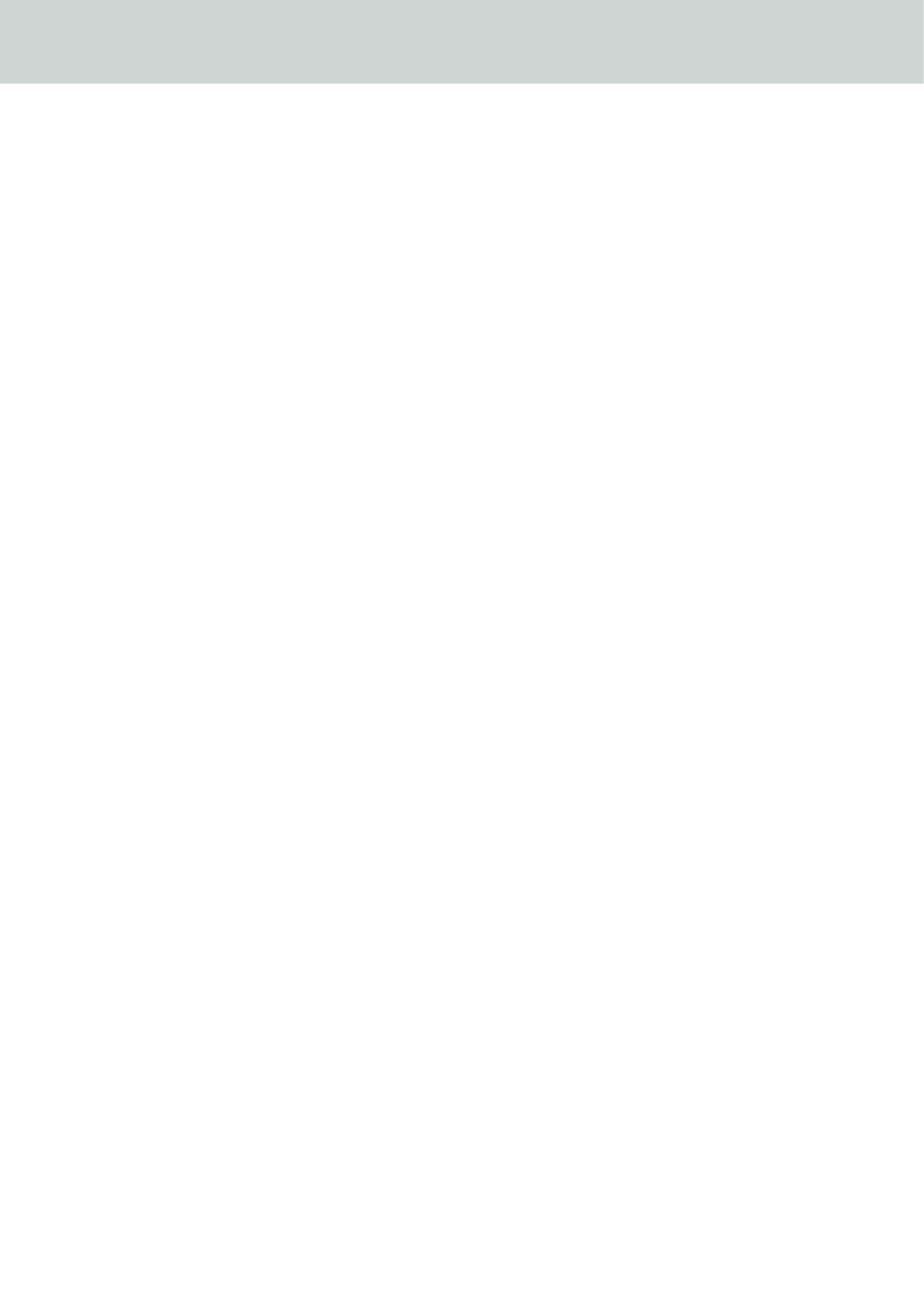### **Annex 1: Extract from the Company Register of International Golden Services**

| <b>Name/Address</b>                                                                                                                    | IC/Passport    | <b>Designation</b> | <b>Date of Appointment</b> |
|----------------------------------------------------------------------------------------------------------------------------------------|----------------|--------------------|----------------------------|
| Kim Changhyok<br>B-5-2 Hartamas Regency 2<br>No. 2 Jalan Duta Hartamas<br>Sri Hartamas<br>50480<br>Kuala Lumpur<br>Wilayah Persekutuan | 472130058      | Director           | 20 June 2012               |
| Kim Un Sim<br>B-5-2 Hartamas Regency 2<br>No. 2 Jalan Duta Hartamas<br>Sri Hartamas<br>50480 Kuala Lumpur<br>Wilayah Persekutuan       | 472130061      | <b>Director</b>    | 16 January 2014            |
| Mustapha Bin Ya'akub<br>No. 11 Jalan SS 3/47<br><b>Taman Subang</b><br>47300 Petaling Jaya<br>Selangor                                 | 500106-03-5051 | Director           | 16 January 2014            |
| Mohd Fariq Bin Sidik<br><b>Kg Tempoyak</b><br>Surau Bator<br>Jelawat<br>16070 Bachok<br>Kelantan                                       | 760309-03-5079 | <b>Director</b>    | 25 July 2013               |
| Chong Siew Chin<br>No. 10<br>Jalan SS 2/30<br>47300 Petaling Jaya<br>Selangor                                                          | 601121-10-6762 | Secretary          | 20 June 2012               |
| Yee Sook Mun<br>28P-4, Jalan Loke Yew<br>55200 Kuala Lumpur<br>Wilayah Persekutuan                                                     | 740306-14-5100 | Secretary          | 25 July 2013               |

*Source: Companies Commission of Malaysia, 2016. Note that this is a selective summary of the results obtained from the original records search.*